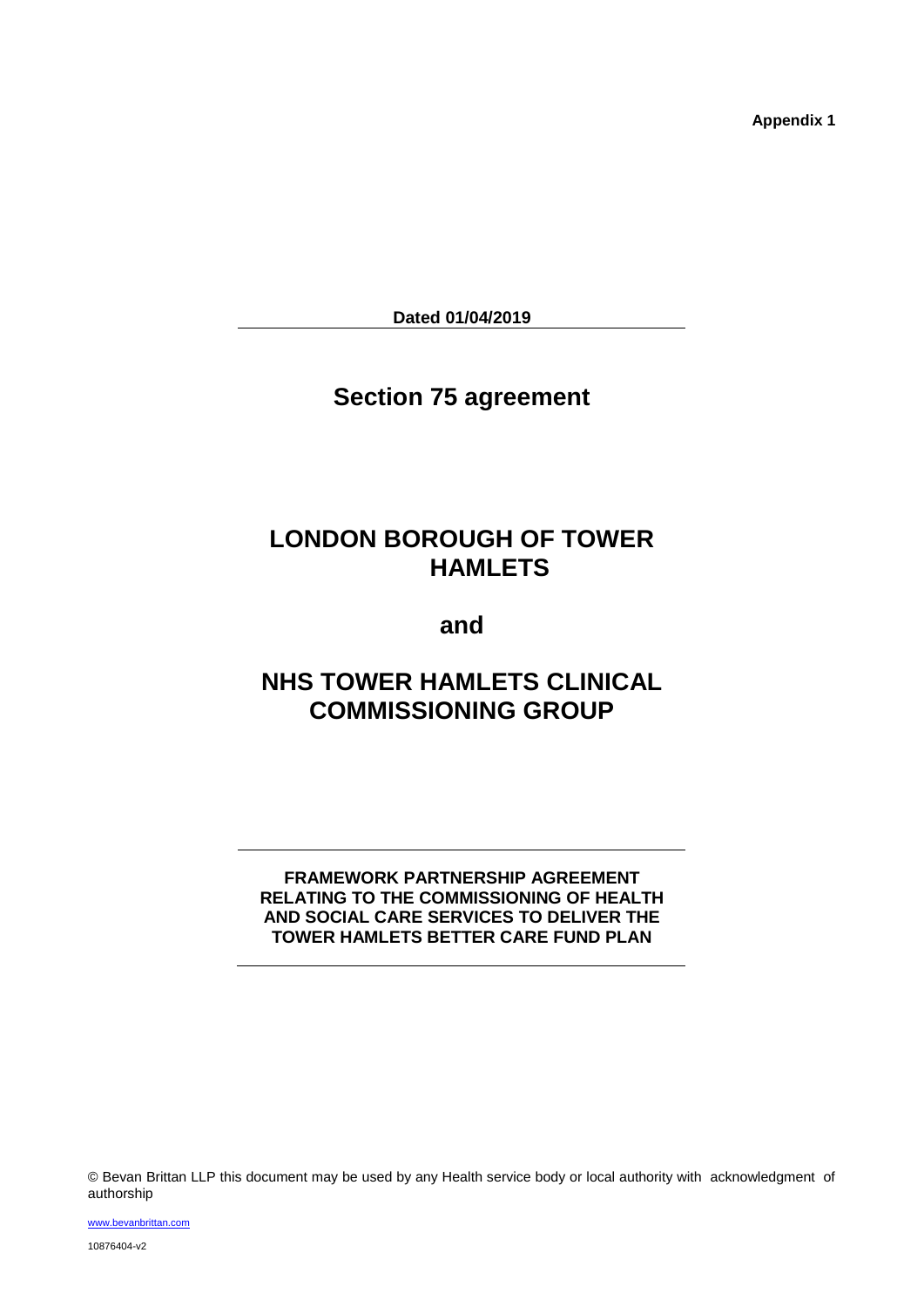**Contents**

| <b>Item</b>    |                                                                        | Page           |
|----------------|------------------------------------------------------------------------|----------------|
|                | <b>PARTIES</b>                                                         | 1              |
|                | <b>BACKGROUND</b>                                                      | 1              |
| 1              | DEFINED TERMS AND INTERPRETATION                                       | 1              |
| $\mathbf{2}$   | <b>TERM</b>                                                            | 6              |
| 3              | <b>GENERAL PRINCIPLES</b>                                              | 6              |
| 4              | <b>PARTNERSHIP FLEXIBILITIES</b>                                       | $\overline{7}$ |
| 5              | <b>FUNCTIONS</b>                                                       | 8              |
| 6              | <b>COMMISSIONING ARRANGEMENTS</b>                                      | 9              |
| $\overline{7}$ | <b>ESTABLISHMENT OF A POOLED FUND</b>                                  | 10             |
| 8              | <b>POOLED FUND MANAGEMENT</b>                                          | 13             |
| 9              | <b>NON POOLED FUNDS</b>                                                | 13             |
| 10             | <b>FINANCIAL CONTRIBUTIONS</b>                                         | 14             |
| 11             | <b>NON FINANCIAL CONTRIBUTIONS</b>                                     | 14             |
| 12             | RISK SHARE ARRANGEMENTS, OVERSPENDS AND UNDERSPENDS                    | 14             |
| 13             | <b>CAPITAL EXPENDITURE</b>                                             | 15             |
| 14             | <b>VAT</b>                                                             | 16             |
| 15             | <b>AUDIT AND RIGHT OF ACCESS</b>                                       | 16             |
| 16             | <b>LIABILITIES AND INSURANCE AND INDEMNITY</b>                         | 16             |
| 17             | <b>STANDARDS OF CONDUCT AND SERVICE</b>                                | 17             |
| 18             | <b>CONFLICTS OF INTEREST</b>                                           | 17             |
| 19             | <b>GOVERNANCE</b>                                                      | 17             |
| 20             | <b>REVIEW</b>                                                          | 18             |
| 21             | <b>COMPLAINTS</b>                                                      | 18             |
| 22             | <b>TERMINATION &amp; DEFAULT</b>                                       | 19             |
| 23             | <b>DISPUTE RESOLUTION</b>                                              | 20             |
| 24             | <b>FORCE MAJEURE</b>                                                   | 20             |
| 25             | <b>CONFIDENTIALITY</b>                                                 | 21             |
| 26             | <b>FREEDOM OF INFORMATION AND ENVIRONMENTAL PROTECTION REGULATIONS</b> | 21             |
| 27             | <b>OMBUDSMEN AND PROHIBITED ACTS</b>                                   | 22             |
| 28             | <b>INFORMATION SHARING</b>                                             | 22             |
| 29             | <b>NOTICES AND PUBLICITY</b>                                           | 23             |
| 30             | <b>VARIATION</b>                                                       | 23             |
| 31             | <b>CHANGE IN LAW</b>                                                   | 24             |
| 32             | <b>WAIVER</b>                                                          | 24             |
| 33             | <b>SEVERANCE</b>                                                       | 24             |
| 34             | ASSIGNMENT AND SUB CONTRACTING                                         | 24             |
| 35             | <b>EXCLUSION OF PARTNERSHIP AND AGENCY</b>                             | 24             |
| 36             | THIRD PARTY RIGHTS                                                     | 24             |

i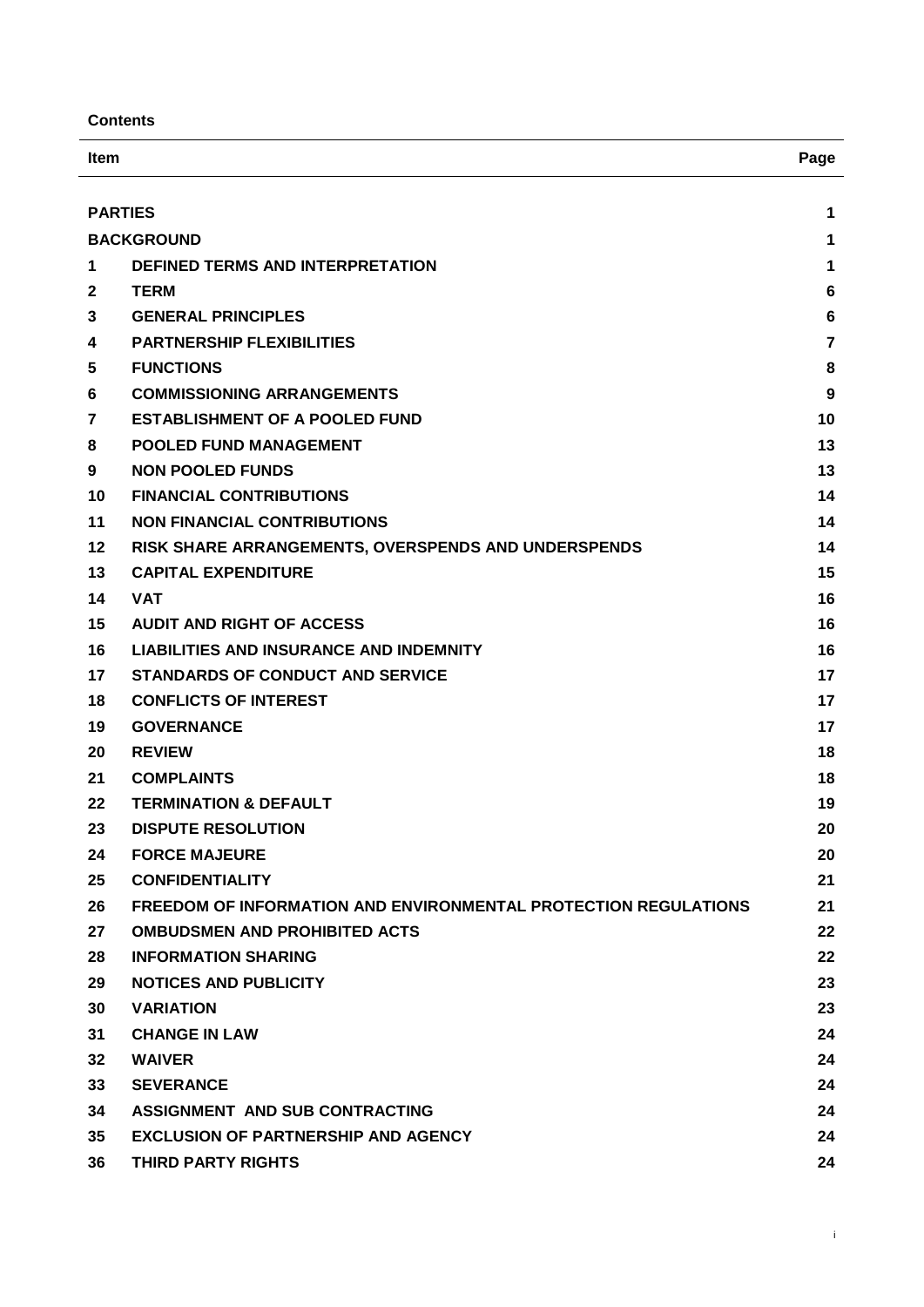| 37 | <b>ENTIRE AGREEMENT</b>                                         | 25 |
|----|-----------------------------------------------------------------|----|
| 38 | <b>COUNTERPARTS</b>                                             | 25 |
| 39 | <b>GOVERNING LAW AND JURISDICTION</b>                           | 25 |
| 40 | <b>FINANCIAL CONTRIBUTIONS</b>                                  | 25 |
| 41 | <b>POOLED FUND MANAGERS</b>                                     | 25 |
|    | <b>SCHEDULE 1 – SCHEME SPECIFICATIONS</b>                       | 28 |
|    | <b>SCHEDULE 2 – GOVERNANCE</b>                                  | 44 |
|    | <b>SCHEDULE 3 - RISK SHARE AND OVERSPENDS</b>                   | 46 |
|    | <b>SCHEDULE 4 - JOINT WORKING OBLIGATIONS</b>                   | 47 |
|    | <b>Part 1 – LEAD COMMISSIONER OBLIGATIONS</b>                   | 47 |
|    | <b>Part 2 – OBLIGATIONS OF THE OTHER PARTNER</b>                | 48 |
|    | <b>SCHEDULE 5 - PERFORMANCE ARRANGMENTS</b>                     | 49 |
|    | SCHEDULE 6 – POLICY FOR THE MANAGEMENT OF CONFLICTS OF INTEREST | 50 |
|    | <b>SCHEDULE 7 – INFORMATION GOVERNANCE PROTOCOL</b>             | 51 |

ii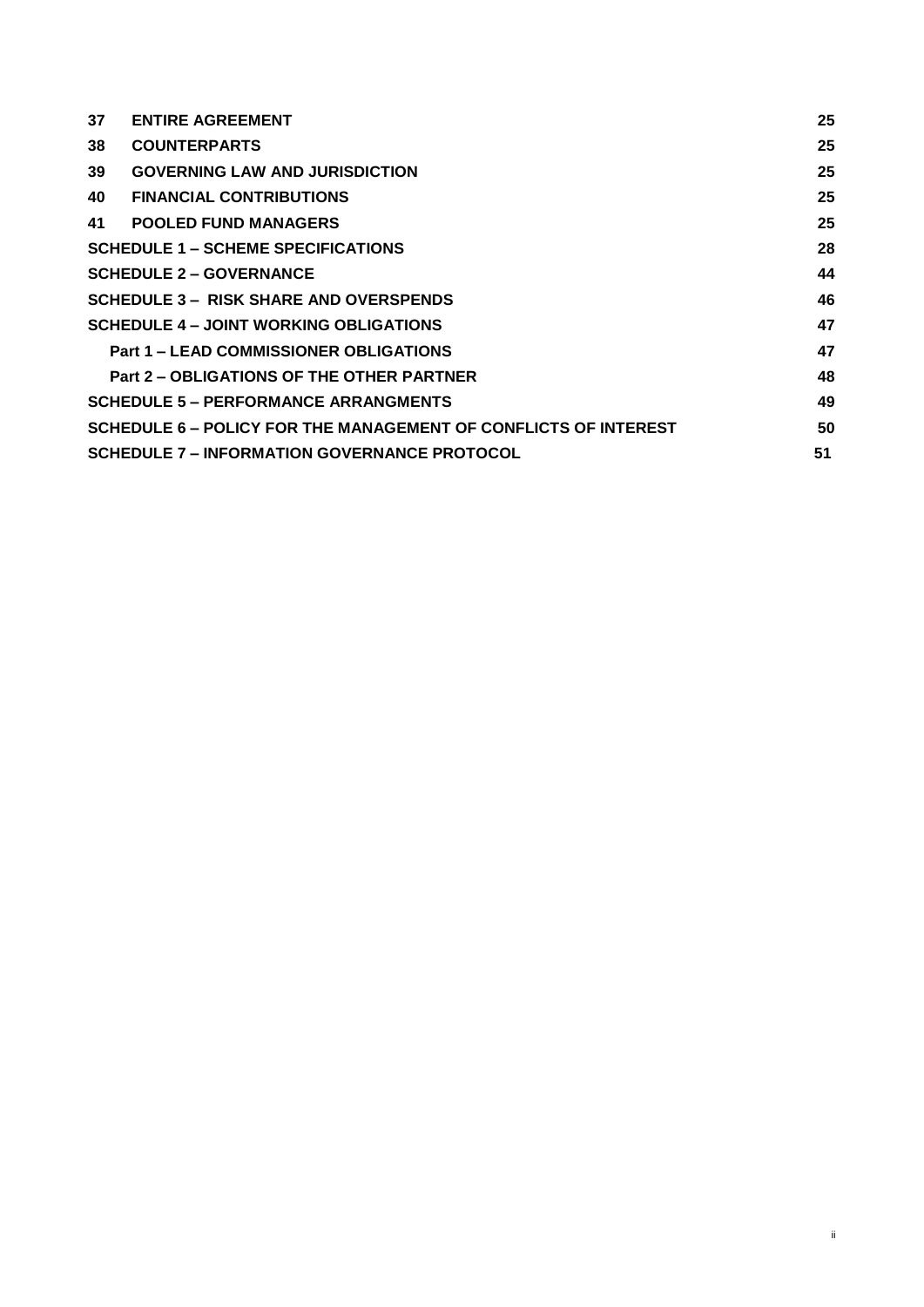# **THIS AGREEMENT** is made on the **1 st April 2019.**

# <span id="page-3-0"></span>**PARTIES**

- (1) **LONDON BOROUGH OF TOWER HAMLETS** of the Town Hall, Mulberry Place, 5 Clove Crescent, London E14 2BG (the **"Council"**)
- (2) **NHS TOWER HAMLETS CLINICAL COMMISSIONING GROUP** of 2nd Floor Alderney Building, Mile End Hospital, Bancroft Road, London, E1 4DG (the "**CCG"**)

# <span id="page-3-1"></span>**BACKGROUND**

- (A) The Council has responsibility for commissioning and/or providing social care services on behalf of the population of the borough of Tower Hamlets.
- (B) The CCG has the responsibility for commissioning health services pursuant to the 2006 Act in the borough of Tower Hamlets.
- (C) The Better Care Fund has been established by the Government to provide funds to local areas to support the integration of health and social care and to seek to achieve the National Conditions and Local Objectives. It is a requirement of the Better Care Fund that the CCG and the Council establish a pooled fund for this purpose. The Partners wish to extend the use of Pooled Fund to include funding streams from outside of the Better Care Fund.
- (D) Section 75 of the 2006 Act gives powers to local authorities and clinical commissioning groups to establish and maintain pooled funds out of which payment may be made towards expenditure incurred in the exercise of prescribed local authority functions and prescribed NHS functions.
- (E) The purpose of this Agreement is to set out the terms on which the Partners have agreed to collaborate and to establish a framework through which the Partners can secure the future position of health and social care services through lead or joint commissioning arrangements. It is also the means through which the Partners will pool funds and align budgets as agreed between the Partners.
- (F) The aims and benefits of the Partners in entering in to this Agreement are to:
	- a) improve the quality and efficiency of the Services;
	- b) meet the National Conditions and Local Objectives;
	- c) make more effective use of resources through the establishment and maintenance of a pooled fund for revenue expenditure on the Services; and
	- d) support the achievement of the vision for integrated care in the borough for a health and social care Services system that:
		- i. coordinates care around the patient, delivers care in the most appropriate setting and achieves better outcomes;
		- ii. empowers patients, users and their carers;
		- iii. provides more responsive, coordinated and proactive care, including data sharing information between providers to enhance the quality of care
		- iv. ensures consistency and efficiency of care; and
		- v. contributes to improved health and wellbeing in Tower Hamlets.
- (G) The Partners have jointly carried out consultations on the proposals for this Agreement with persons likely to be affected by the arrangements. Additional consultations will be undertaken as necessary, and in line with each Partner's obligations regarding consultation with affected parties, in respect of any future proposals to vary the plan or individual schemes.
- (H) The Partners are entering into this Agreement in exercise of the powers referred to in Section 75 of the 2006 Act and/or Section 13Z(2) and 14Z(3) of the 2006 Act as applicable, to the extent that exercise of these powers is required for this Agreement.

#### <span id="page-3-2"></span>**1 DEFINED TERMS AND INTERPRETATION**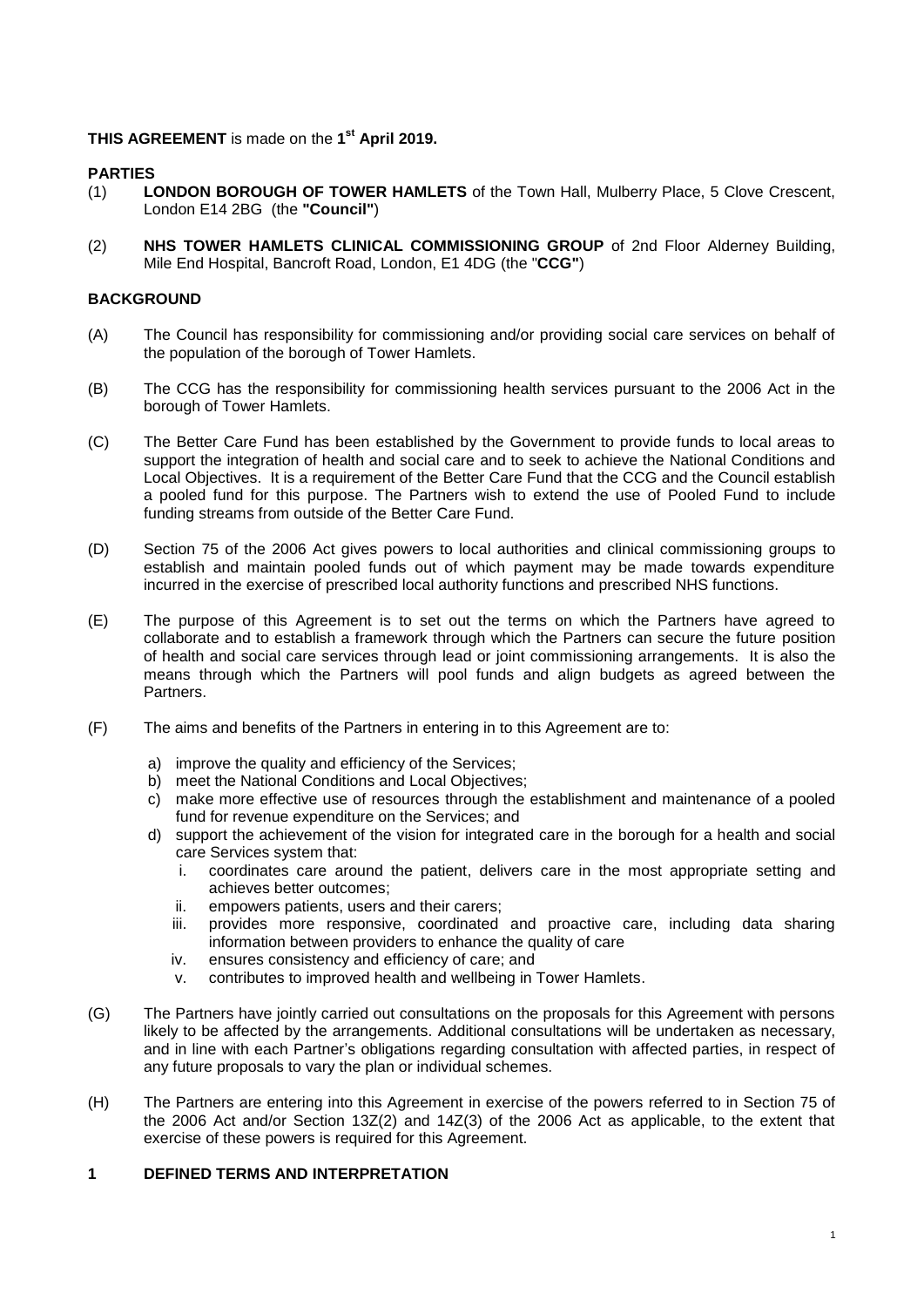1.1 In this Agreement, save where the context requires otherwise, the following words, terms and expressions shall have the following meanings:

**2000 Act** means the Freedom of Information Act 2000.

**2004 Regulations** means the Environmental Information Regulations 2004.

**2006 Act** means the National Health Service Act 2006.

**Affected Partner** means, in the context of Clause [24,](#page-22-1) the Partner whose obligations under the Agreement have been affected by the occurrence of a Force Majeure Event

**Agreement** means this agreement including its Schedules and Appendices.

**Approved Expenditure** means any additional expenditure approved by the Partners in relation to an Individual Service above any Contract Price and Performance Payments.

**Authorised Officers** means an officer of each Partner appointed to be that Partner's representative for the purpose of this Agreement.

**Better Care Fund** means the Better Care Fund as described in NHS England Publications Gateway Ref. No.00314 and NHS England Publications Gateway Ref. No.00535 as relevant to the Partners.

**Better Care Fund Plan** means the plan, referred to in Schedule 6, setting out the Partners' plan for the use of the Better Care Fund.

**CCG Statutory Duties** means the Duties of the CCG pursuant to Sections 14P to 14Z2 of the 2006 Act.

**CQUIN** means the Commissioning for Quality and Innovation payments framework which encourages care providers to share and continually improve how care is delivered and to achieve transparency and overall improvement in healthcare.

**Change in Law** means the coming into effect or repeal (without re-enactment or consolidation) in England of any Law, or any amendment or variation to any Law, or any judgment of a relevant court of law which changes binding precedent in England after the date of this Agreement.

### Commencement Date means 00:01 hrs on 1<sup>st</sup> April 2019

**Confidential Information** means information, data and/or material of any nature which any Partner may receive or obtain in connection with the operation of this Agreement and the Services and:

- (a) the release of which is likely to prejudice the commercial interests of a Partner or the interests of a Service User respectively; or
- (b) which is a trade secret.

**Contract Price** means any sum payable to a Provider under a Service Contract as consideration for the provision of Services and which, for the avoidance of doubt, does not include any Default Liability or Performance Payment.

**Data Protection Legislation means all applicable data protection and privacy legislation in force from time to time in the UK including the General Data Protection Regulation ((EU) 2016/679); the Data Protection Act 2018; the Privacy and Electronic Communications Directive 2002/58/EC (as updated by Directive 2009/136/EC) and the Privacy and Electronic Communications Regulations 2003 (SI 2003 No. 2426) as amended; any other European Union legislation relating to personal data and all other legislation and regulatory requirements in force from time to time which apply to a party relating to the use of Personal Data (including, without limitation, the privacy of electronic communications); [and the guidance and codes of**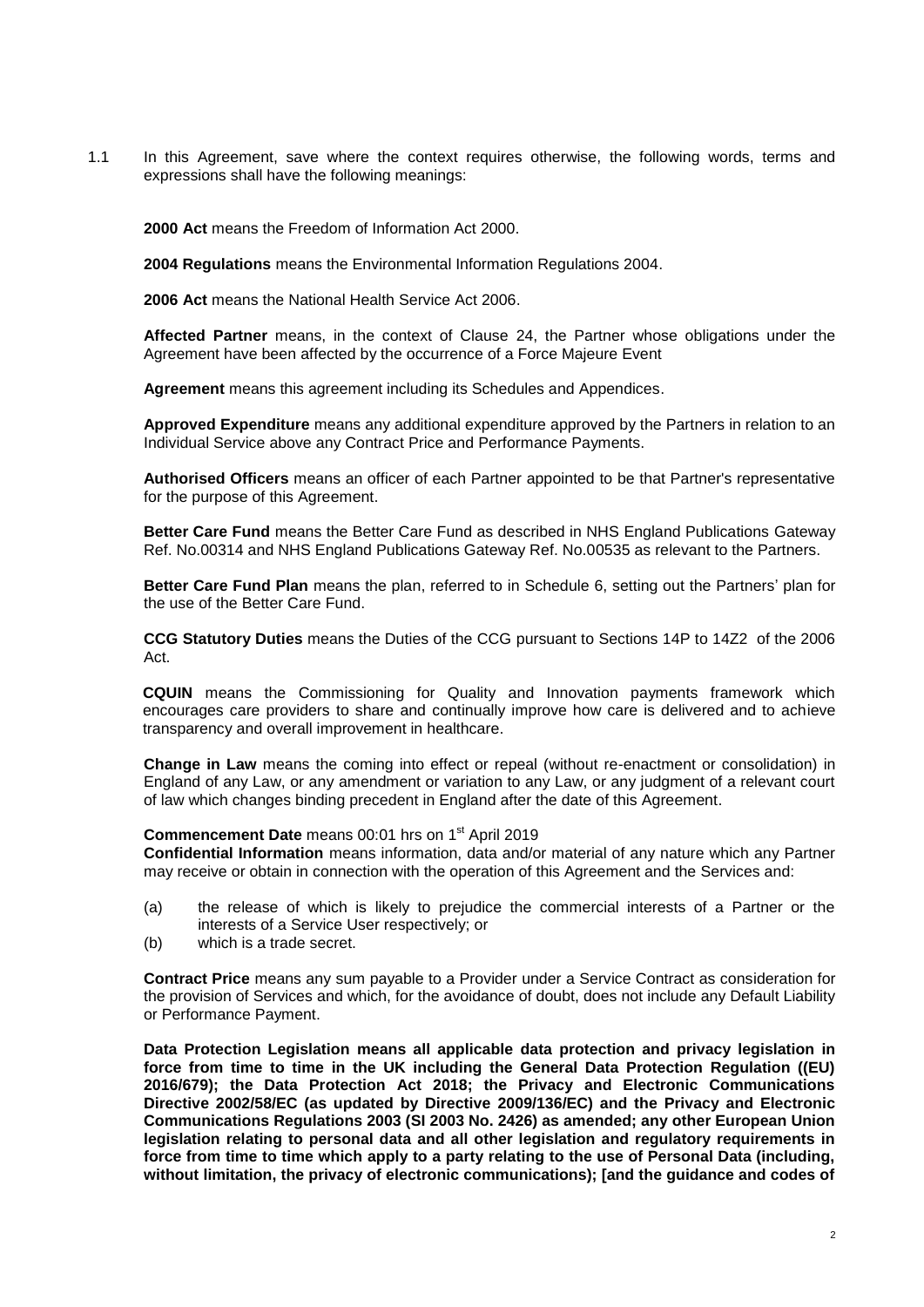#### **practice issued by the relevant data protection or supervisory authority and applicable to a party].**

**Default Liability** means any sum which is agreed or determined by Law or in accordance with the terms of a Services Contract to be payable by any Partner(s) to a Provider as a consequence of (i) breach of the Partner's obligation(s) in whole or in part under a relevant Services Contract or (ii) any act or omission of a third party for which the Partner is, under the terms of a relevant Services Contract, liable to a Provider.

#### **Expiry Date means31st March 2020.**

**Financial Contributions** means the financial contributions made by each Partner to a Pooled Fund in any Financial Year.

**Financial Contributions Proposal** means a proposal made by each Partner to a Pooled Fund or Non-Pooled Fund in respect of each Partner's financial contribution for each Individual Scheme subsequent to the first Financial Year's Financial Contributions.

**Financial Year** means each financial year running from 1 April in any year to 31 March in the following calendar year.

**Force Majeure Event** means one or more of the following:

- (a) war, civil war (whether declared or undeclared), riot or armed conflict;
- (b) acts of terrorism;
- (c) acts of God;
- (d) fire or flood;
- (e) industrial action;
- (f) prevention from or hindrance in obtaining raw materials, energy or other supplies;
- (g) any form of contamination or virus outbreak; and
- (h) any other event,

in each case where such event is beyond the reasonable control of the Partner claiming relief.

**Functions** means the NHS Functions and the Health Related Functions.

**Health Related Functions** means those of the health related functions of the Council, specified in Regulation 6 of the Regulations as relevant to the commissioning of the Services and which may be further described in the relevant Scheme Specification.

**Host Partner** means for each Pooled Fund the Partner that will host the Pooled Fund [and for any Aligned Fund the Partner that will host the Aligned Fund].

**Health and Wellbeing Board** means the Health and Wellbeing Board established by the Council pursuant to Section 194 of the Health and Social Care Act 2012.

**Indirect Losses** means loss of profits, loss of use, loss of production, increased operating costs, loss of business, loss of business opportunity, loss of reputation or goodwill or any other consequential or indirect loss of any nature, whether arising in tort or on any other basis.

**Individual Scheme** means one of the schemes which is agreed by the Partners to be included within this Agreement using the powers under Section 75 as documented in a Scheme Specification.

**Joint Commissioning** means a mechanism by which the Partners jointly commission a Service. For the avoidance of doubt, a joint commissioning arrangement does not involve the delegation of any functions pursuant to Section 75.

**Law** means:

(a) any statute or proclamation or any delegated or subordinate legislation;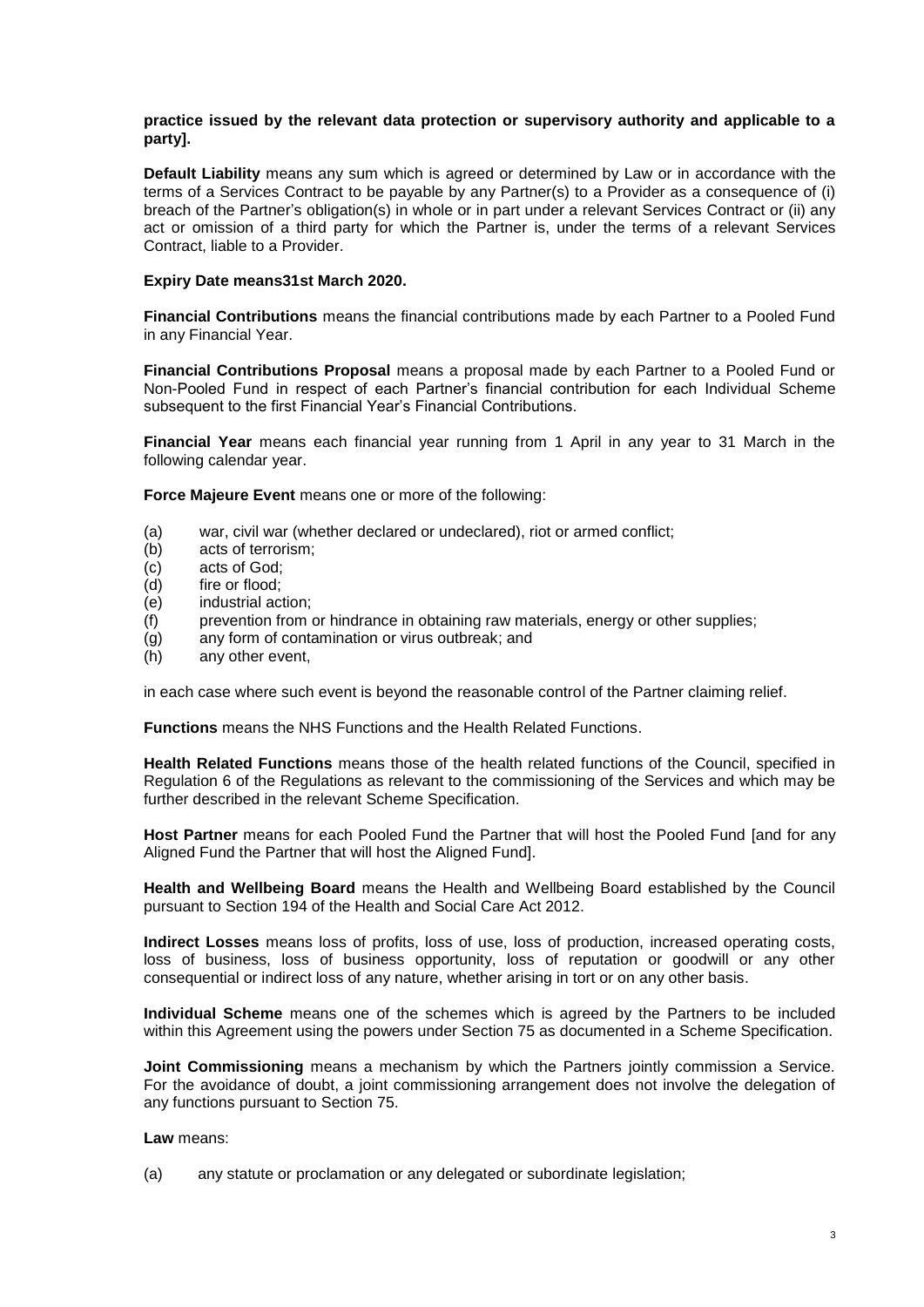- (b) any enforceable community right within the meaning of Section 2(1) European Communities Act 1972;
- (c) any guidance, direction or determination with which the Partner(s) or relevant third party (as applicable) are bound to comply to the extent that the same are published and publicly available or the existence or contents of them have been notified to the Partner(s) or relevant third party (as applicable); and
- (d) any judgment of a relevant court of law which is a binding precedent in England.

**Lead Commissioning** means the arrangements by which one Partner commissions Services in relation to an Individual Scheme on behalf of the other Partner in exercise of both the NHS Functions and the Council Functions.

**Lead Commissioner** means the Partner responsible for commissioning an Individual Service under a Scheme Specification.

**Local Incentive Scheme** (also known as single incentive scheme) means the single incentive scheme payable to Tower Hamlets Together member organisations on achievement of specific performance-related metrics.

**London Living Wage** means the hourly rate of pay set by the Mayor of London for residents working in London (as amended from time to time).

**Losses** means all damage, loss, liabilities, claims, actions, costs, expenses (including the cost of legal and/or professional services), proceedings, demands and charges whether arising under statute, contract or at common law but excluding Indirect Losses and "Loss" shall be interpreted accordingly.

**Month** means a calendar month.

**National Conditions** mean the national conditions as set out in the NHS England Planning Guidance as are amended or replaced from time to time.

**National Guidance** means any and all guidance in relation to the Better Care Fund, as issued from time to time by NHS England, the Department of Communities and Local Government and the Department of Health, either collectively or separately.

**NHS Functions** means those of the NHS functions listed in Regulation 5 of the Regulations as are exercisable by the CCG as are relevant to the commissioning of the Services and which may be further described in each Service Schedule

**Non-Pooled Fund** means the budget detailing the financial contributions of the Partners which are not included in a Pooled Fund in respect of a particular Service as set out in the relevant Scheme **Specification** 

**Non-Recurrent Payments** means funding provided by a Partner to a Pooled Fund in addition to the Financial Contributions pursuant to arrangements agreed in accordance with Clause 10.5.

**Overspend** means any expenditure from a Pooled Fund in a Financial Year which exceeds the Financial Contributions for that Financial Year.

**Partner** means each of the CCG and the Council, and references to "**Partners**" shall be construed accordingly.

**Partnership Board** means the partnership board responsible for the oversight of this Agreement as set out in Schedule 2. (For the avoidance of doubt, in Tower Hamlets this is the Tower Hamlets Together Partnership).

**Permitted Budget** means in relation to a Service where the Council is the Provider, the budget that the Partners have set in relation to the particular Service.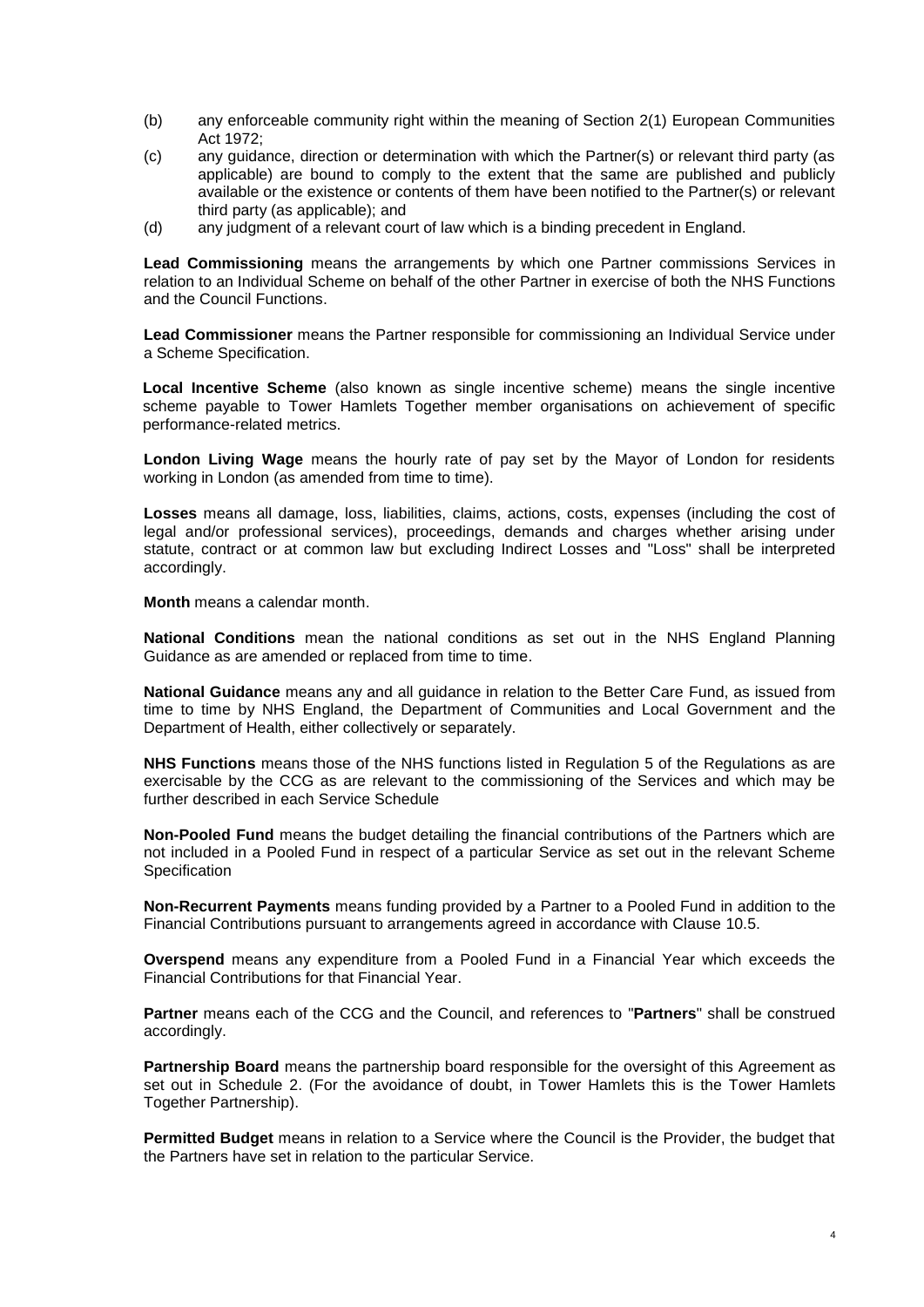**Permitted Expenditure** has the meaning given in Clause 7.4.

**Personal Data** means Personal Data as defined by the Data Protection Act 1998.

**Pooled Fund** means any pooled fund established and maintained by the Partners as a pooled fund in accordance with the Regulations

**Pooled Fund Manager** means such officer of the Host Partner which includes a Section 113 Officer for the relevant Pooled Fund established under an Individual Scheme as is nominated by the Host Partner from time to time to manage the Pooled Fund in accordance with Clause 8.

**Provider** means a provider of any Services commissioned under the arrangements set out in this Agreement.

**Public Health England** means the SOSH trading as Public Health England.

**Quarter** means each of the following periods in a Financial Year:

1 April to 30 June 1 July to 30 September 1 October to 31 December 1 January to 31 March

and "**Quarterly**" shall be interpreted accordingly.

**Regulations** means the means the NHS Bodies and Local Authorities Partnership Arrangements Regulations 2000 No 617 (as amended).

**Scheme Specification** means a specification setting out the arrangements for an Individual Scheme agreed by the Partners to be commissioned under this Agreement.

**Personal Data** means data as defined in the Data ProtectionLegislation.

**Services** means such health and social care services as agreed from time to time by the Partners as commissioned under the arrangements set out in this Agreement and more specifically defined in each Scheme Specification.

**Services Contract** means an agreement for the provision of Services entered into by one or more of the partners, in exercise of its obligations under this agreement, to secure the provision of the Services in accordance with the relevant Individual Scheme.

**Service Users** means those individual for whom the Partners have a responsibility to commission the Services.

**Standing Orders and Standing Financial Instructions (or equivalent)** means the Partners' internal constitutional and corporate governance rules detailing the Partners' respective powers and delegations amongst other things.

**SOSH** means the Secretary of State for Health.

**Third Party Costs** means all such third party costs (including, but not limited to, legal, accounting and auditing costs) in respect of each Individual Scheme as a Partner reasonably and properly incurs in the proper performance of its obligations under this Agreement and as agreed by the Partnership Board.

**Underspend** means any expenditure from the Pooled Fund in a Financial Year which is less than the aggregate value of the Financial Contributions for that Financial Year.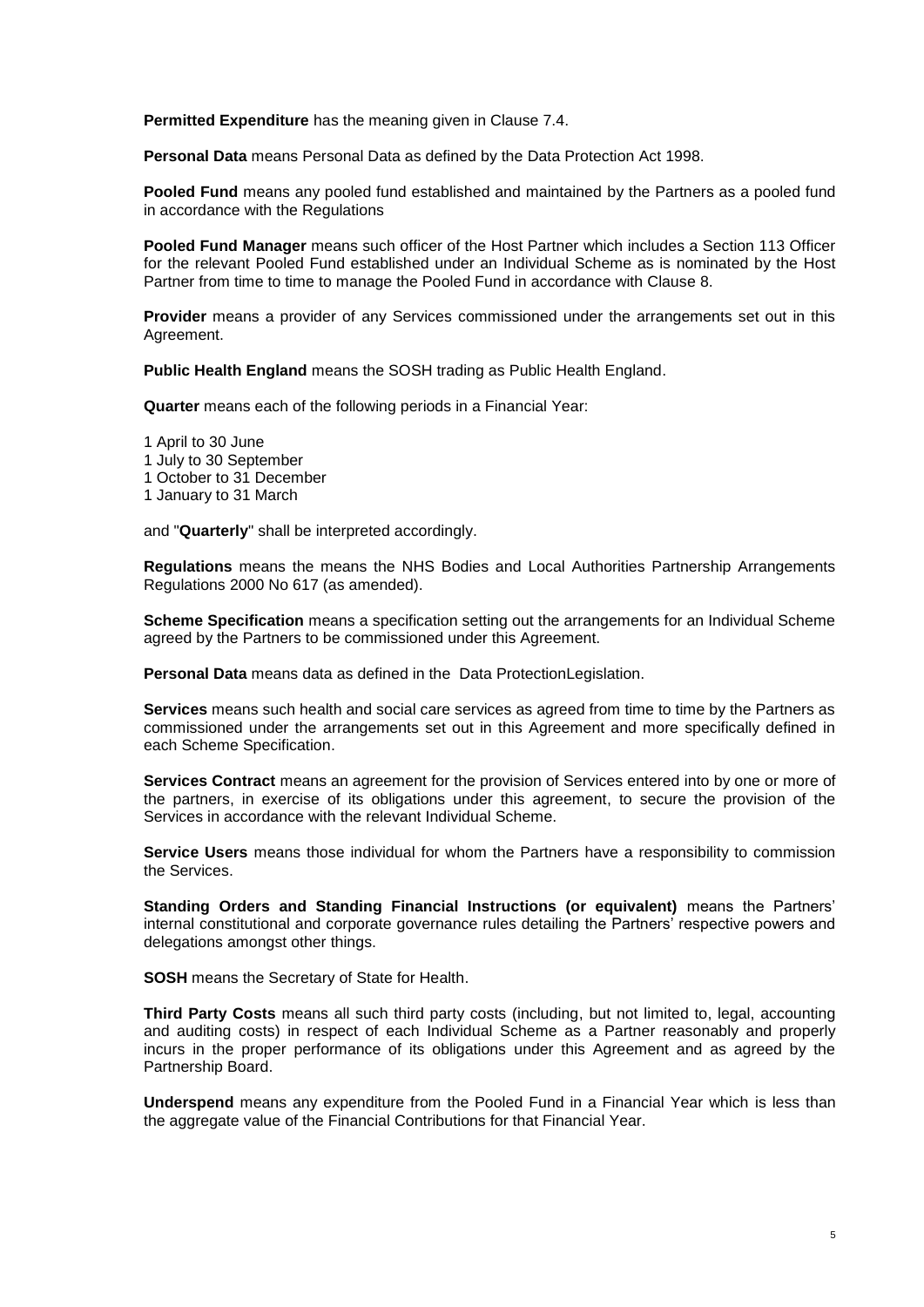**Working Day** means 8.00am to 6.00pm on any day except Saturday, Sunday, Christmas Day, Good Friday or a day which is a bank holiday (in England) under the Banking & Financial Dealings Act 1971.

- 1.2 In this Agreement, all references to any statute or statutory provision shall be deemed to include references to any statute or statutory provision which amends, extends, consolidates or replaces the same and shall include any orders, regulations, codes of practice, instruments or other subordinate legislation made thereunder and any conditions attaching thereto. Where relevant, references to English statutes and statutory provisions shall be construed as references also to equivalent statutes, statutory provisions and rules of law in other jurisdictions.
- 1.3 Any headings to Clauses, together with the front cover and the index are for convenience only and shall not affect the meaning of this Agreement. Unless the contrary is stated, references to Clauses and Schedules shall mean the clauses and schedules of this Agreement.
- 1.4 Any reference to the Partners shall include their respective statutory successors, employees and agents.
- 1.5 In the event of a conflict, the conditions set out in the Clauses to this Agreement shall take priority over the Schedules.
- 1.6 Where a term of this Agreement provides for a list of items following the word "including" or "includes", then such list is not to be interpreted as being an exhaustive list.
- 1.7 In this Agreement, words importing any particular gender include all other genders, and the term "person" includes any individual, partnership, firm, trust, body corporate, government, governmental body, trust, agency, unincorporated body of persons or association and a reference to a person includes a reference to that person's successors and permitted assigns.
- 1.8 In this Agreement, words importing the singular only shall include the plural and vice versa.
- 1.9 In this Agreement, "staff" and "employees" shall have the same meaning and shall include reference to any full or part time employee or officer, director, manager and agent.
- 1.10 Subject to the contrary being stated expressly or implied from the context in these terms and conditions, all communication between the Partners shall be in writing.
- 1.11 Unless expressly stated otherwise, all monetary amounts are expressed in pounds sterling but in the event that pounds sterling is replaced as legal tender in the United Kingdom by a different currency then all monetary amounts shall be converted into such other currency at the rate prevailing on the date such other currency first became legal tender in the United Kingdom.
- 1.12 All references to the Agreement include (subject to all relevant approvals) a reference to the Agreement as amended, supplemented, substituted, novated or assigned from time to time.

#### <span id="page-8-0"></span>**2 TERM**

- 2.1 This Agreement shall come into force on the Commencement Date and shall continue until the Expiry Date.
- 2.2 This Agreement shall continue until it is terminated in accordance with Clause 22.
- 2.3 This Agreement supersedes all earlier BCF Section 75 Agreements, without prejudice to the rights and liabilities of the Partners under those Agreements, and supersedes the Pooled Budget Agreement for the Integrated Community Equipment Service (ICES) 2014.

#### <span id="page-8-1"></span>**3 GENERAL PRINCIPLES**

3.1 Nothing in this Agreement shall affect: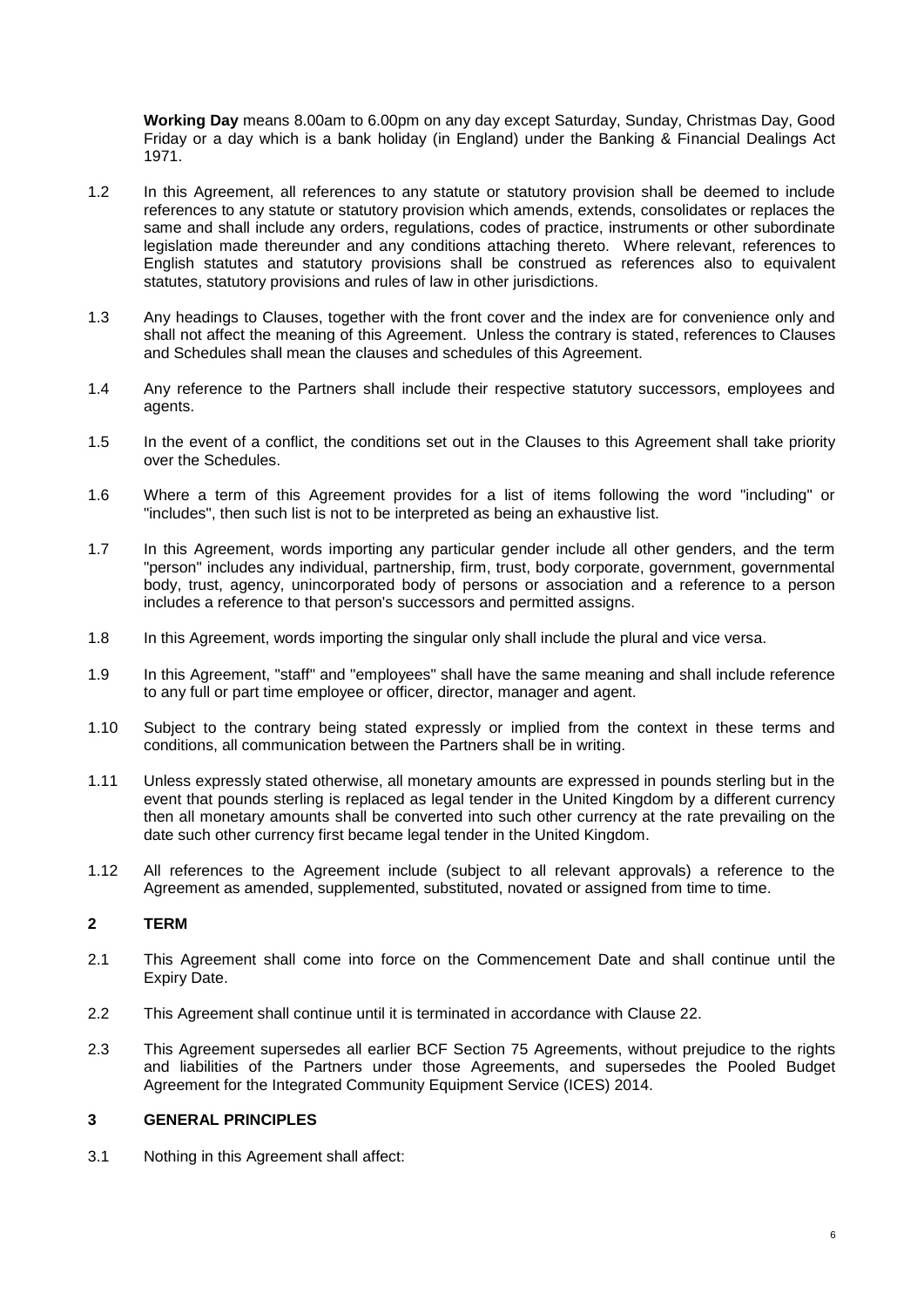- 3.1.1 the liabilities of the Partners to each other or to any third parties for the exercise of their respective functions and obligations (including the Functions); or
- 3.1.2 any power or duty to recover charges for the provision of any services (including the Services) in the exercise of any local authority function.
- 3.2 The Partners agree to:
	- 3.2.1 treat each other with respect and an equality of esteem;
	- 3.2.2 be open with information about the performance and financial status of each; and
	- 3.2.3 provide early information and notice about relevant problems.
- 3.3 For the avoidance of doubt, the aims and outcomes relating to an Individual Scheme will be set out in the relevant Scheme specification.

# <span id="page-9-0"></span>**4 PARTNERSHIP FLEXIBILITIES**

- 4.1 This Agreement sets out the mechanism through which the Partners will work together to establish one or more of the following:
	- 4.1.1 Lead Commissioning Arrangements; and
	- 4.1.2 the establishment of one or more Pooled Funds.

in relation to Individual Schemes (the "**Flexibilities**")

- 4.2 The Council delegates to the CCG and the CCG agrees to exercise, on the Council's behalf, the Health Related Functions to the extent necessary for the purpose of performing its obligations under this Agreement in conjunction with the NHS Functions.
- 4.3 The CCG delegates to the Council and the Council agrees to exercise on the CCG's behalf the NHS Functions to the extent necessary for the purpose of performing its obligations under this Agreement in conjunction with the Health Related Functions.
- 4.4 Where the powers of a Partner to delegate any of its statutory powers or functions are restricted, such limitations will automatically be deemed to apply to the relevant Scheme Specification and the Partners shall agree arrangements designed to achieve the greatest degree of delegation to the other Partner necessary for the purposes of this Agreement which is consistent with the statutory constraints.
- 4.5 At the Commencement Date of this Agreement the following Individual Schemes will be included within its scope:
	- 4.5.1 The following Individual Schemes with Lead Commissioning with Council as Lead Partner:
		- (a) Reablement Team
		- (b) Community Health Team (Social Care)
		- (c) 7 Day Hospital Social Work Team
		- (d) Community Equipment Services (LBTH contribution)
		- (e) Carers duties
		- (f) Care Act Implementation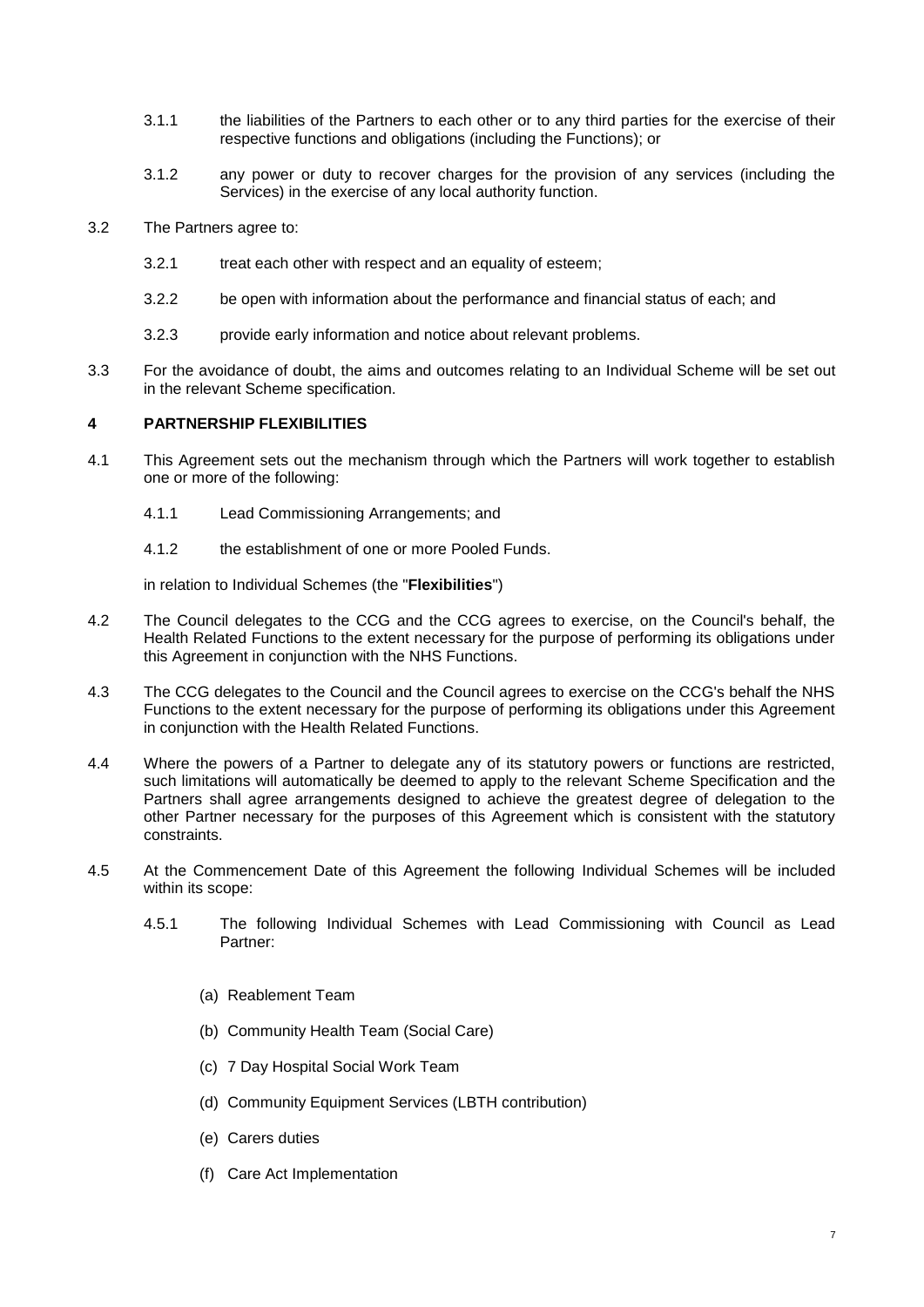- (g) Local Authority Integration Support (Enabler)
- (h) Community Outreach Service (Dementia)
- (i) Dementia Café
- (j) Social Worker input into the memory clinic
- (k) LinkAge Plus
- (l) CES Council Contribution from base budget
- (m) DFG
- (n) IBCF
- (o) Winter pressures grant
- 4.5.2 The following Individual Schemes with Lead Commissioning with CCG as Lead Partner:
	- (a) Out of Borough Social Worker
	- (b) Community Equipment Services (CCG contribution)
	- (c) Age UK Last Years of Life
	- (d) Extended Primary Care Team
	- (e) Extended Primary Care Team
	- (f) Integrated Clinical and Commissioning Quality NIS
	- (g) Integrated Clinical and Commissioning Quality NIS
	- (h) RAID
	- (i) Adult Autism and Diagnostic Intervention Service
	- (j) Recovery College
	- (k) Community Geriatrician Team
	- (l) Psycholgical Support for People with LTCs (MH PC)
	- (m) Personalisation Programme (IPC)
	- (n) St Joseph's Hospice
	- (o) Barts Acute Palliative Care Team
	- (p) Admissions Avoidance Discharge Service (inclu D2A)
	- (q) Age UK Take Home and Settle Service
	- (r) Single Incentive Scheme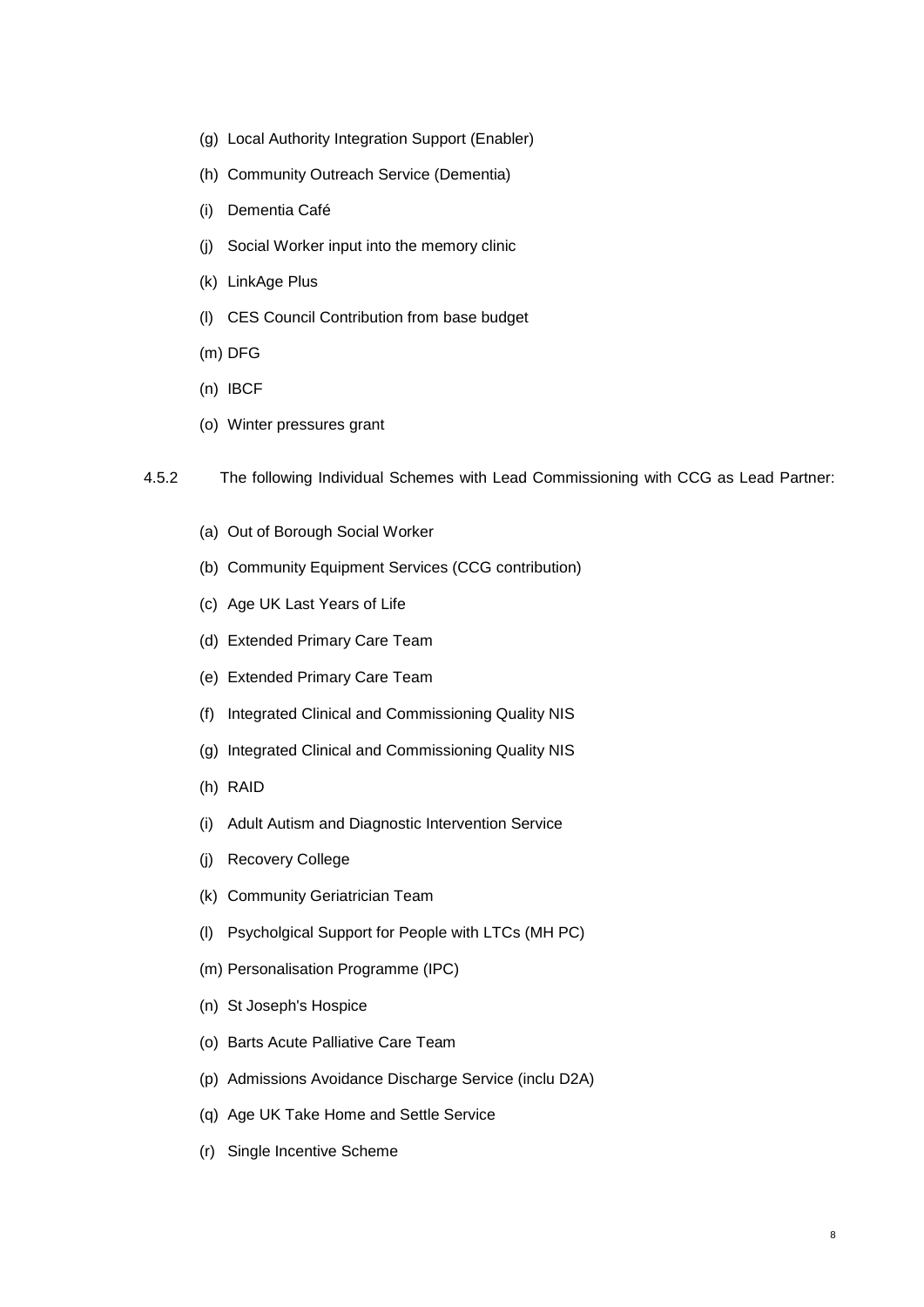- (s) Spot Purchase (overseen by CSU)
- 4.6 Further schemes may be added to this Agreement, as are agreed by the Partnership Board.

# <span id="page-11-0"></span>**5 FUNCTIONS**

- 5.1 The purpose of this Agreement is to establish a framework through which the Partners can secure the provision of health and social care services in accordance with the terms of this Agreement.
- 5.2 This Agreement shall include such functions as shall be agreed from time to time by the Partners.
- 5.3 Where the Partners add a new Individual Scheme to this Agreement a Scheme Specification for each Individual Scheme shall be in the form set out in Schedule 1 and shall be completed and agreed between the Partners. The initial Scheme Specification is set out in Schedule 1 part 2 (which may be varied from time to time by the Partners in accordance with the terms of this Agreement).
- 5.4 The Partners shall not enter into a Scheme Specification in respect of an Individual Scheme unless they are satisfied that the Individual Scheme in question will improve health and well-being in accordance with this Agreement.
- 5.5 The introduction of any Individual Scheme will be subject to:
	- 5.5.1 a business case (on the respective template of the Partner wishing to propose the same or as otherwise agreed between the Partners); and
	- 5.5.2 approval by the Partnership Board.

# <span id="page-11-1"></span>**6 COMMISSIONING ARRANGEMENTS**

#### *General*

- 6.1 The Partners shall comply with the commissioning arrangements as set out in the relevant Scheme **Specification**
- 6.2 The Partnership Board will report back to the Health and Wellbeing Board, as required by its Terms of Reference.
- 6.3 The Partners will comply with all relevant legal duties and guidance in relation to the Services being commissioned.
- 6.4 Each Partner shall keep the other Partner and the Partnership Board regularly informed of the effectiveness of the arrangements, including the Better Care Fund and any Overspend or Underspend in a Pooled Fund or Non-Pooled Fund.
- 6.5 Where there are Lead Commissioning Arrangements in respect of an Individual Scheme, then, prior to any new Services Contract being entered into, the Partners shall agree in writing:
	- 6.5.1 how the liability under each Services Contract shall be apportioned in the event of termination of the relevant Individual Scheme; and
	- 6.5.2 whether the Services Contract should give rights to third parties (and, in particular, if a Partner is not a party to the Services Contract, the Partners shall consider whether or not the Partner that is not to be a party to the Services Contract should be afforded any rights to enforce any terms of the Services Contract under the Contracts (Rights of Third Parties) Act 1999. If it is agreed that such rights should be afforded, the Partner entering the Services Contract shall ensure that, as far as is reasonably possible, such rights that have been agreed are included in the Services Contract and shall establish how liability under the Services Contract shall be apportioned in the event of termination of the relevant Individual Scheme.)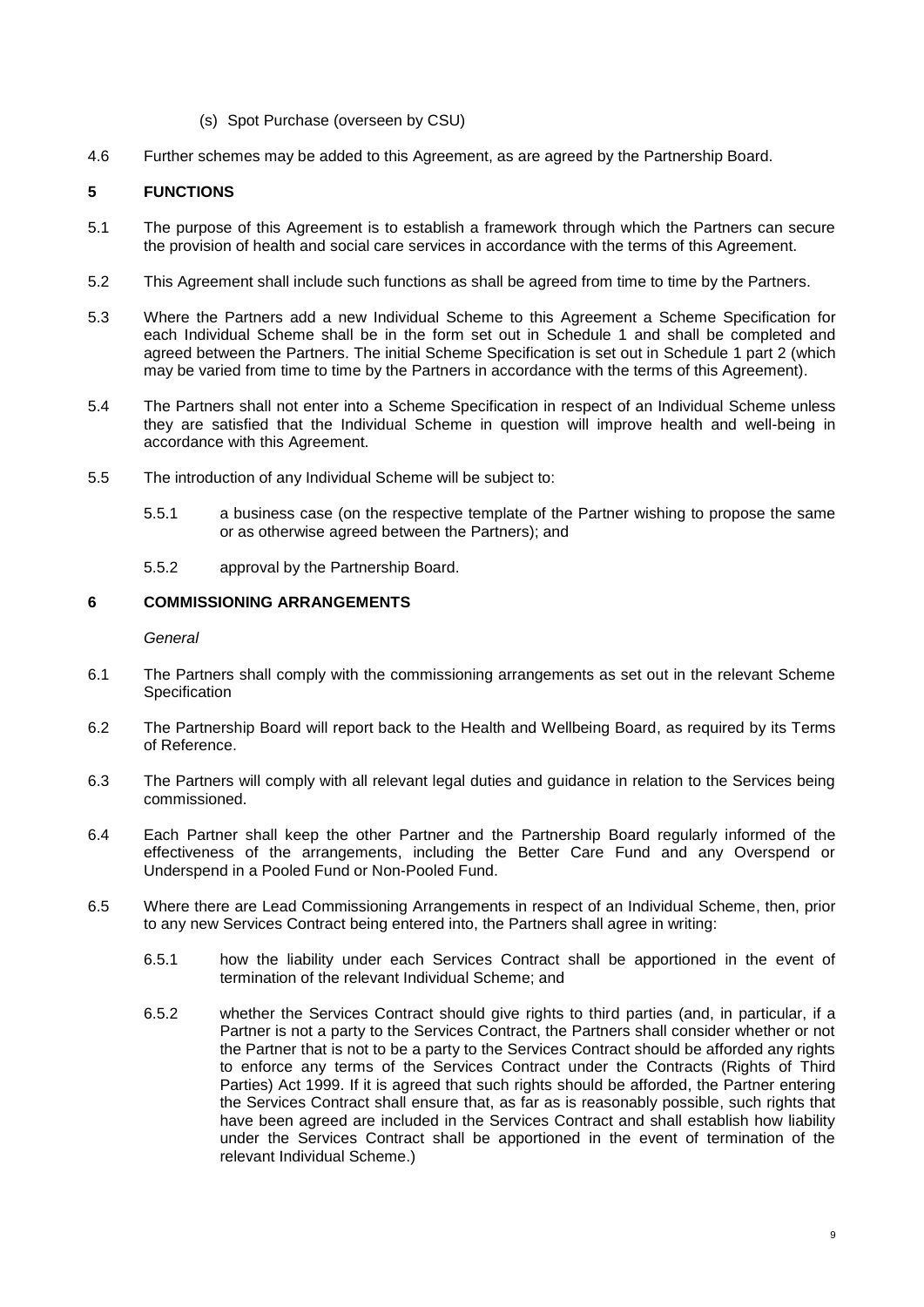| <b>Pooled</b> | <b>BCF Scheme</b> | Lead<br><b>Commissioner</b> | <b>Provider</b> | <b>BCF Allocation 2019-</b> |
|---------------|-------------------|-----------------------------|-----------------|-----------------------------|
| Fund          |                   |                             |                 | 20                          |
|               |                   |                             |                 |                             |

6.6 The Partners shall comply with the arrangements in respect of Joint Commissioning, as set out in the relevant Scheme Specification, which shall include where applicable arrangements in respect of the Services Contracts.

*Appointment of a Lead Commissioner*

- 6.7 Where there are Lead Commissioning Arrangements in respect of an Individual Scheme the Lead Commissioner shall:
	- 6.7.1 commission Services for individuals who meet the eligibility criteria set out in the relevant Scheme Specification;
	- 6.7.2 contract with Provider(s) for the provision of the Services on terms agreed with the other Partners;
	- 6.7.3 comply with all relevant legal duties (including any Change in Law) and guidance (as amended from time to time) of both Partners in relation to the Services being commissioned;
	- 6.7.4 where Services are commissioned using the NHS Standard Form Contract, perform the obligations of the "Commissioner" and "Co-ordinating Commissioner" with all due skill, care and attention and where Services are commissioned using any other form of contract to perform its obligations with all due skill and attention;
	- 6.7.5 undertake performance management and contract monitoring of all Service Contracts and ensure that effective and timely action to remediate any non-performance is taken;
	- 6.7.6 make payment of all sums due to a Provider pursuant to the terms of any Services Contract.
	- 6.7.7 keep the other Partner and the Partnership Board regularly informed of the effectiveness of the arrangements including the Better Care Fund and any Overspend or Underspend in a Pooled Fund or Non Pooled Fund.

*Responsibilities of the other Partner*

6.8 The other Partner, insofar as they are a provider of services under Individual Schemes, shall undertake to provide all necessary performance and financial data necessary to enabling the Lead Commissioner to fulfil the responsibilities at 6.7.

# <span id="page-12-0"></span>**7 ESTABLISHMENT OF A POOLED FUND**

- 7.1 In exercise of their respective powers under Section 75 of the 2006 Act, the Partners have agreed to establish and maintain such pooled funds for revenue expenditure as set out in the Scheme Specifications.
- 7.2 At the Commencement Date of this Agreement there shall be two Pooled Funds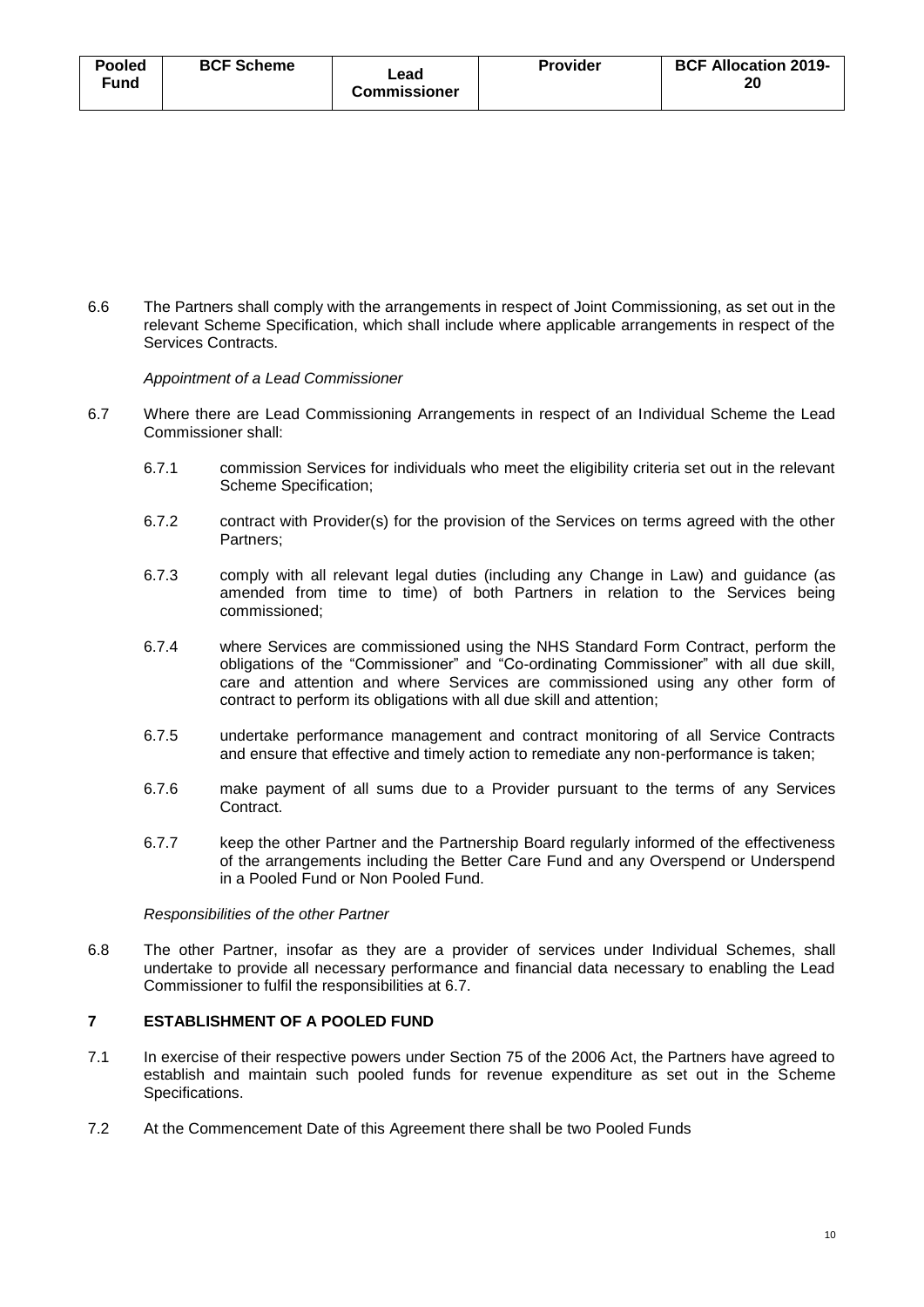|                                                       | <b>Reablement Team</b>                                                | <b>LBTH</b> | <b>LBTH</b>                          | £2,553,838  |
|-------------------------------------------------------|-----------------------------------------------------------------------|-------------|--------------------------------------|-------------|
|                                                       | <b>Community Health</b><br>Team (Social Care)                         | <b>LBTH</b> | <b>LBTH</b>                          | £960,330    |
|                                                       | 7 Day Hospital Social<br>Work Team                                    | <b>LBTH</b> | <b>LBTH</b>                          | E1,322,167  |
|                                                       | Community<br><b>Equipment Services</b><br>(LBTH contribution)         | <b>LBTH</b> | <b>LBTH</b>                          | £1,138,039  |
|                                                       | Carers duties                                                         | <b>LBTH</b> | <b>LBTH</b>                          | £737,415    |
|                                                       | Care Act<br>Implementation                                            | <b>LBTH</b> | <b>LBTH</b>                          | £775,502    |
|                                                       | Local Authority<br><b>Integration Support</b><br>(Enabler)            | <b>LBTH</b> | <b>LBTH</b>                          | £230,060    |
|                                                       | <b>Community Outreach</b><br>Service (Dementia)                       | <b>LBTH</b> | <b>LBTH</b>                          | £57,047     |
|                                                       | Dementia Café                                                         | <b>LBTH</b> | <b>LBTH</b>                          | £25,930     |
|                                                       | Social Worker input<br>into the memory clinic                         | <b>LBTH</b> | <b>LBTH</b>                          | £52,899     |
|                                                       | LinkAge Plus (CCG<br>contribution)                                    | <b>LBTH</b> | <b>LBTH</b>                          | £325,000    |
|                                                       | LinkAge Plus (LBTH<br>contribution)                                   | <b>LBTH</b> | <b>LBTH</b>                          | £320,739    |
| Pooled Fund Hosted by London Borough of Tower Hamlets | <b>CES Council</b><br>Contribution from<br>base budget                | LBTH        | <b>LBTH</b>                          | £550,521    |
|                                                       | <b>DFG</b>                                                            | <b>LBTH</b> | <b>LBTH</b>                          | £2,045,288  |
|                                                       | <b>IBCF</b>                                                           | <b>LBTH</b> | <b>LBTH</b>                          | £14,851,079 |
|                                                       | Winter pressures<br>grant                                             | <b>LBTH</b> | <b>LBTH</b>                          | £1,464,965  |
|                                                       |                                                                       |             |                                      | £27,410,819 |
|                                                       | Out of Borough Social<br>Worker                                       | CCG         | <b>Local Authority</b>               | £61,200     |
| Commissioning                                         | Community<br><b>Equipment Services</b><br>(CCG contribution)          | CCG         | <b>Local Authority</b>               | £507,732    |
|                                                       | Age UK Last Years of<br>Life                                          | CCG         | Charity / Voluntary<br>Sector        | £93,641     |
|                                                       | <b>Extended Primary</b><br>Care Team                                  | CCG         | <b>NHS Community</b><br>Provider     | £8,475,213  |
|                                                       | <b>Extended Primary</b><br>Care Team                                  | CCG         | <b>NHS Community</b><br>Provider     | £4,770,354  |
| Tower Hamlets Clinical                                | Integrated Clinical<br>and Commissioning<br><b>Quality NIS</b>        | CCG         | CCG                                  | £1,244,688  |
| $\delta$                                              | <b>Integrated Clinical</b><br>and Commissioning<br><b>Quality NIS</b> | CCG         | CCG                                  | £3,216,625  |
|                                                       | <b>RAID</b>                                                           | CCG         | <b>NHS Mental Health</b><br>Provider | £2,173,404  |
| Fund hosted                                           | Adult Autism and<br>Diagnostic<br><b>Intervention Service</b>         | CCG         | <b>NHS Mental Health</b><br>Provider | £338,580    |
|                                                       | <b>Recovery College</b>                                               | CCG         | <b>NHS Mental Health</b><br>Provider | £114,096    |
| Pooled<br>Group                                       | Community<br>Geriatrician Team                                        | CCG         | <b>NHS Community</b><br>Provider     | £119,282    |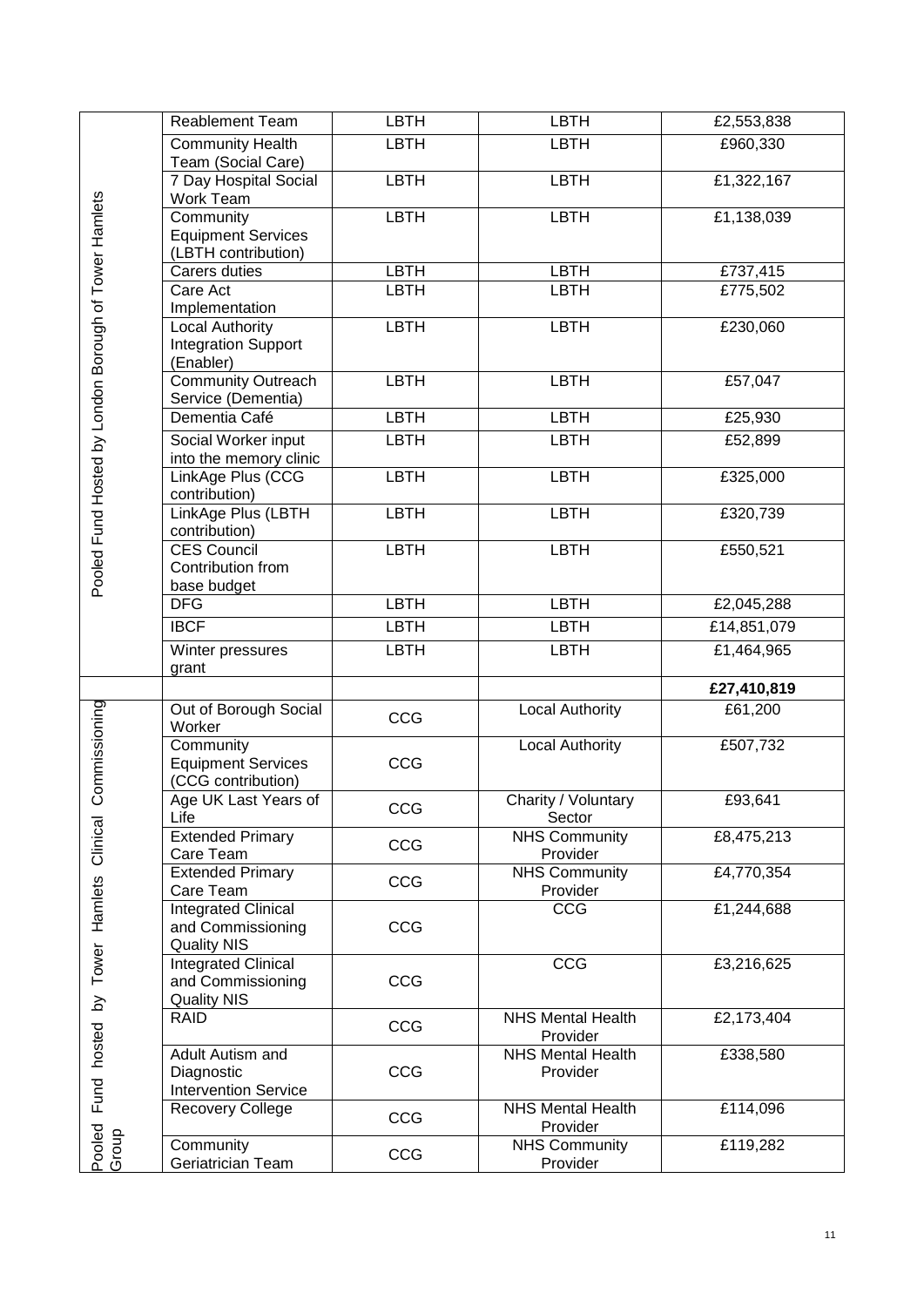| <b>Psycholgical Support</b><br>for People with LTCs<br>(MH PC) | <b>CCG</b> | <b>NHS Mental Health</b><br>Provider | £150,000    |
|----------------------------------------------------------------|------------|--------------------------------------|-------------|
| Personalisation<br>Programme (IPC)                             | CCG        | CCG                                  | £158,000    |
| St Joseph's Hospice                                            | CCG        | Charity / Voluntary<br>Sector        | £2,425,271  |
| <b>Barts Acute Palliative</b><br>Care Team                     | <b>CCG</b> | NHS Acute Provider                   | £974,344    |
| Admissions<br>Avoidance Discharge<br>Service (inclu D2A)       | CCG        | <b>NHS Community</b><br>Provider     | £850,955    |
| Age UK Take Home<br>and Settle Service                         | CCG        | Charity / Voluntary<br>Sector        | £114,000    |
| Single Incentive<br>Scheme                                     | CCG        | CCG                                  | £500,000    |
| Spot Purchase<br>(overseen by CSU)                             | CCG        | <b>NHS Acute Provider</b>            | £85,000     |
|                                                                |            |                                      | £26,372,385 |
| <b>Total BCF</b>                                               |            | £53,783,204                          |             |

- 7.3 Each Pooled Fund shall be managed and maintained in accordance with the terms of this Agreement.
- 7.4 It is agreed that the monies held in a Pooled Fund may only be expended on the following:
	- 7.4.1 the Contract Price*;*
	- 7.4.2 the Permitted Budget;
	- 7.4.3 Performance Payments;
	- 7.4.4 Third Party Costs, where these are set out in the relevant Scheme Specification or as otherwise agreed in advance by the Partnership Board
	- 7.4.5 Approved Expenditure, as set out in the relevant Scheme Specification or as otherwise agreed in advance by the Partnership Board;
	- 7.4.6 any other explicit allowances stipulated in this Agreement; and
	- 7.4.7 subject to Clause 7.4.

#### "**Permitted Expenditure**"

- 7.5 The Partners may only depart from the definition of Permitted Expenditure to include or exclude other revenue expenditure with the express written agreement of each Partner or the Partnership Board.
- 7.6 For the avoidance of doubt, monies held in the Pooled Fund may not be expended on Default Liabilities unless this is agreed by all Partners in accordance with clause 7.4.
- 7.7 Pursuant to this Agreement, the Partners agree to appoint a Host Partner for each of the Pooled Funds set out in the Scheme Specifications. The Host Partner shall be the Partner responsible for:
	- 7.7.1 holding all monies contributed to the Pooled Fund on behalf of itself and the other Partners;
	- 7.7.2 providing the financial administrative systems for the Pooled Fund;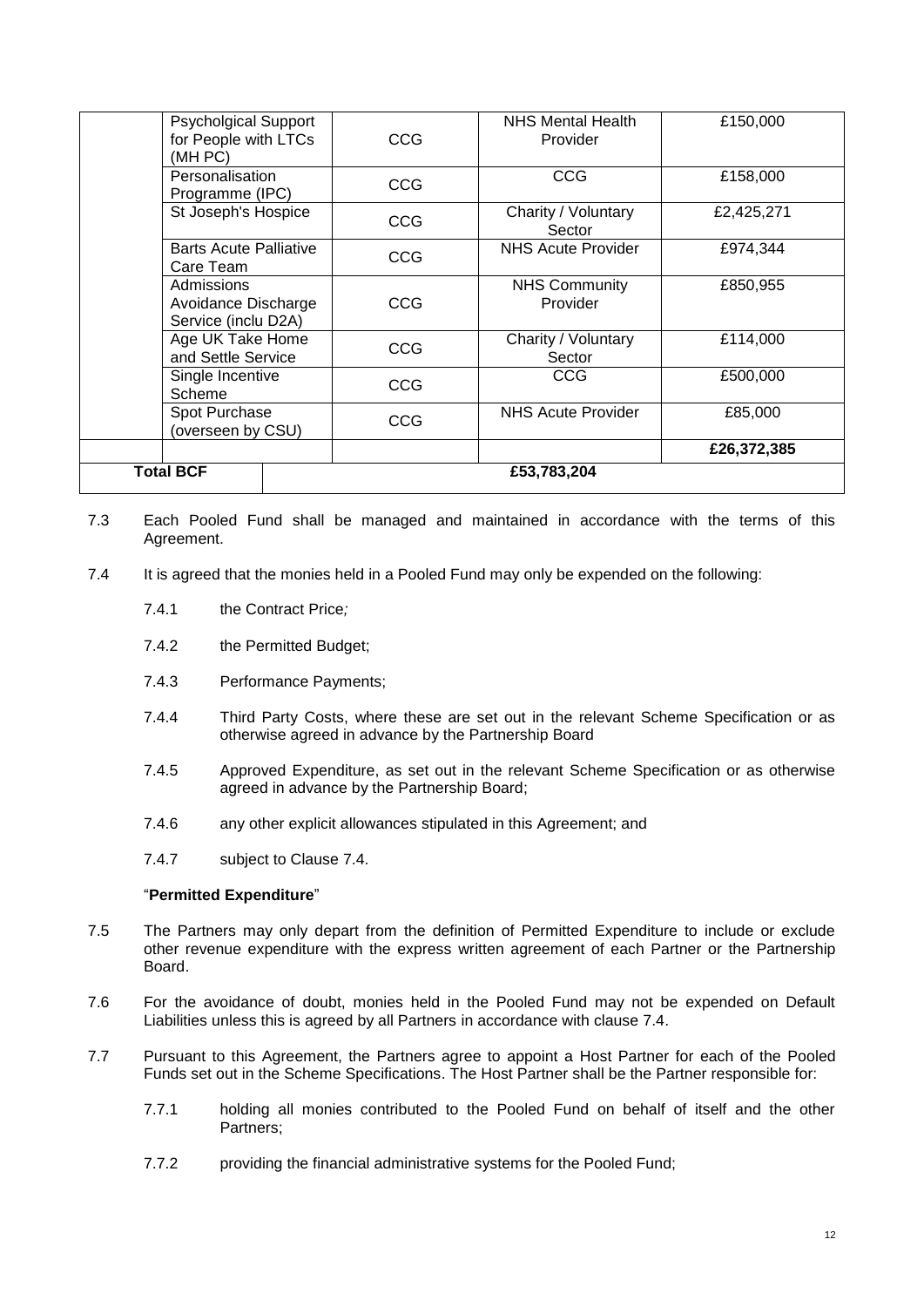- 7.7.3 appointing the Pooled Fund Manager; and
- 7.7.4 ensuring that the Pooled Fund Manager complies with its obligations under this Agreement.

# <span id="page-15-0"></span>**8 POOLED FUND MANAGEMENT**

- 8.1 When introducing a Pooled Fund in respect of an Individual Scheme, the Partners shall agree:
	- 8.1.1 which of the Partners shall act as Host Partner for the purposes of Regulations 7(4) and 7(5) and shall provide the financial administrative systems for the Pooled Fund;
	- 8.1.2 which officer of the Host Partner shall act as the Pooled Fund Manager for the purposes of Regulation 7(4) of the Regulations.
- 8.2 The Pooled Fund Manager for each Pooled Fund shall have the following duties and responsibilities:
	- 8.2.1 the day to day operation and management of the Pooled Fund;
	- 8.2.2 ensuring that all expenditure from the Pooled Fund is in accordance with the provisions of this Agreement and the relevant Scheme Specification;
	- 8.2.3 maintaining an overview of all joint financial issues affecting the Partners in relation to the Services and the Pooled Fund;
	- 8.2.4 ensuring that full and proper records for accounting purposes are kept in respect of the Pooled Fund and liaising with internal and external auditors as necessary;
	- 8.2.5 reporting to the Partnership Board, as required by the Partnership Board and the relevant Scheme Specification;
	- 8.2.6 ensuring action is taken to manage any projected under or overspends relating to the Pooled Fund in accordance with this Agreement;
	- 8.2.7 preparing and submitting to the Partnership Board Quarterly reports (or more frequent reports, if required by the Partnership Board) and an annual return about the income and expenditure from the Pooled Fund together with such other information as may be required by the Partners and the Partnership Board to monitor the effectiveness of the Pooled Fund and to enable the Partners to complete their own financial accounts and returns. The Partners agree to provide all necessary information to the Pooled Fund Manager in time for the reporting requirements to be met.
	- 8.2.8 preparing and submitting reports to the Health and Wellbeing Board as required by it.
- 8.3 In carrying out their responsibilities as provided under Clause 8.2 the Pooled Fund Manager shall have regard to the recommendations of the Partnership Board and shall be accountable to the Partners.
- 8.4 The Partnership Board may agree to the viring of funds between Pooled Funds subject always to the Law and the Partners' Standing Orders and Standing Financial Instructions.
- 8.5 The Partnership Board may agree to the secondment of employees between Partners for the purposes of managing Pooled Funds or management and delivery of Individual Schemes subject always to the Law, Partners' Standing Orders and Standing Financial Instructions, and the Partners' Human Resource and Managing Organisational Change policies and procedures.

#### <span id="page-15-1"></span>**9 NON-POOLED FUNDS**

9.1 Any Financial Contributions agreed to be held within a Non Pooled Fund will be notionally held in a fund established for the purpose of commissioning that Service, as set out in the relevant Scheme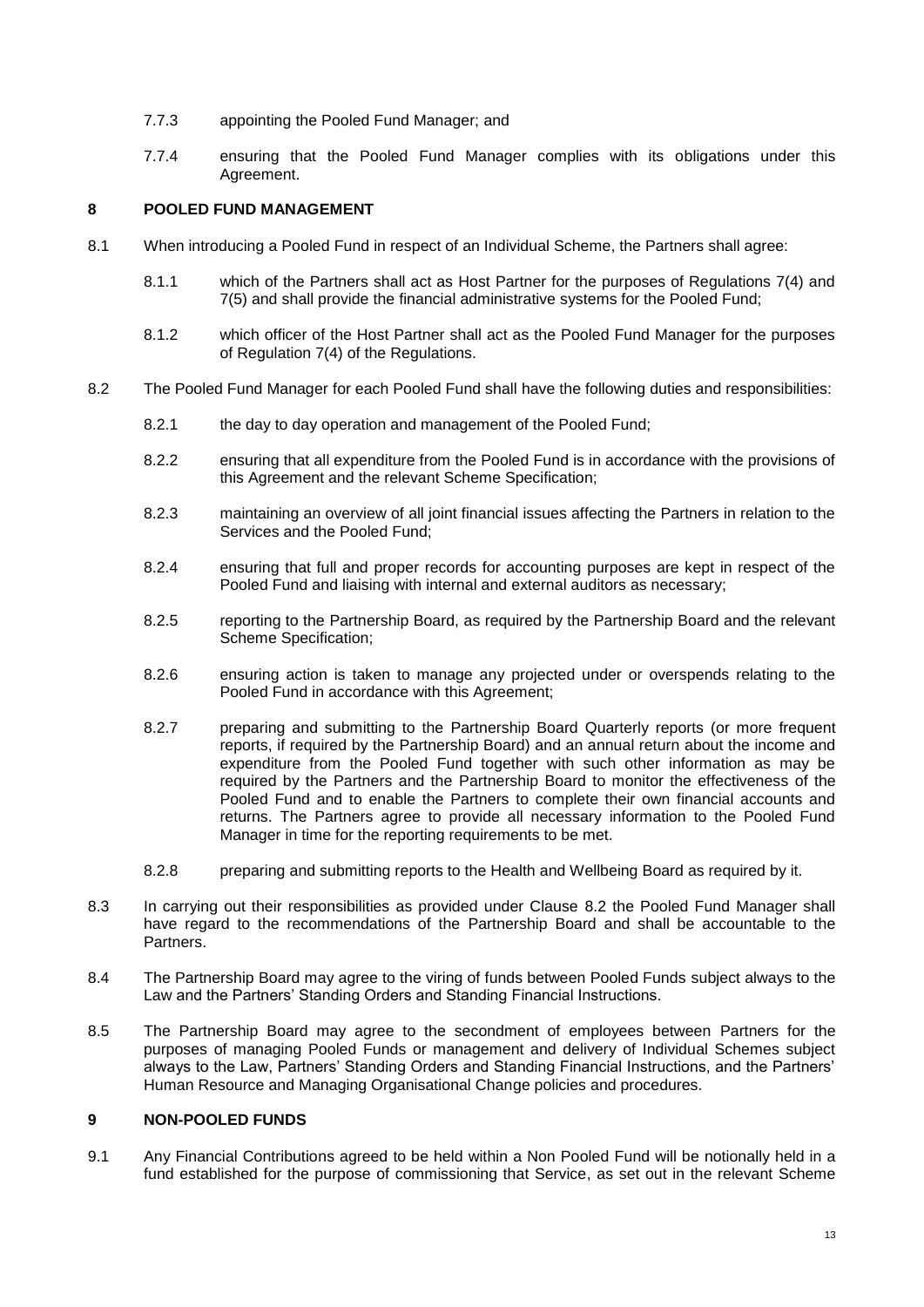Specification. For the avoidance of doubt, a Non Pooled Fund does not constitute a pooled fund for the purposes of Regulation 7 of the Regulations.

- 9.2 When introducing a Non Pooled Fund in respect of an Individual Scheme, the Partners shall agree:
	- 9.2.1 which Partner if any shall host the Non-Pooled Fund; and
	- 9.2.2 how and when Financial Contributions shall be made to the Non-Pooled Fund.
- 9.3 The Host Partner will be responsible for establishing the financial and administrative support necessary to enable the effective and efficient management of the Non-Pooled Fund, meeting all required accounting and auditing obligations.
- 9.4 Both Partners shall ensure that Services commissioned using a Non Pooled Fund are commissioned solely in accordance with the relevant Scheme Specification.
- 9.5 Where there are Joint Commissioning arrangements, both Partners shall work in cooperation and shall endeavour to ensure that:
	- 9.5.1 the NHS Functions funded from a Non-Pooled Fund are carried out within the CCG Financial Contribution to the Non-Pooled Fund for the relevant Service in each Financial Year; and
	- 9.5.2 the Health Related Functions funded from a Non-Pooled Fund are carried out within the Council's Financial Contribution to the Non-Pooled Fund for the relevant Service in each Financial Year.

## <span id="page-16-0"></span>**10 FINANCIAL CONTRIBUTIONS**

- 10.1 The Financial Contribution of the CCG and the Council to any Pooled Fund or Non-Pooled Fund for the first Financial Year of operation of each Individual Scheme shall be as set out in the relevant Scheme Specification.
- 10.2 Financial Contributions will be paid as set out in the each Scheme Specification.
- 10.3 With the exception of Clause 13, no provision of this Agreement shall preclude the Partners from making additional contributions of Non-Recurrent Payments to the Pooled Fund from time to time by mutual agreement. Any such additional contributions of Non-Recurrent Payments shall be explicitly recorded in Partnership Board minutes and recorded in the budget statement as a separate item.

#### <span id="page-16-1"></span>**11 NON-FINANCIAL CONTRIBUTIONS**

11.1 Unless set out in the scheme specification or otherwise agreed by the Partners, each partner shall provide non-financial contributions for any Service for which they are Lead Commissioner, or as required in order to comply with its obligations under this Agreement in respect of the commissioning of a particular service. These contributions, which shall be provided at no charge to the other Partner or to the Pooled Fund, may include staff (including the Pooled Fund Manager), premises, IT and financial management support and other non-financial resources necessary to perform its obligations pursuant to this Agreement (including, but not limited to, the management of Service Contracts and the Pooled Fund).

#### <span id="page-16-2"></span>**12 RISK SHARE ARRANGEMENTS, OVERSPENDS AND UNDERSPENDS**

#### **Risk share arrangements**

12.1 The Partners have agreed risk share arrangements as set out in Schedule 3, which provide for financial risks arising within the commissioning of Services from the pooled funds.

#### **Local incentive scheme**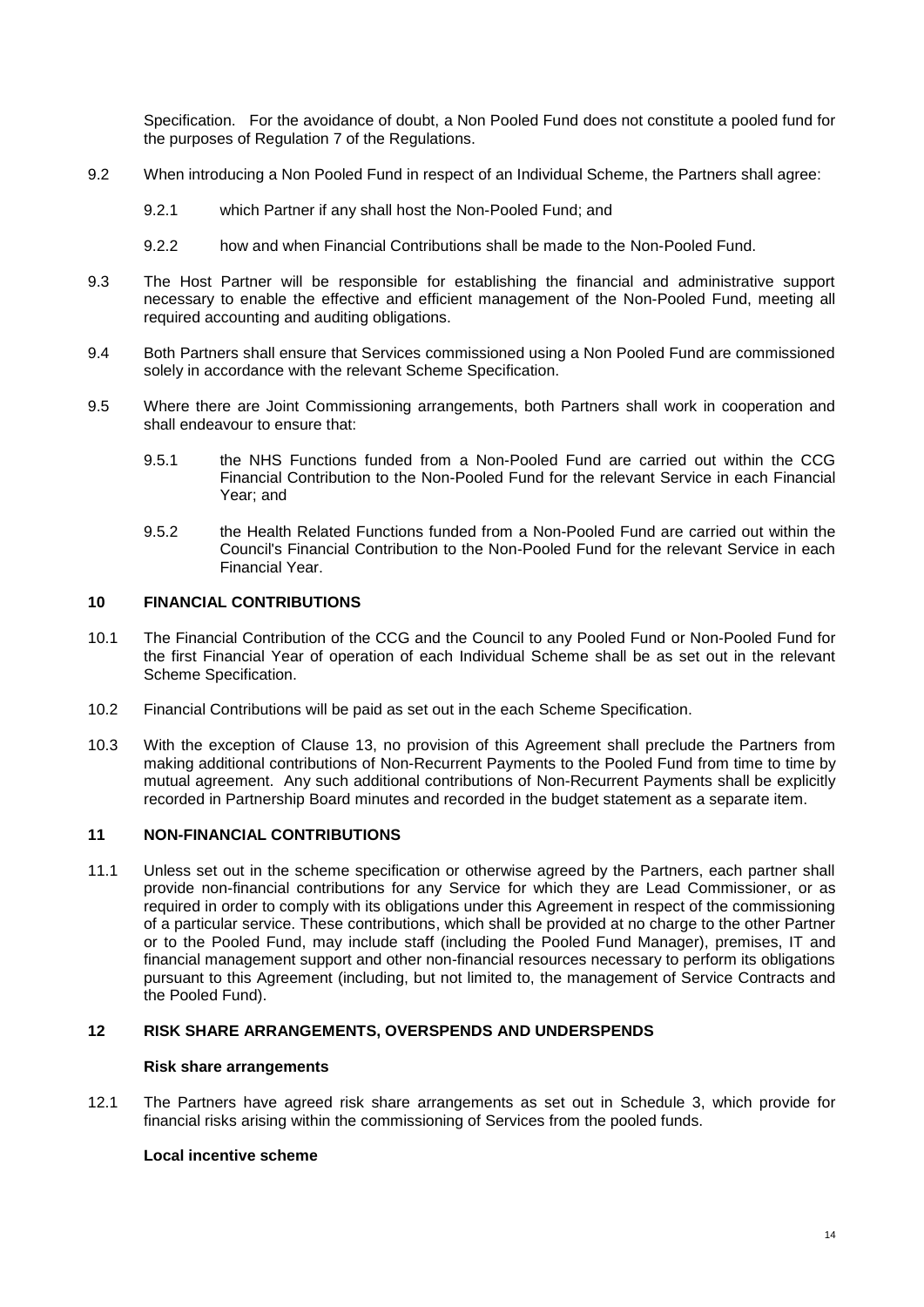12.2 An incentive scheme will be developed by the CCG and the council to encourage and reward joint working that achieves the aims of the Tower Hamlets Together Partnership and the Better Care Fund.

#### **Overspends in Pooled Fund**

- 12.3 Subject to Clause 12.5, the Host Partner for the relevant Pooled Fund shall manage expenditure from a Pooled Fund within the Financial Contributions and shall ensure that the expenditure is limited to Permitted Expenditure.
- 12.4 The Host Partner shall not be in breach of its obligations under this Agreement if an Overspend occurs PROVIDED THAT the only expenditure from a Pooled Fund has been in accordance with Permitted Expenditure and it has informed the Partnership Board in accordance with Clause 12.5
- 12.5 Where the Pooled Fund Manager identifies an actual or projected Overspend and notifies the Partnership Board in accordance with Clause 8, the provisions of Clause 12.6, 12.7 and Schedule 3 shall apply.
- 12.6 Subject to Clause 12.7, for twelve (12) months from the Commencement Date of this Agreement the Partners agree that any Overspends occurring in respect of Individual Schemes however such Overspends arise, shall be the responsibility of the Scheme Provider to manage. For the absence of doubt this includes schemes for which the Council is the Service Provider.
- 12.7 The Partnership Board may agree, in circumstances where an Overspend arises, to contribute to the mitigation of said Overspend by authorising the virement of funds from elsewhere within the Pooled Fund, subject always to there being sufficient capacity within the Pooled Fund to avoid the creation of a consequential Overspend elsewhere.

#### **Overspends in Non Pooled Funds**

- 12.8 Where in Joint Commissioning Arrangements either Partner forecasts an Overspend in relation to a Partner's Financial Contribution to an Aligned Fund that Partner shall as soon as reasonably practicable inform the other Partner and the Partnership Board.
- 12.9 Where there is a Lead Commissioning Arrangement the Lead Commissioner is responsible for the management of any Aligned Fund and shall discharge this responsibility in a manner consistent with the responsibilities assigned to the Host Partner by clauses 12.3 to 12.7. The Lead Commissioner shall as soon as reasonably practicable inform the other Partner and the Partnership Board.

# **Underspend**

12.10 In the event that expenditure from any Pooled Fund or Non Pooled Fund in any Financial Year is less than the aggregate value of the Financial Contributions made for that Financial Year, or where the expenditure in relation to an individual scheme is less than the agreed allocation to that particular Individual Scheme, the Partners shall agree how the monies shall be spent, carried forward and/or returned to the Partners. Such arrangements shall be subject to the Law and the Standing Orders and Standing Financial Instructions (or equivalent) of the Partners.

# <span id="page-17-0"></span>**13 CAPITAL EXPENDITURE**

- 13.1 With the exception of Pooled Funds covered by clause 13.2, neither Pooled Funds nor Non-Pooled Funds shall normally be applied towards any one-off expenditure on goods and/or services, which will provide continuing benefit and would, historically, have been funded from the capital budgets of one of the Partners. If a need for capital expenditure is identified this must be agreed by the Partners.
- 13.2 The elements of the Pooled Funds which relate to Disabled Facilities Grant shall be treated as capital funds and all expenditure against these funds shall be subject to the Law and the Standing Orders and Standing Financial Instructions (or equivalent) of the Partners.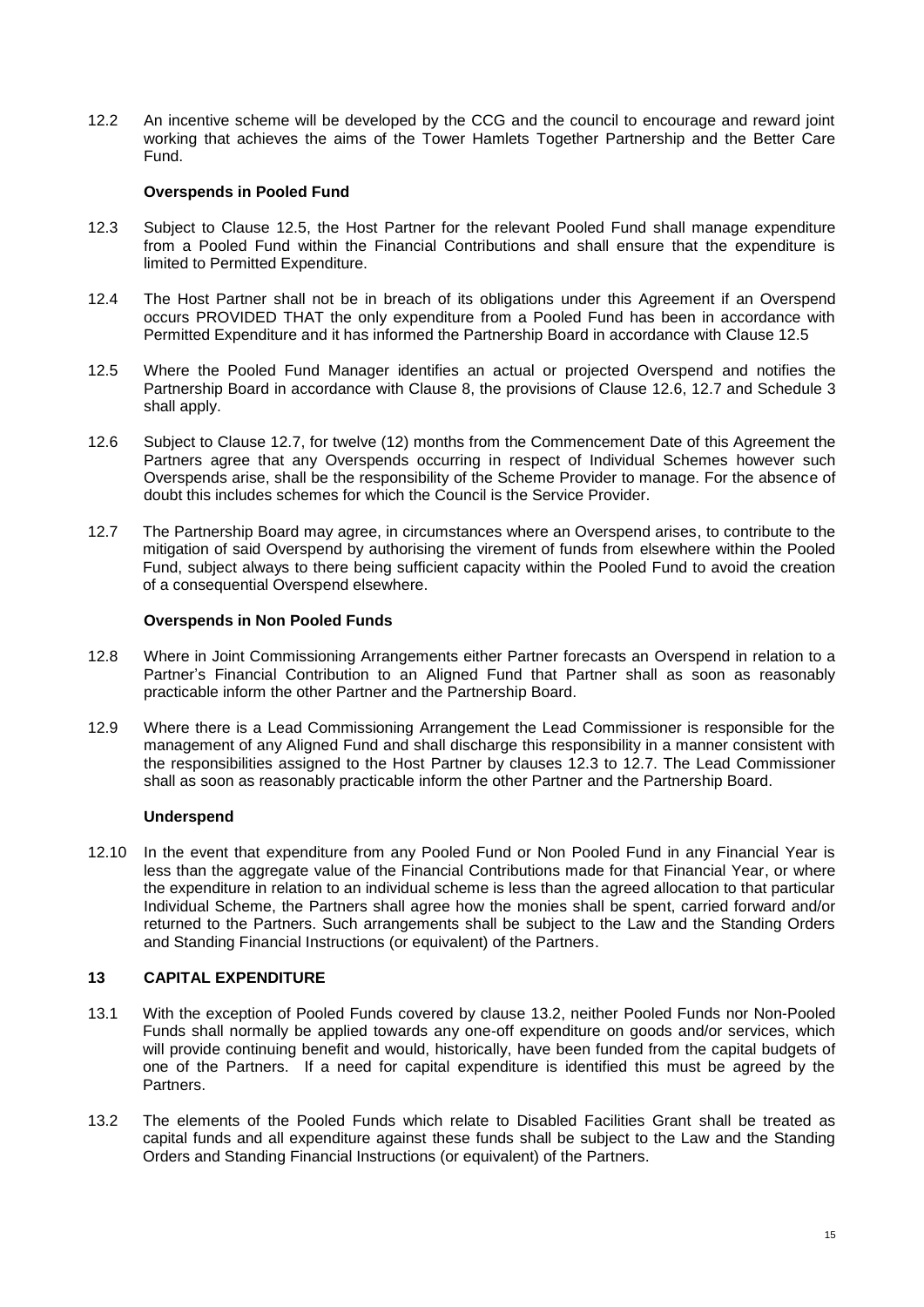13.3 Any arrangements for the sharing of capital expenditure shall be made separately and in accordance with Section 256 (or Section 76) of the NHS Act 2006 and directions thereunder.

# <span id="page-18-0"></span>**14 VAT**

14.1 The Partners shall agree the treatment of the Pooled Fund for VAT purposes in accordance with any relevant guidance from HM Revenue and Customs.

# <span id="page-18-1"></span>**15 AUDIT AND RIGHT OF ACCESS**

- 15.1 All Partners shall promote a culture of probity and sound financial discipline and control. The Host Partner shall make appropriate arrangements for the audit of the accounts of the relevant Pooled Fund.
- 15.2 All internal and external auditors and all other persons authorised by the Partners will be given the right of access by them to any document, information or explanation they require from any employee or member of the Partner, in order to carry out their duties. This right is not limited to financial information or accounting records and applies equally to premises or equipment used in connection with this Agreement. Access may be at any time without notice, provided there is good cause for access without notice.
- 15.3 The Partners shall comply with relevant NHS and local authority finance and accounting obligations, as required by the relevant Law and/or National Guidance.

# <span id="page-18-2"></span>**16 LIABILITIES AND INSURANCE AND INDEMNITY**

- 16.1 Subject to Clause 16.2, and 16.3, if a Partner ("**First Partner**") incurs a Loss arising out of or in connection with this Agreement or the Services Contract as a consequence of any act or omission of another Partner ("**Other Partner**") which constitutes negligence, fraud or a breach of contract in relation to this Agreement or the Services Contract then the Other Partner shall be liable to the First Partner for that Loss and shall indemnify the First Partner accordingly.
- 16.2 Clause 16.1 shall only apply to the extent that the acts or omissions of the Other Partner contributed to the relevant Loss. Furthermore, it shall not apply if such act or omission occurred as a consequence of the Other Partner acting in accordance with the instructions or requests of the First Partner or the Partnership Board.
- 16.3 If any third party makes a claim or intimates an intention to make a claim against either Partner, which may reasonably be considered as likely to give rise to liability under this Clause 16. the Partner that may claim against the other indemnifying Partner will:
	- 16.3.1 as soon as reasonably practicable give written notice of that matter to the Other Partner specifying in reasonable detail the nature of the relevant claim;
	- 16.3.2 not make any admission of liability, agreement or compromise in relation to the relevant claim without the prior written consent of the Other Partner (such consent not to be unreasonably conditioned, withheld or delayed);
	- 16.3.3 give the Other Partner and its professional advisers reasonable access to its premises and personnel and to any relevant assets, accounts, documents and records within its power or control so as to enable the indemnifying Partner and its professional advisers to examine such premises, assets, accounts, documents and records and to take copies at their own expense for the purpose of assessing the merits of, and if necessary defending, the relevant claim.
- 16.4 Subject to Clause 16.2 and 16.3, if any third party makes a claim against either Partner which gives rise to liability under this Clause 16. and such claim arises from unrecoverable non-performance by a Service Provider which for the avoidance of doubt includes but is not limited to:
	- 16.4.1 a breach of the Provider's obligations under the Services Contract;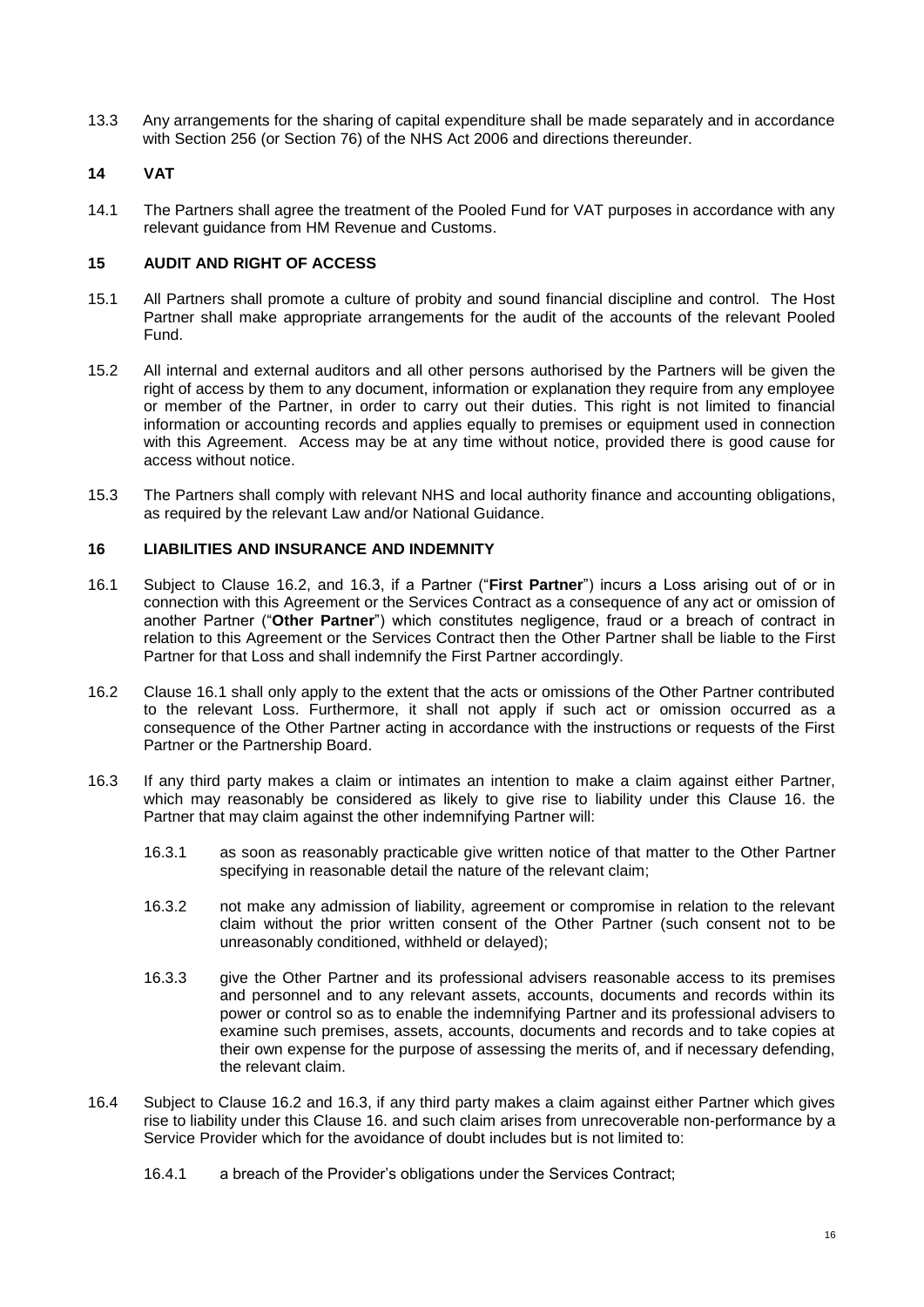16.4.2 a termination event (as defined under the Services Contract) which entitles a third party to terminate the Provider's Services Contract

and all reasonable steps have been taken by the relevant Partner to recover such liabilities, the liability shall be met from the Pooled Funds.

- 16.5 For the purposes of Clause 16.4, where such action creates an Overspend such expenditure shall be deemed to be Permitted Expenditure under Clause 12.3.
- 16.6 Each Partner shall ensure that they maintain policies of insurance (or equivalent arrangements through schemes operated by the National Health Service Litigation Authority) in respect of all potential liabilities arising from this Agreement.
- 16.7 Each Partner shall at all times take all reasonable steps to minimise and mitigate any loss for which one party is entitled to bring a claim against the other pursuant to this Agreement.

#### <span id="page-19-0"></span>**17 STANDARDS OF CONDUCT AND SERVICE**

- 17.1 The Partners will at all times comply with the Law and ensure good corporate governance in respect of each Partner (including the Partners' respective Standing Orders and Standing Financial Instructions).
- 17.2 The Council is subject to the duty of Best Value under the Local Government Act 1999. This Agreement and the operation of the Pooled Fund is therefore subject to the Council's obligations for Best Value and the other Partner will co-operate with all reasonable requests from the Council which the Council considers necessary in order to fulfil its Best Value obligations.
- 17.3 The CCG is subject to the CCG Statutory Duties and these incorporate a duty of clinical governance, which is a framework through which it is accountable for continuously improving the quality of its services and safeguarding high standards of care by creating an environment in which excellence in clinical care will flourish. This Agreement and the operation of the Pooled Funds are therefore subject to ensuring compliance with the CCG Statutory Duties and clinical governance obligations.
- 17.4 The Partners acknowledge their respective duties under equality legislation to eliminate unlawful discrimination, harassment and victimisation, and to advance quality of opportunity and foster good relations between different groups and their respective policies. The Partners will maintain and develop these policies as applied to the Services, with the aim of developing a joint strategy for all elements of the Services.
- 17.5 The Partners acknowledge their respective commitments to the London Living Wage in this Agreement. Where applicable, the Partners shall use their reasonable endeavours to procure that Service Providers commissioned in respect of any Individual Schemes for which the Partners are responsible, accept and agree to the London Living Wage in their Services Contracts.

# <span id="page-19-1"></span>**18 CONFLICTS OF INTEREST**

18.1 The Partners shall comply with the agreed policy for identifying and managing conflicts of interest as set out in Schedule 7.

# <span id="page-19-2"></span>**19 GOVERNANCE**

- 19.1 Overall strategic oversight of partnership working between the Partners is vested in the Health and Well Being Board, which for these purposes shall make recommendations to the Partners as to any action it considers necessary.
- 19.2 The Partners have established a Partnership Board to:
	- 19.2.1 Oversee joint strategic commissioning of services in Tower Hamlets for children and young people, adults and public health.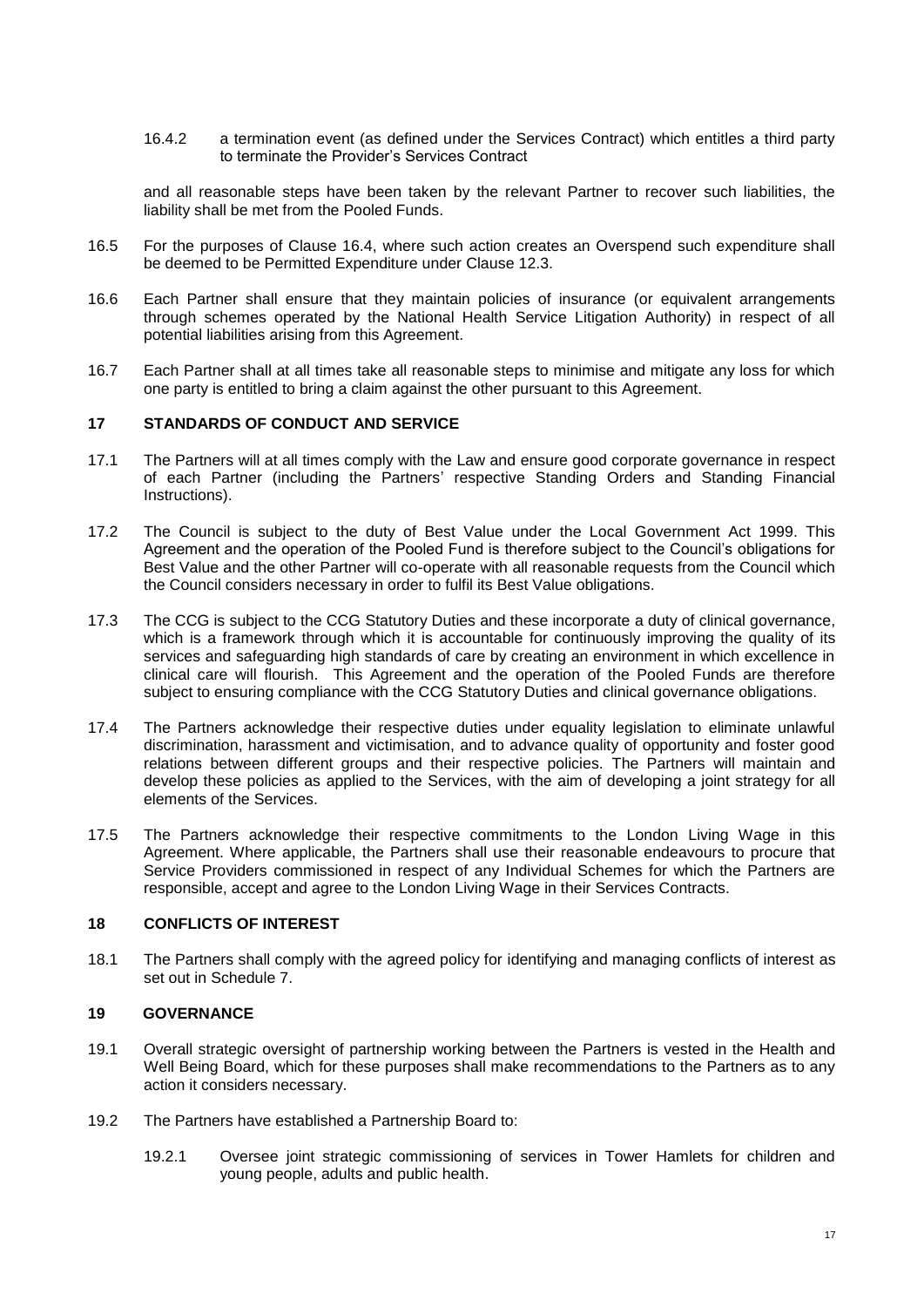- 19.2.2 Coordinate the development of joint strategies for the relevant service areas and ensure necessary arrangements are in place to implement strategies and procure service changes.
- 19.2.3 Oversee strategic market development and management, and oversee plans to recommission and de-commission services, aligning this work with joint strategic procurement plans.
- 19.2.4 Report key decisions to the Health and Wellbeing Board and related Delivery Boards as well as to relevant executive and governing bodies of the CCG and Council.
- 19.3 The Partnership Board is based on a joint working group structure. Each member of the Partnership Board shall be an officer of one of the Partners and will have individual delegated responsibility from the Partner employing them to make decisions which enable the Partnership Board to carry out its objects, roles, duties and functions as set out in this Clause 19 and Schedule 2.
- 19.4 The terms of reference of the Partnership Board in respect of Better Care Fund are summarised in Schedule 2.
- 19.5 Each Partner has secured internal reporting arrangements to ensure the standards of accountability and probity required by each Partner's own statutory duties and organisation are complied with.
- 19.6 The Joint Commissioning Executive shall be responsible for the overall approval of Individual Schemes, ensuring compliance with the Better Care Fund Plan and the strategic direction of the Better Care Fund.
- 19.7 Each Scheme Specification shall confirm the governance arrangements in respect of the Individual Scheme and how that Individual Scheme is reported to the Partnership Board and Health and Wellbeing Board.

### <span id="page-20-0"></span>**20 REVIEW**

- 20.1 Save where the Partnership Board agrees alternative arrangements (including alternative frequencies) the Partners shall undertake an annual review ("**Annual Review**") of the operation of this Agreement, any Pooled Fund and the provision of the Services within 3 Months of the end of each Financial Year.
- 20.2 Subject to any variations to this process required by the Partnership Board, Annual Reviews shall be conducted in good faith and, where applicable, in accordance with the governance arrangements set out in Schedule 2.
- 20.3 The Partners shall within 20 Working Days of the Annual Review prepare a joint annual report documenting the matters referred to in this Clause 20. A copy of this report shall be provided to the Partnership Board, and subsequently to the Health and Wellbeing Board. Each Partner shall secure internal reporting arrangements to ensure the standards of accountability and probity required by each Partner's own statutory duties and organisation are complied with.
- 20.4 In the event that the Partners fail to meet the requirements of the Better Care Fund Plan and NHS England the Partners shall provide full co-operation with NHS England to agree a recovery plan. The Clinical Commissioning Group, as the NHS body, will act as the lead Partner in any such engagement with NHS England.

# <span id="page-20-1"></span>**21 COMPLAINTS**

21.1 The Partners' own complaints procedures shall apply to this Agreement. The Partners agree to assist one another in the management of complaints arising from this Agreement or the provision of the Services and shall keep records of all complaints and provide the same for review by the Partnership Board every Quarter of this Agreement (or as otherwise agreed between the Partners).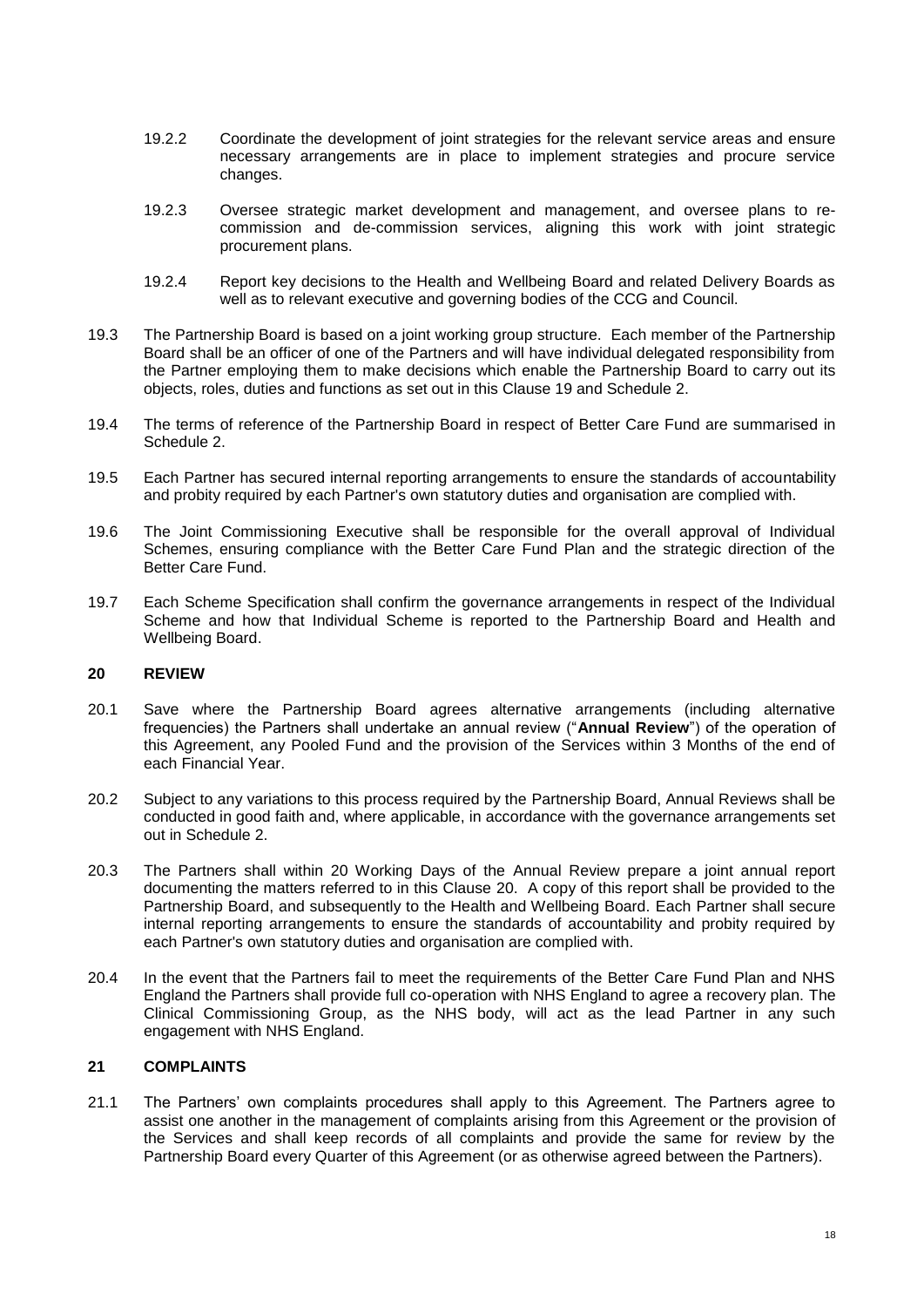### <span id="page-21-0"></span>**22 TERMINATION & DEFAULT**

- 22.1 This Agreement may be terminated by any Partner giving not less than 3 Months' notice in writing to terminate this Agreement, provided that such termination shall not take effect prior to the termination or expiry of all Individual Schemes.
- 22.2 Each Individual Scheme may be amended or terminated by agreement of the Partnership Board provided that:
	- 22.2.1 such termination is possible in accordance with the National Guidance and Law; and
	- 22.2.2 that the Partners ensure that the statutory Better Care Fund Requirements continue to be met.

For the avoidance of doubt, the operation of the Agreement shall continue in respect of the remaining Individual Schemes.

- 22.3 If any Partner ("Relevant Partner") fails to meet any of its obligations under this Agreement, the other Partner may by notice require the Relevant Partner to take such reasonable action within a reasonable timescale as the other Partner may specify to rectify such failure. Should the Relevant Partner fail to rectify such failure within such reasonable timescale, the matter shall be referred for resolution in accordance with Clause 23.
- 22.4 Termination of this Agreement (whether by effluxion of time or otherwise) shall be without prejudice to the Partners' rights in respect of any antecedent breach and the provisions of Clauses 15 (Audit and Right of Access), 16 (Liabilities and Insurance and Indemnity), 22 (Termination & Default), 25 (Confidentiality), 26 (Freedom of Information and Environmental Protection Regulations) and 28 (Information Sharing).
- 22.5 In the event of termination of this Agreement, the Partners agree to cooperate to ensure an orderly wind down of their joint activities and to use their best endeavours to minimise disruption to the health and social care which is provided to the Service Users.
- 22.6 Upon termination of this Agreement for any reason whatsoever the following shall apply:
	- 22.6.1 the Partners agree that they will work together and co-operate to ensure that the winding down and disaggregation of the integrated and joint activities to the separate responsibilities of the Partners is carried out smoothly and with as little disruption as possible to service users, employees, the Partners and third parties, so as to minimise costs and liabilities of each Partner in doing so;
	- 22.6.2 where either Partner has entered into a Service Contract which continues after the termination of this Agreement, both Partners shall continue to contribute to the Contract Price in accordance with the agreed contribution for that Service prior to termination and will enter into all appropriate legal documentation required in respect of this;
	- 22.6.3 the Lead Commissioner shall make reasonable endeavours to amend or terminate a Service Contract (which shall for the avoidance of doubt not include any act or omission that would place the Lead Commissioner in breach of the Service Contract) where the other Partner requests the same in writing Provided that the Lead Commissioner shall not be required to make any payments to the Provider for such amendment or termination unless the Partners shall have agreed in advance who shall be responsible for any such payment.
	- 22.6.4 where a Service Contract held by a Lead Commissioner relates all or partially to services which relate to the other Partner's Functions then provided that the Service Contract allows the other Partner may request that the Lead Commissioner assigns the Service Contract in whole or part upon the same terms mutatis mutandis as the original contract.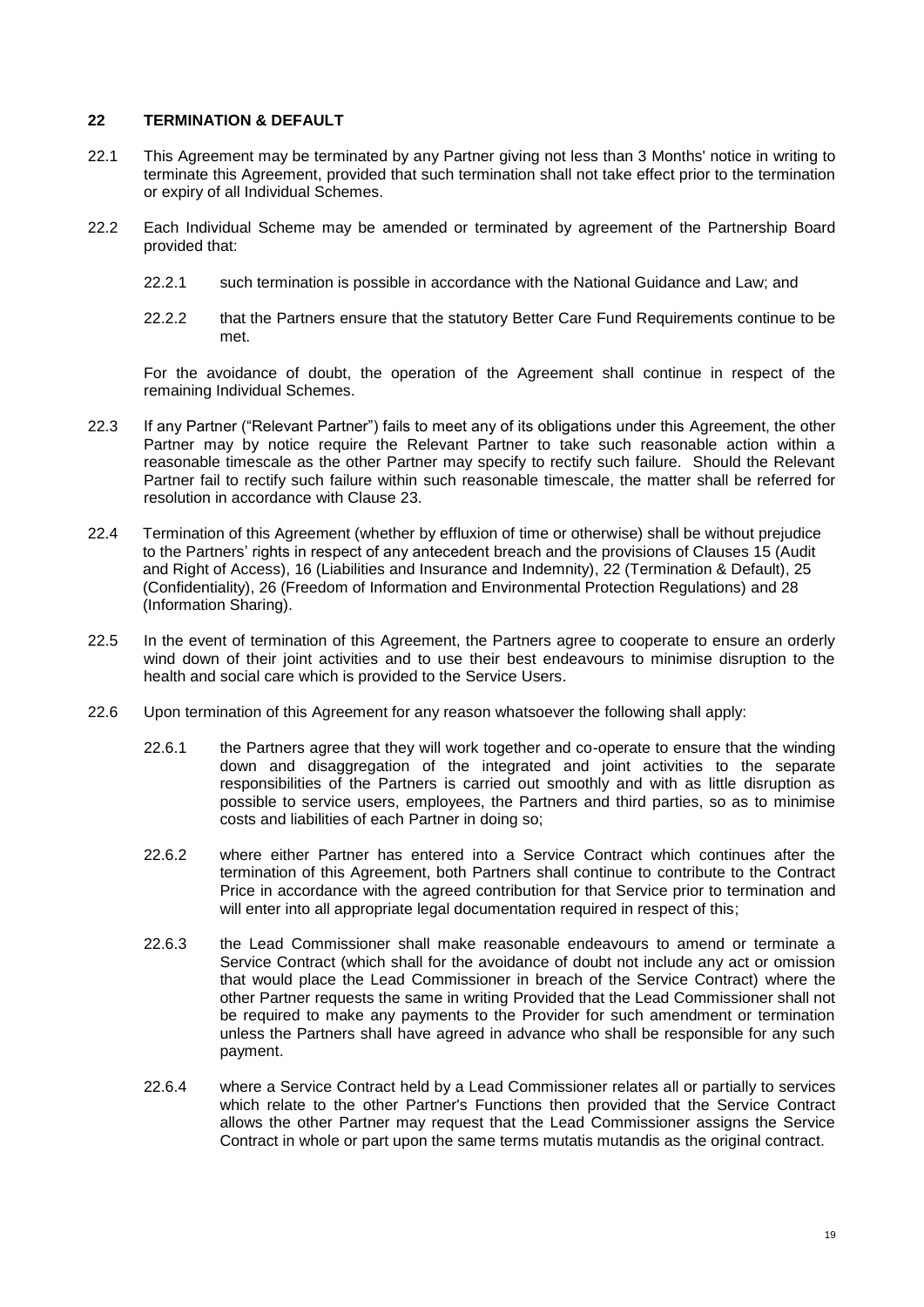- 22.6.5 the Partnership Board shall continue to operate for the purposes of functions associated with this Agreement for the remainder of any contracts and commitments relating to this Agreement; and
- 22.6.6 Termination of this Agreement shall have no effect on the liability of any rights or remedies of either Partner already accrued, prior to the date upon which such termination takes effect.
- 22.7 In the event of termination in relation to an Individual Scheme the provisions of Clause 22.6 shall apply *mutatis mutandis* in relation to the Individual Scheme (as though references as to this Agreement were to that Individual Scheme).

## <span id="page-22-0"></span>**23 DISPUTE RESOLUTION**

- <span id="page-22-2"></span>23.1 In the event of a dispute between the Partners arising out of this Agreement, either Partner may serve written notice of the dispute on the other Partner, setting out full details of the dispute.
- <span id="page-22-3"></span>23.2 The Authorised Officers shall meet in good faith as soon as possible and in any event within seven (7) days of notice of the dispute being served pursuant to Clause [23.1,](#page-22-2) at a meeting convened for the purpose of resolving the dispute.
- 23.3 If the dispute remains after the meeting detailed in Clause [23.2](#page-22-3) has taken place, the Council's Director of Adult Services and the CCG's Chief Officer or their nominees shall meet in good faith as soon as possible after the relevant meeting and in any event with fourteen (14) days of the date of the meeting, for the purpose of resolving the dispute.
- 23.4 If the dispute remains after the meeting detailed in Clause 23.3 has taken place, then the Partners will jointly refer the matter to the Partnership Board.
- 23.5 If the dispute remains after the measures detailed in Clauses 23.2-23.4 have been taken, the Partners will attempt to settle such dispute by mediation in accordance with the CEDR Model Mediation Procedure or any other model mediation procedure as agreed by the Partners. To initiate mediation, either Partner may give notice in writing (a **"Mediation Notice"**) to the other requesting mediation of the dispute and shall send a copy thereof to CEDR or an equivalent mediation organisation as agreed by the Partners asking them to nominate a mediator. The mediation shall commence within twenty (20) Working Days of the Mediation Notice being served. Neither Partner will terminate such mediation until each of them has made its opening presentation and the mediator has met each of them separately for at least one (1) hour. Thereafter, paragraph 14 of the Model Mediation Procedure will apply (or the equivalent paragraph of any other model mediation procedure agreed by the Partners). The Partners will co-operate with any person appointed as mediator, providing him with such information and other assistance as he shall require and will pay his costs as he shall determine or in the absence of such determination such costs will be shared equally.
- 23.6 Nothing in the procedure set out in this Clause 23 shall in any way affect either Partner's right to terminate this Agreement in accordance with any of its terms or take immediate legal action.

#### <span id="page-22-1"></span>**24 FORCE MAJEURE**

- 24.1 Neither Partner shall be entitled to bring a claim for a breach of obligations under this Agreement by the other Partner or incur any liability to the other Partner for any losses or damages incurred by that Partner to the extent that a Force Majeure Event occurs and it is prevented from carrying out its obligations by that Force Majeure Event.
- 24.2 On the occurrence of a Force Majeure Event, the Affected Partner shall notify the other Partner as soon as practicable. Such notification shall include details of the Force Majeure Event, including evidence of its effect on the obligations of the Affected Partner and any action proposed to mitigate its effect.
- 24.3 As soon as practicable, following notification as detailed in Clause 24.2, the Partners shall consult with each other in good faith and use all best endeavours to agree appropriate terms to mitigate the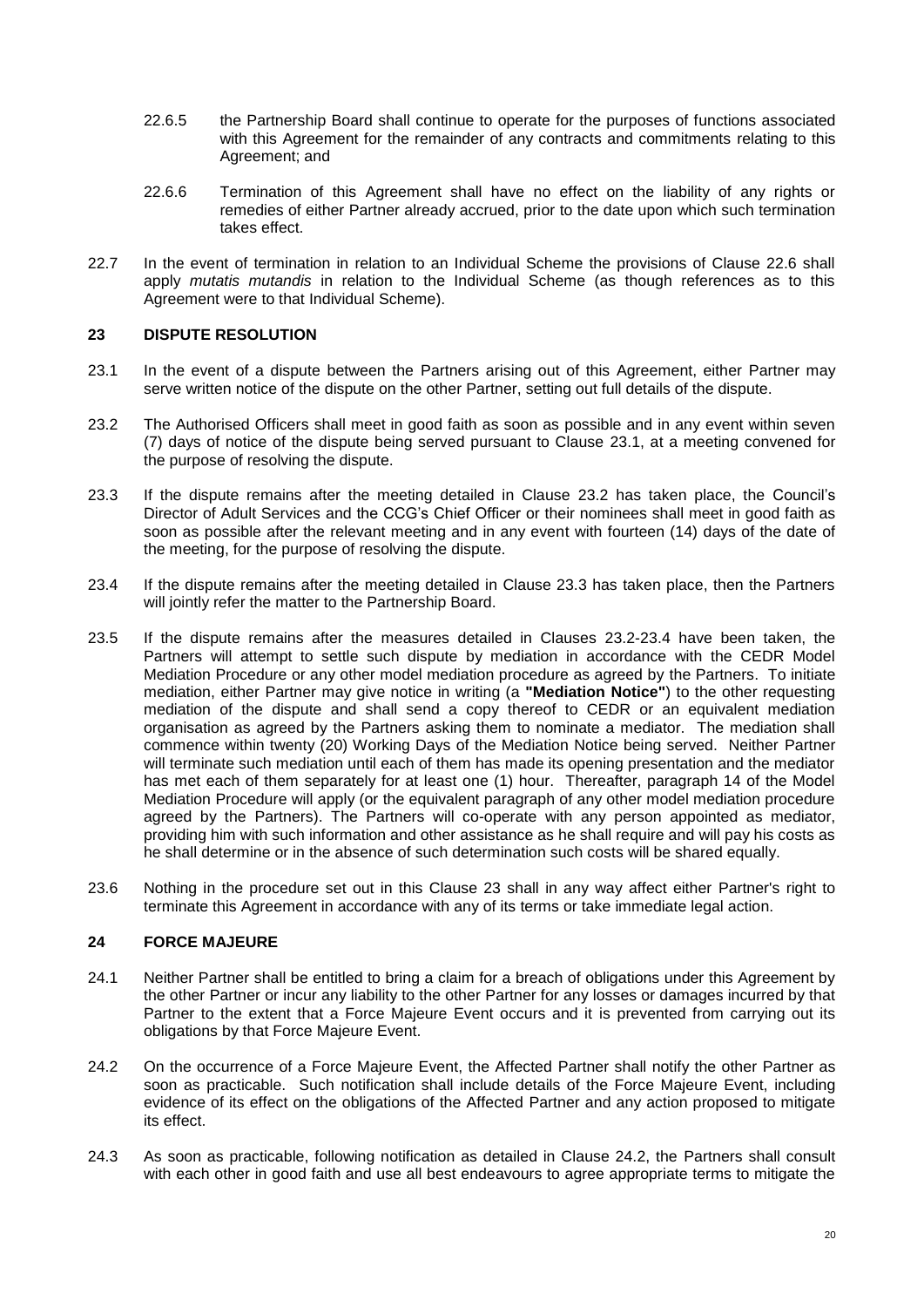effects of the Force Majeure Event and, subject to Clause 24.4, facilitate the continued performance of the Agreement.

24.4 If the Force Majeure Event continues for a period of more than sixty (60) days, either Partner shall have the right to terminate the Agreement by giving fourteen (14) days written notice of termination to the other Partner. For the avoidance of doubt, no compensation shall be payable by either Partner as a direct consequence of this Agreement being terminated in accordance with this Clause.

# <span id="page-23-0"></span>**25 CONFIDENTIALITY**

- 25.1 In respect of any Confidential Information a Partner receives from another Partner (the "**Discloser**") and subject always to the remainder of this Clause 25, each Partner undertakes to keep secret and strictly confidential and shall not disclose any such Confidential Information to any third party, without the Discloser's prior written consent. In addition:
	- 25.1.1 the Discloser shall use all reasonable endeavours to ensure that the third party keeps the Confidential Information confidential and does not use the Confidential Information for any other purpose than the purpose for which disclosure was made; and
	- 25.1.2 the Partners shall not be prevented from using any general knowledge, experience or skills which were in their possession prior to the Commencement Date; and
	- 25.1.3 the provisions of this Clause 25 shall not apply to any Confidential Information which:
		- (a) is in or enters the public domain other than by breach of the Agreement or other act or omission of the Recipient; or
		- (b) is obtained by a third party who is lawfully authorised to disclose such information.
- 25.2 Nothing in this Clause 25 shall prevent the Partners from disclosing Confidential Information where it is required to do so in fulfilment of statutory obligations or by judicial, administrative, governmental or regulatory process in connection with any action, suit, proceedings or claim or otherwise by applicable Law provided that, to the extent that it is legally permitted to do so, the Discloser advises the other Partner of its intention to do so.
- 25.3 Each Partner:
	- 25.3.1 may only disclose Confidential Information to its employees and professional advisors to the extent strictly necessary for such employees to carry out their duties under the Agreement; and
	- 25.3.2 will ensure that, where Confidential Information is disclosed in accordance with Clause 25.3.1, the recipient(s) of that information is made subject to a duty of confidentiality equivalent to that contained in this Clause 25;
	- 25.3.3 shall not use Confidential Information other than strictly for the performance of its obligations under this Agreement.

# <span id="page-23-1"></span>**26 FREEDOM OF INFORMATION AND ENVIRONMENTAL INFORMATIONREGULATIONS**

- 26.1 Subject to the rest of this clause 26, the Partners agree that they will each cooperate with each other to enable any Partner receiving a request for information under the 2000 Act or the 2004 Regulations ("the Receiving Partner") to respond to a request promptly and within the statutory timescales. This cooperation shall include but not be limited to finding, retrieving and supplying information held, directing requests to other Partners as appropriate and responding to any requests by the Receiving Partner for comments or other assistance.
- 26.2 The Partners acknowledge that the decision on whether any exemption to the general obligations of public access to information applies to any request for information received under the 2000 Act and the 2004 Regulations is a decision ultimately for the Receiving Partner.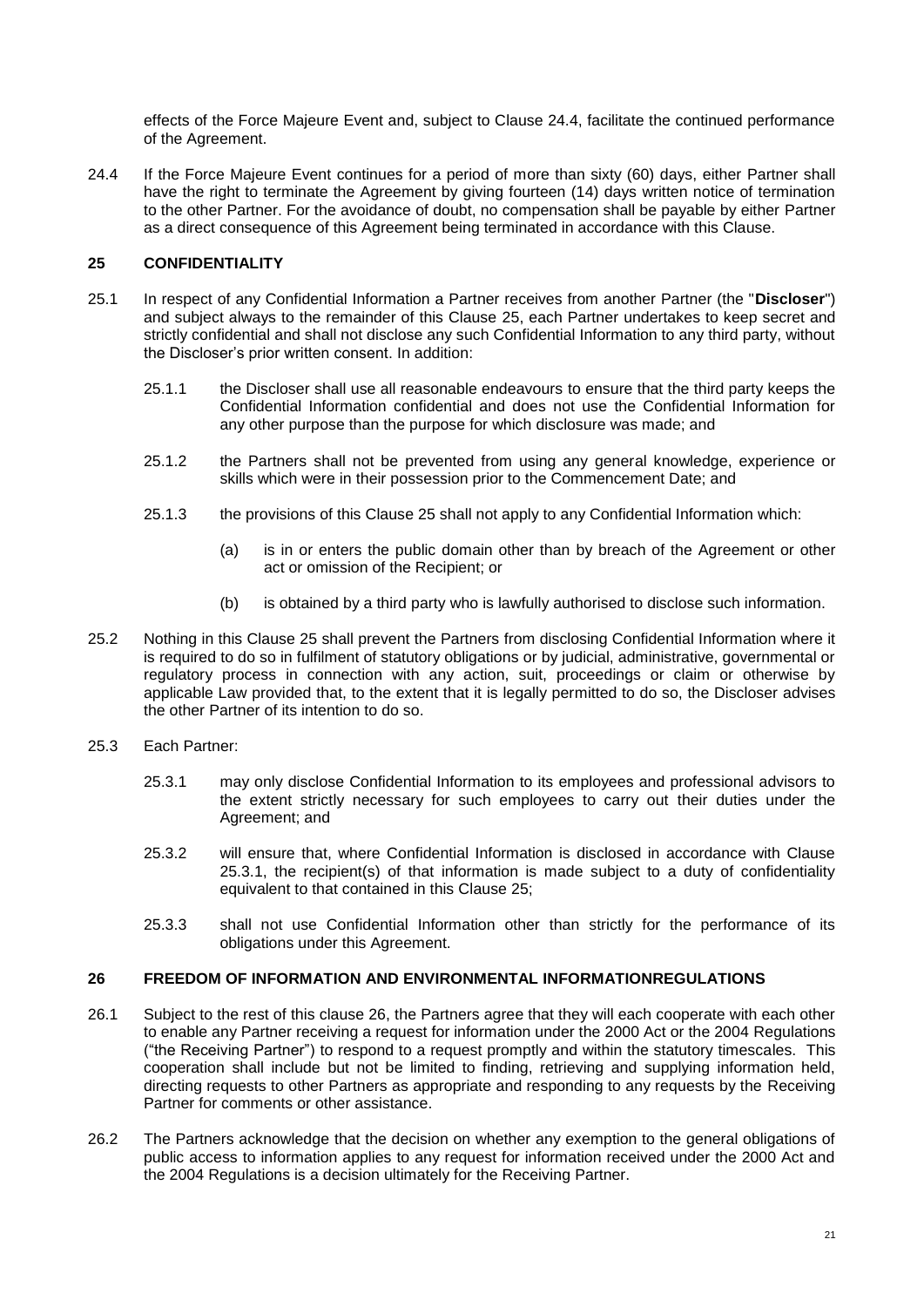- 26.3 The Partners accept and acknowledge that the final decision regarding the disclosure of information under the 2000 Act or 2004 Regulations rests with the Receiving Partner.
- 26.4 Any and all agreements between the Partners as to confidentiality shall be subject to their duties under the 2000 Act and 2004 Regulations. No Partner shall be in breach of Clause 26 if it makes disclosures of information in accordance with the 2000 Act and/or 2004 Regulations.

### <span id="page-24-0"></span>**27 OMBUDSMEN AND PROHIBITED ACTS**

- 27.1 The Partners will co-operate with any investigation undertaken by the Health Service Commissioner for England or the Local Government Commissioner for England (or both of them) in connection with this Agreement.
- 27.2 Neither Partner shall do any of the following:
	- a) offer, give, or agree to give the other Partner (or any of its officers, employees or agents) any gift or consideration of any kind as an inducement or reward for doing or not doing or for having done or not having done any act in relation to the obtaining of performance of this Agreement or any other contract with the other Partner, or for showing or not showing favour or disfavour to any person in relation to this Agreement or any other contract with the other Partner; and
	- b) in connection with this Agreement, pay or agree to pay any commission, other than a payment, particulars of which (including the terms and conditions of the agreement for its payment) have been disclosed in writing to the other Partner,

(together "**Prohibited Acts**" for the purposes of Clauses 27.2 to 27.6).

- 27.3 If either Partner or its employees or agents (or anyone acting on its or their behalf) commits any Prohibited Act or commits any offence under the Bribery Act 2010 with or without the knowledge of the other Partner in relation to this Agreement, the non-defaulting Partner shall be entitled:
	- a) to exercise its right to terminate under clause 22 and to recover from the defaulting Partner the amount of any loss resulting from the termination; and
	- b) to recover from the defaulting Partner the amount or value of any gift, consideration or commission concerned; and
	- c) to recover from the defaulting Partner any loss or expense sustained in consequence of the carrying out of the Prohibited Act or the commission of the offence.
- 27.4 Each Partner must provide the other Partner upon written request with all reasonable assistance to enable that Partner to perform any activity required for the purposes of complying with the Bribery Act 2010. Should either Partner request such assistance the Partner requesting assistance must pay the reasonable expenses of the other Partner arising as a result of such request.
- 27.5 The Partners must have in place an anti-bribery policy for the purposes of preventing any of their staff from committing a prohibited act under the Bribery Act 2010. If either Partner requests the other Partner's policies to be disclosed then the Partners shall endeavour to do so within a reasonable timescale and in any event within 20 Working Days.
- 27.6 Should the Partners become aware of or suspect any breach of Clauses 27.2 to 27.6, it will notify the other Partner immediately. Following such notification, the Partner must respond promptly and fully to any enquiries of the other Partner, co-operate with any investigation undertaken by the Partner and allow the Partner to audit any books, records and other relevant documentation.

# <span id="page-24-1"></span>**28 INFORMATION SHARING AND DATA PROTECTION**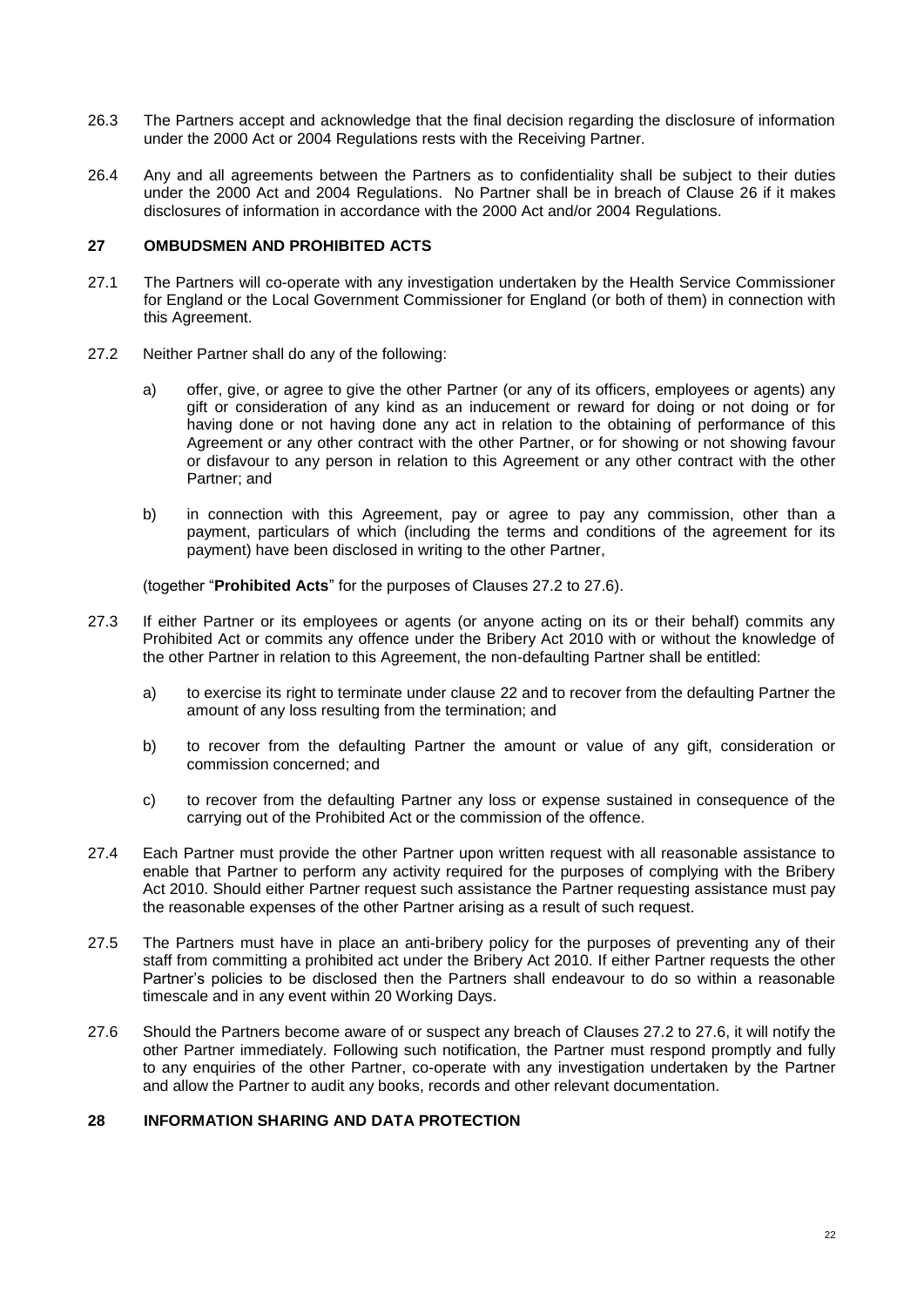- 28.1 The Partners will follow the information governance protocol set out in schedule 7, and shall duly observe all their obligations under Data Protection Legislation, which arise in connection with this Agreement.
- 28.2 The Partners agree to only process Personal Data lawfully and in accordance with the Data Protection Legislation principles.

# <span id="page-25-0"></span>**29 NOTICES AND PUBLICITY**

- 29.1 Any notice to be given under this Agreement shall either be delivered personally or sent by first class post or electronic mail. The address for service of each Partner shall be as set out in Clause 29.3 or such other address as each Partner may previously have notified to the other Partner in writing. A notice shall be deemed to have been served if:
	- 29.1.1 personally delivered, at the time of delivery;
	- 29.1.2 posted, at the expiration of forty eight (48) hours after the envelope containing the same was delivered into the custody of the postal authorities; and
	- 29.1.3 if sent by electronic mail, at the time of transmission and a telephone call must be made to the recipient warning the recipient that an electronic mail message has been sent to him/her (as evidenced by a contemporaneous note of the Partner sending the notice) and a hard copy of such notice is also sent by first class recorded delivery post (airmail if overseas) within one (1) Working Day as that on which the electronic mail is sent.
- 29.2 In proving such service, it shall be sufficient to prove that personal delivery was made, or that the envelope containing such notice was properly addressed and delivered into the custody of the postal authority as prepaid first class or airmail letter (as appropriate), or that the electronic mail was properly addressed and no message was received informing the sender that it had not been received by the recipient (as the case may be).
- 29.3 The address for service of notices as referred to in Clause 29.1 shall be as follows unless otherwise notified to the other Partner in writing:
	- 29.3.1 if to the Council, addressed to the Director of Integrated Commissioning, Health, Adults and Community Services, London Borough of Tower Hamlets, 4th Floor, Mulberry Place, 5 Clove Crescent, London E14 2BG;



 $29.3.2$  if to the CCG, addressed to: Managing Director of WEL CCGs,  $2nd$  Floor, Alderney Building, Mile End Hospital, Bancroft Road, E1 4DG;



- 29.4 Without prejudice to Clause 26, except with the written consent of the other Partner, (such consent not to be unreasonably withheld or delayed), the Partners must not make any press announcements in relation to this Agreement in any way.
- 29.5 The Partners must take all reasonable steps to ensure the observance of the provisions of Clause 29.4 by their staff, servants, agents, consultants and sub-contractors.

#### <span id="page-25-1"></span>**30 VARIATION**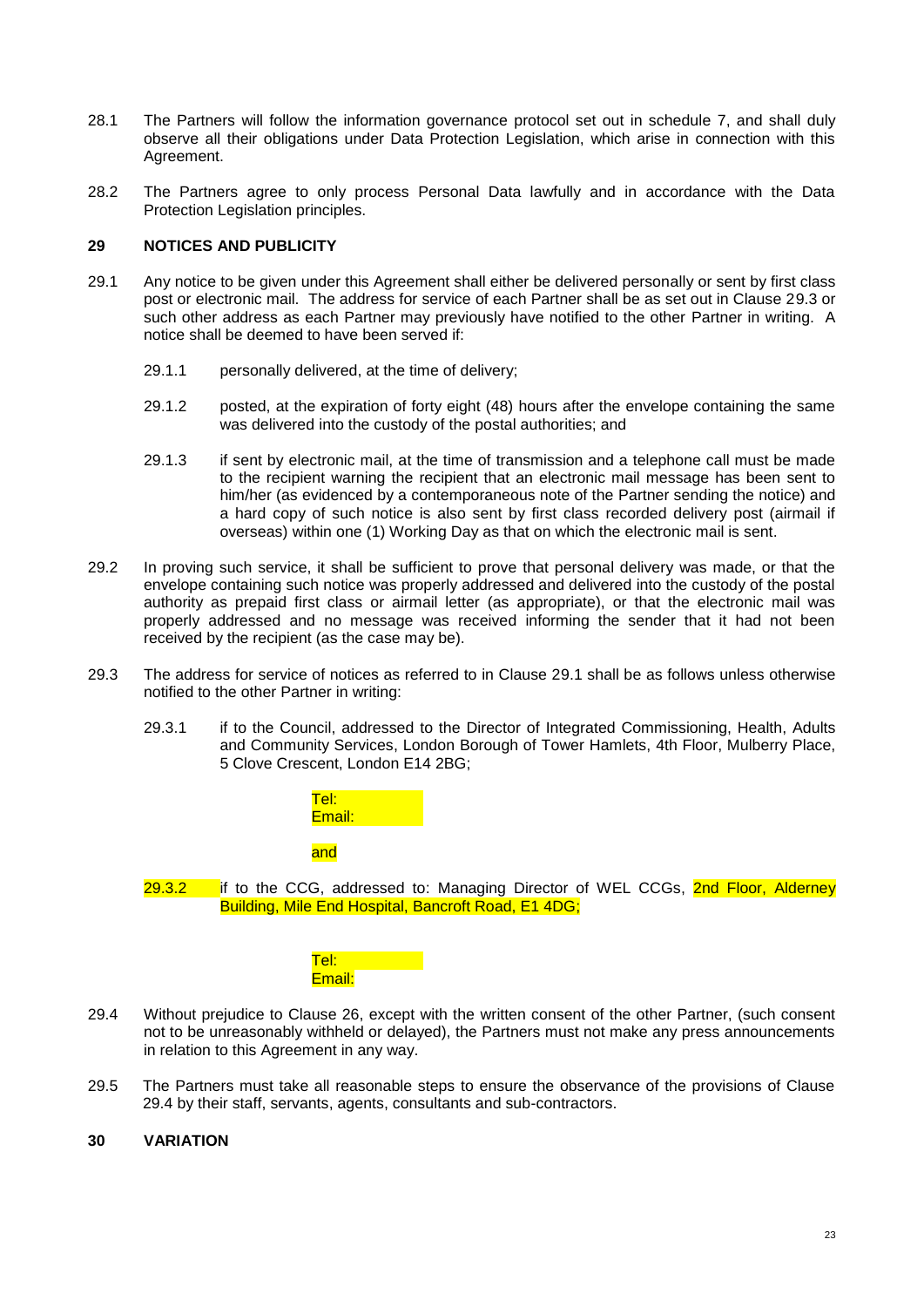30.1 No variations to this Agreement will be valid unless they are recorded in writing and signed for and on behalf of each of the Partners subject to the Law and the Partners' Standing Orders and Standing Financial Instructions.

#### <span id="page-26-0"></span>**31 CHANGE IN LAW**

- 31.1 The Partners shall ascertain, observe, perform and comply with all relevant Laws, and shall do and execute or cause to be done and executed all acts required to be done under or by virtue of any Laws.
- 31.2 On the occurrence of any Change in Law, the Partners shall agree in good faith any amendment required to this Agreement as a result of the Change in Law subject to the Partners using all reasonable endeavours to mitigate the adverse effects of such Change in Law and taking all reasonable steps to minimise any increase in costs arising from such Change in Law.
- 31.3 In the event of failure by the Partners to agree the relevant amendments to the Agreement (as appropriate), the Clause 23 (Dispute Resolution) shall apply.

#### <span id="page-26-1"></span>**32 WAIVER**

32.1 No failure or delay by any Partner to exercise any right, power or remedy will operate as a waiver of it nor will any partial exercise preclude any further exercise of the same or of some other right to remedy.

### <span id="page-26-2"></span>**33 SEVERANCE**

33.1 If any provision of this Agreement, not being of a fundamental nature, shall be held to be illegal or unenforceable, the enforceability of the remainder of this Agreement shall not thereby be affected.

#### <span id="page-26-3"></span>**34 ASSIGNMENT AND SUB CONTRACTING**

34.1 The Partners shall not sub contract, assign or transfer the whole or any part of this Agreement, without the prior written consent of the other Partners, which shall not be unreasonably withheld or delayed. This shall not apply to any assignment to a statutory successor of all or part of a Partner's statutory functions.

#### <span id="page-26-4"></span>**35 EXCLUSION OF PARTNERSHIP AND AGENCY**

- 35.1 Nothing in this Agreement shall create or be deemed to create a partnership under the Partnership Act 1890 or the Limited Partnership Act 1907, a joint venture or the relationship of employer and employee between the Partners or render either Partner directly liable to any third party for the debts, liabilities or obligations of the other.
- 35.2 Except as expressly provided otherwise in this Agreement or where the context or any statutory provision otherwise necessarily requires, neither Partner will have authority to, or hold itself out as having authority to:
	- 35.2.1 act as an agent of the other;
	- 35.2.2 make any representations or give any warranties to third parties on behalf of or in respect of the other; or
	- 35.2.3 bind the other in any way.

#### <span id="page-26-5"></span>**36 THIRD PARTY RIGHTS**

36.1 Unless the right of enforcement is expressly provided, no third party shall have the right to pursue any right under this Contract pursuant to the Contracts (Rights of Third Parties) Act 1999 or otherwise.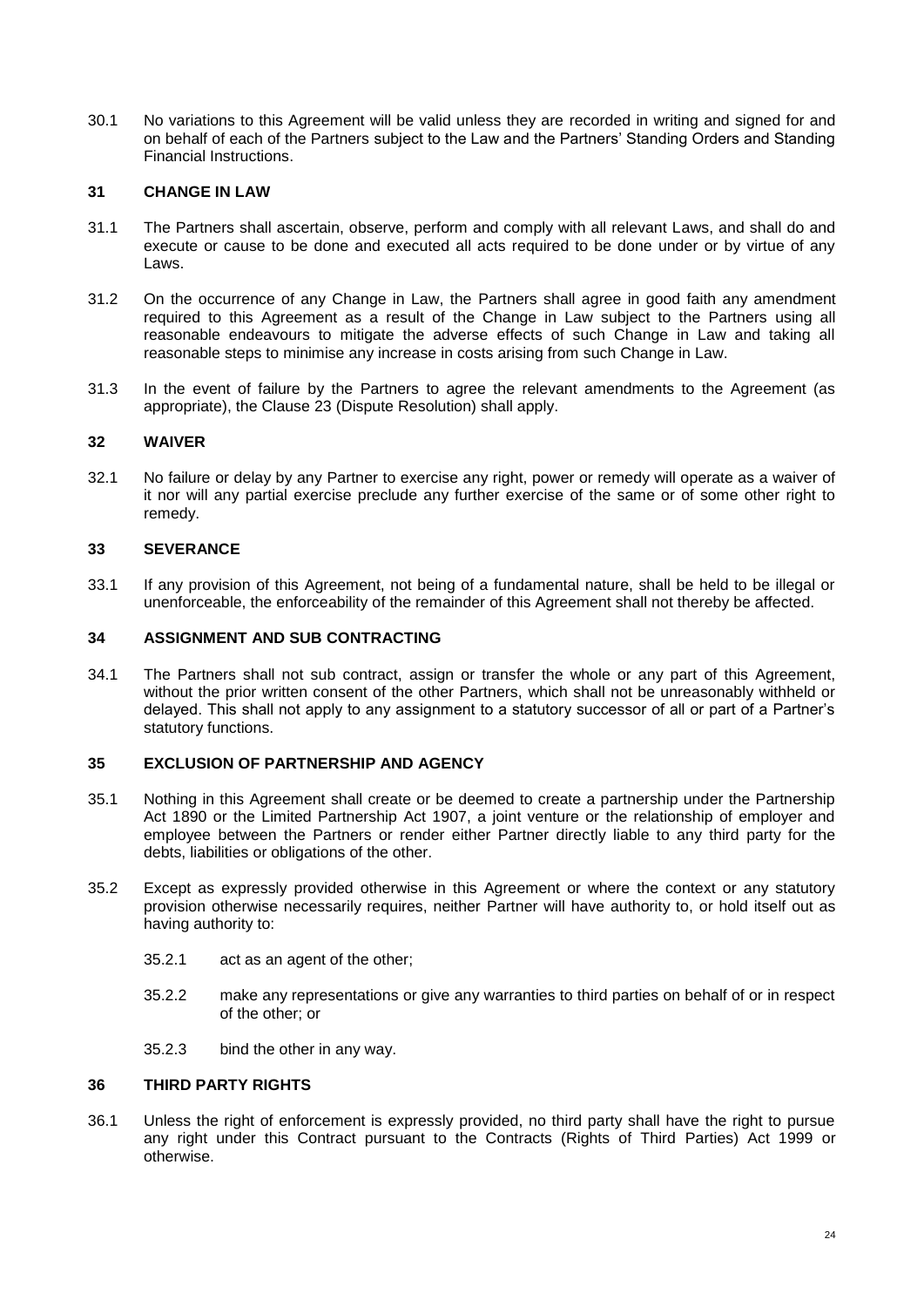# <span id="page-27-0"></span>**37 ENTIRE AGREEMENT**

- 37.1 The terms herein contained together with the contents of the Schedules constitute the complete agreement between the Partners with respect to the subject matter hereof and supersede all previous communications representations understandings and agreement and any representation promise or condition not incorporated herein shall not be binding on any Partner.
- 37.2 No agreement or understanding varying or extending or pursuant to any of the terms or provisions hereof shall be binding upon any Partner unless in writing and signed by a duly authorised officer or representative of the parties.

# <span id="page-27-1"></span>**38 COUNTERPARTS**

38.1 This Agreement may be executed in one or more counterparts. Any single counterpart or a set of counterparts executed, in either case, by all Partners shall constitute a full original of this Agreement for all purposes.

# <span id="page-27-2"></span>**39 GOVERNING LAW AND JURISDICTION**

- 39.1 This Agreement and any dispute or claim arising out of or in connection with it or its subject matter or formation (including non-contractual disputes or claims) shall be governed by and construed in accordance with the laws of England and Wales.
- 39.2 Subject to Clause 23 (Dispute Resolution), the Partners irrevocably agree that the courts of England and Wales shall have exclusive jurisdiction to hear and settle any action, suit, proceedings, dispute or claim, which may arises out of, or in connection with, this Agreement, its subject matter or formation (including non-contractual disputes or claims).

# **40 FINANCIAL CONTRIBUTIONS**

| <b>Funding Sources</b>           | 2019-20 Gross<br>Contribution (£) |
|----------------------------------|-----------------------------------|
|                                  |                                   |
| DFG                              | £2,045,288                        |
| Minimum CCG                      |                                   |
| Contribution                     | £20,804,910                       |
| iBCF                             | £14,851,079                       |
|                                  |                                   |
| <b>Winter Pressures Grant</b>    | £1,464,965                        |
| <b>Additional LA</b>             |                                   |
| Contribution                     | £871,260                          |
| <b>Additional CCG</b>            |                                   |
| Contribution                     | £13,745,702                       |
| BCF<br>Total<br>pooled<br>budget | 53,783.204                        |

# **41 POOLED FUND MANAGERS**

The lead role for overseeing this agreement will be played by the Director of Integrated Commissioning, expected to be appointed in 2017-18. At the time of the commencement of the agreement, the Pooled Fund Managers for each organisation are:

| <b>Partner</b> | Name of<br>Lead<br><b>Officer</b> | <b>Address</b> | <b>Telephone</b><br><b>Number</b> | <b>Email Address</b> |
|----------------|-----------------------------------|----------------|-----------------------------------|----------------------|
|                |                                   |                |                                   |                      |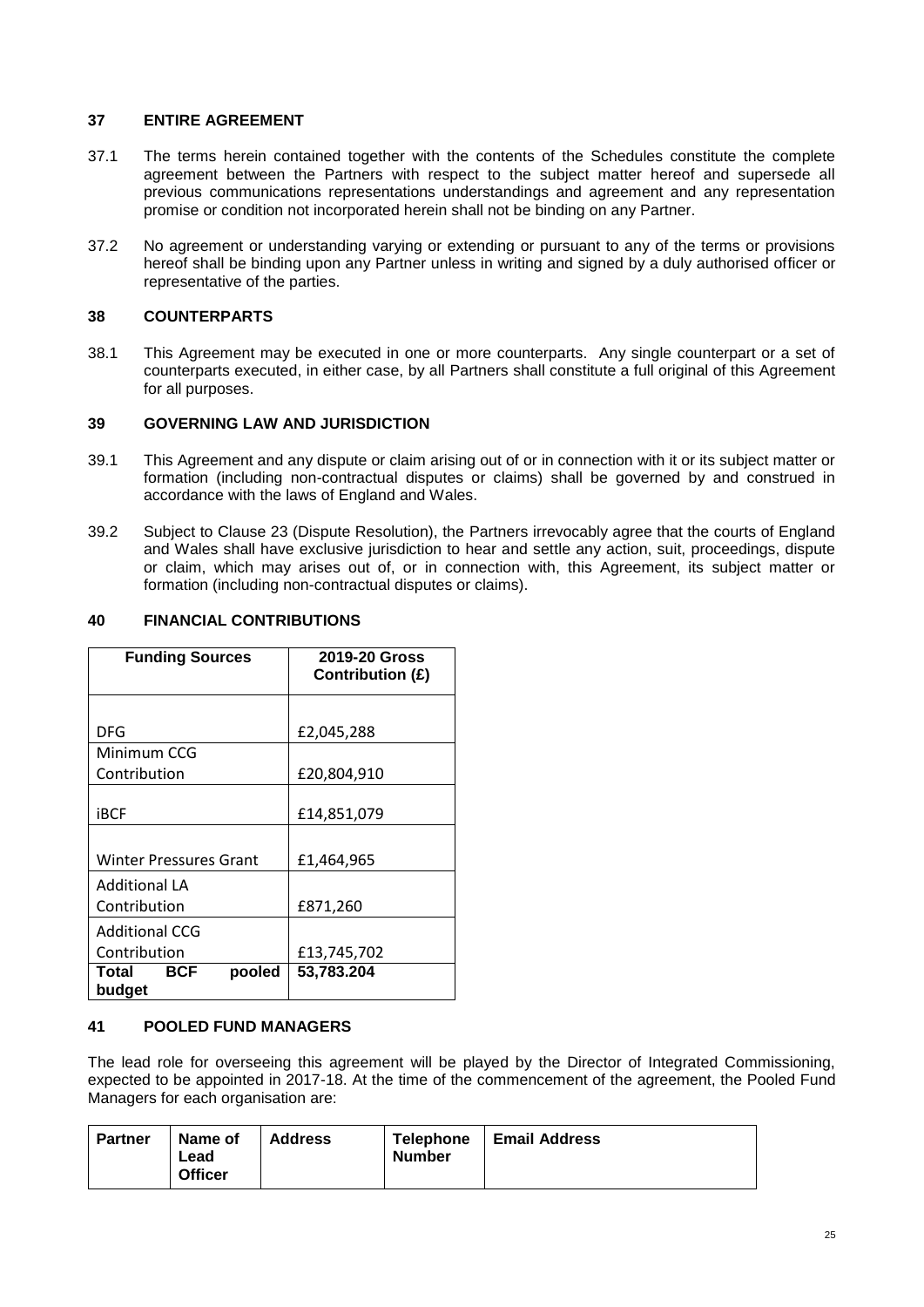| <b>Partner</b> | Name of<br>Lead<br><b>Officer</b> | <b>Address</b> | <b>Telephone</b><br><b>Number</b> | <b>Email Address</b> |
|----------------|-----------------------------------|----------------|-----------------------------------|----------------------|
| Council        |                                   |                |                                   |                      |
| CCG            |                                   |                |                                   |                      |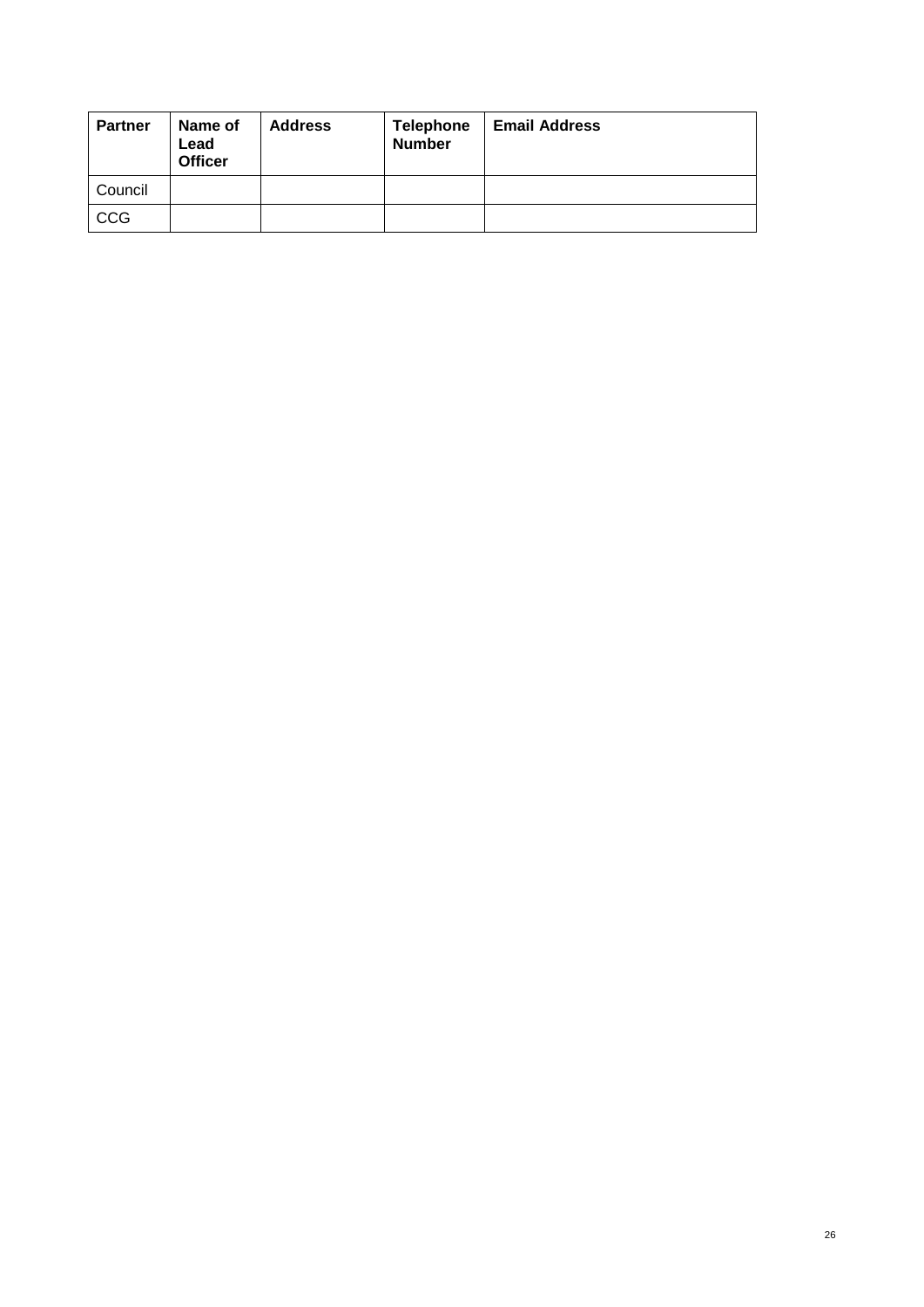**IN WITNESS WHEREOF** this Agreement has been executed AS A DEED by the Partners on the date of this Agreement

> ) )  $\lambda$

The common seal of the Mayor and Burgesses of **THE LONDON BOROUGH OF TOWER HAMLETS** was hereunto affixed by:  $( )$ 

Signed for on behalf of **NHS TOWER HAMLETS CLINICAL COMMISSIONING GROUP**

Authorised Signatory

\_\_\_\_\_\_\_\_\_\_\_\_\_\_\_\_\_\_\_\_\_\_\_\_\_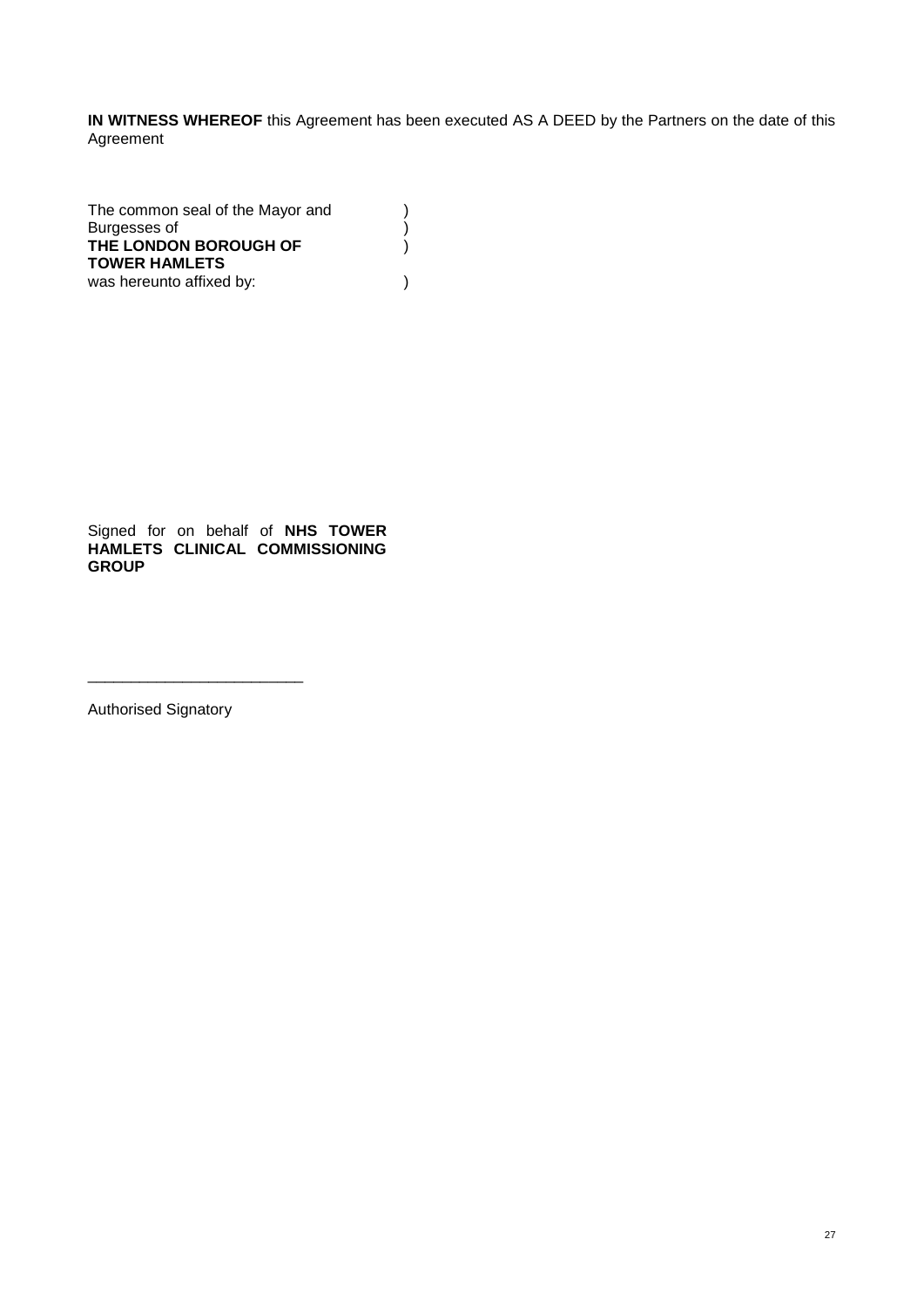# **SCHEDULE 1– SCHEME SPECIFICATION**

#### **Part 1– Template Services Schedule**

Unless the context otherwise requires, the defined terms used in this Scheme Specification shall have the meanings set out in the Agreement.

# **1 OVERVIEW OF SERVICES**

#### 1.1 Context and background information

Tower Hamlets has a rapidly growing resident population of 304,900 people – the GLA estimates that it will rise, to 364,500 in 2026 - with a number of distinctive features that impact directly on health and social care services. These include the following:

- An unusually young age profile: the borough's population has the fourth youngest median age in the UK, at 30.6, and nearly half of our population is aged 20-39. Only 6% (18,000) of the population is over 65.
- A diverse ethnic composition, with widely divergent age profiles between the White British and Bangladeshi populations, the two largest ethnic groups. Over one third of the Bangladeshi population is aged below 16, compared with only 9 per cent of White British residents. Conversely, only 5% of Bangladeshi residents are aged 60 or over, compared with 16 per cent of White British residents.
- Both male and female life expectancy are shorter than the national averages (male life expectancy is 78.1 years and female life expectancy is 82.5). On average, a man living in the borough starts to develop health problems from the age of 54, compared to 64 in the rest of the country. For a woman, it is 56, compared to 64. The annual GP consultation rate for adults aged 50-64 in the most deprived parts of the borough is up to twice as high as in wealthier parts of the country.
- While residents aged 90+ are by far the smallest group in number, this group is expected to nearly double over the next decade, growing faster than any other.
- Compared to London, when adjusted for age, Tower Hamlets has amongst the highest premature death rates for circulatory disease (103.3 per 100,000), cancer (150.9 per 100,000), and respiratory disease (40.4 per 100,000). These conditions typically constitute 75% of all premature deaths.
- Around 1,000 Tower Hamlets residents die per year, of whom around 780 will need some form of last years of life care.
- 19,356 people identified themselves as unpaid carers in the 2011 census. 43.5% of Carers provide more than 20 hours of care per week, compared to 36.9% in London and 36.4% across England. Nevertheless, the bi-annual carers' survey of 2017 found that carer satisfaction has increased significantly over the last three years, with 64% of respondents stating they are extremely, very or quite satisfied with support or services.

# **Integrated Care**

The Tower Hamlets integrated care programme was established in 2013 as one of the pilot sites of the national Integrated Care Pioneer programme. Since 2013 we have been working with health and care providers in the borough to transform the way services are organised to better meet the needs of people who are frail and/or have multiple conditions and, as such, are at risk of an emergency hospital admission.

In 2015 these providers formed Tower Hamlets Together, a Multi-Speciality Community provider, working in partnership to deliver a new model of care for adults with complex needs, a model of care for children and young people, and the development of a population health programme that focuses on prevention. These new models of care will ensure that people have their care coordinated around their needs and that resources are used effectively to match individual and population needs. The new models will also help more vulnerable patients receive care in their own homes, limiting time spend in hospital away from family and friends. In 2017-18 we are using the Better Care Fund programme as a platform for developing closer joint working between Tower Hamlets Council and the Clinical Commissioning Group to strengthen this partnership approach to integrated care, reduce duplication in the way that services are delivered, and ensure that our joint approach to commissioning improves patients' experience, delivers improvements in health and wellbeing, and provides value for money.

#### 1.2 Scheme Objectives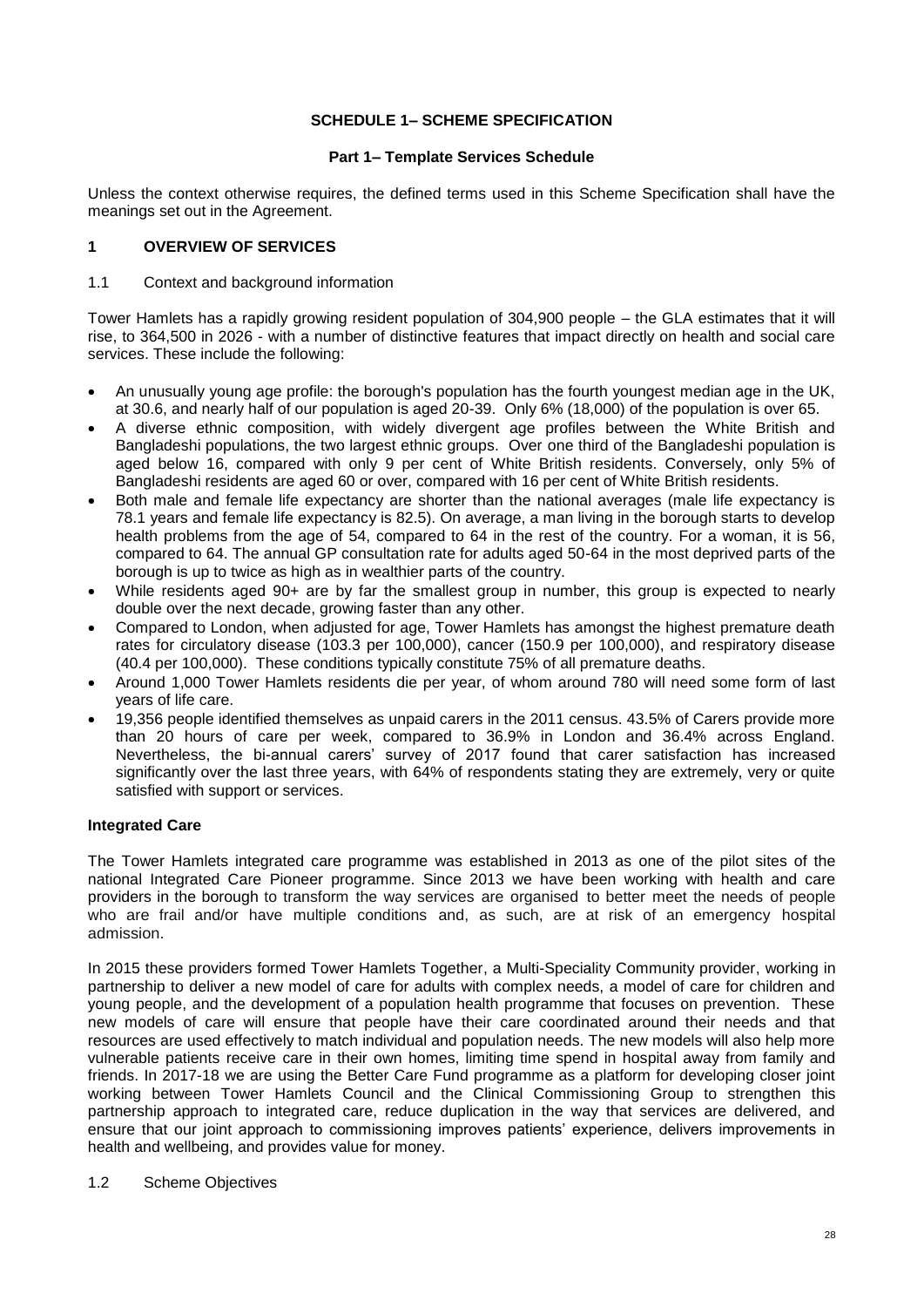|  |  | The strategic objectives for each individual scheme are as follows: |
|--|--|---------------------------------------------------------------------|
|  |  |                                                                     |

| <b>LBTH Hosted Schemes</b> |                                                                                                                                                                                                                                                                                                                                                                                                                                                                                                                                                                                                                                                                                                                                                                                                                                                                   |  |  |
|----------------------------|-------------------------------------------------------------------------------------------------------------------------------------------------------------------------------------------------------------------------------------------------------------------------------------------------------------------------------------------------------------------------------------------------------------------------------------------------------------------------------------------------------------------------------------------------------------------------------------------------------------------------------------------------------------------------------------------------------------------------------------------------------------------------------------------------------------------------------------------------------------------|--|--|
| Service/Scheme             | <b>LinkAge Plus</b>                                                                                                                                                                                                                                                                                                                                                                                                                                                                                                                                                                                                                                                                                                                                                                                                                                               |  |  |
| <b>Commissioner Lead</b>   | CCG                                                                                                                                                                                                                                                                                                                                                                                                                                                                                                                                                                                                                                                                                                                                                                                                                                                               |  |  |
| Annual Budget 17/18        | £643,739                                                                                                                                                                                                                                                                                                                                                                                                                                                                                                                                                                                                                                                                                                                                                                                                                                                          |  |  |
| Annual Budget 18/19        | £643,739                                                                                                                                                                                                                                                                                                                                                                                                                                                                                                                                                                                                                                                                                                                                                                                                                                                          |  |  |
| Objectives                 | This is a preventative service which will support this vision by providing<br>Tower Hamlets residents aged 50 and over universal access to:<br>- Community outreach;<br>- A wide range of physical and social activities;<br>- Information and low level Advice, including signposting and onward<br>referrals as required; and<br>- A range of health-related services.                                                                                                                                                                                                                                                                                                                                                                                                                                                                                          |  |  |
| Service/Scheme             |                                                                                                                                                                                                                                                                                                                                                                                                                                                                                                                                                                                                                                                                                                                                                                                                                                                                   |  |  |
|                            | <b>Reablement Team</b>                                                                                                                                                                                                                                                                                                                                                                                                                                                                                                                                                                                                                                                                                                                                                                                                                                            |  |  |
| <b>Commissioner Lead</b>   | <b>LBTH</b>                                                                                                                                                                                                                                                                                                                                                                                                                                                                                                                                                                                                                                                                                                                                                                                                                                                       |  |  |
| Annual Budget 17/18        | $\overline{£2,}$ 457,079                                                                                                                                                                                                                                                                                                                                                                                                                                                                                                                                                                                                                                                                                                                                                                                                                                          |  |  |
| Annual Budget 18/19        | £2,503,763                                                                                                                                                                                                                                                                                                                                                                                                                                                                                                                                                                                                                                                                                                                                                                                                                                                        |  |  |
| Objectives                 | To help people mitigate illness or disability, by learning or re-learning the<br>skills necessary for daily living, following deterioration in health and/or an<br>increase in support needs.                                                                                                                                                                                                                                                                                                                                                                                                                                                                                                                                                                                                                                                                     |  |  |
|                            | To promote and optimise independent functioning, and help people to do<br>as much for themselves as possible, and in particular:                                                                                                                                                                                                                                                                                                                                                                                                                                                                                                                                                                                                                                                                                                                                  |  |  |
|                            | - Improving their quality of life<br>- Keeping and regaining skills, especially those enabling people to live<br>independently<br>- Regaining or improving confidence (e.g. for someone who has had a                                                                                                                                                                                                                                                                                                                                                                                                                                                                                                                                                                                                                                                             |  |  |
|                            | fall)<br>- Increasing people's choice, autonomy, and resilience<br>- Enabling people to be able to continue living at home                                                                                                                                                                                                                                                                                                                                                                                                                                                                                                                                                                                                                                                                                                                                        |  |  |
|                            | The service also seeks to ensure:<br>- The safe transfer of support between acute care, community health and<br>social care services and to support service users' return to independent<br>living<br>- The prevention of unnecessary hospital admissions and the facilitation<br>of early supported discharge<br>- To the provision of information and onward referral to other services, so<br>that users/patients and their carers can make choices about support<br>needs<br>- The prevention of premature admissions to residential and nursing care.<br>The service also has the following organisational objectives:<br>- To reduce admissions and readmissions<br>- Financial benefits, in the form of reduced support packages required<br>post-reablement<br>- A sustainable reduction in medium-term support packages, 6-12 months<br>post-reablement. |  |  |
|                            |                                                                                                                                                                                                                                                                                                                                                                                                                                                                                                                                                                                                                                                                                                                                                                                                                                                                   |  |  |
| Service/Scheme             | <b>Community Health Team (Social Care)</b>                                                                                                                                                                                                                                                                                                                                                                                                                                                                                                                                                                                                                                                                                                                                                                                                                        |  |  |
| <b>Commissioner Lead</b>   | <b>LBTH</b>                                                                                                                                                                                                                                                                                                                                                                                                                                                                                                                                                                                                                                                                                                                                                                                                                                                       |  |  |
| Annual Budget 17/18        | £911,529                                                                                                                                                                                                                                                                                                                                                                                                                                                                                                                                                                                                                                                                                                                                                                                                                                                          |  |  |
| Annual Budget 18/19        | £928,848                                                                                                                                                                                                                                                                                                                                                                                                                                                                                                                                                                                                                                                                                                                                                                                                                                                          |  |  |
| Objectives                 | The strategic objective of the scheme is to improve the experience and<br>outcomes for people at medium or high risk of hospital admission, using                                                                                                                                                                                                                                                                                                                                                                                                                                                                                                                                                                                                                                                                                                                 |  |  |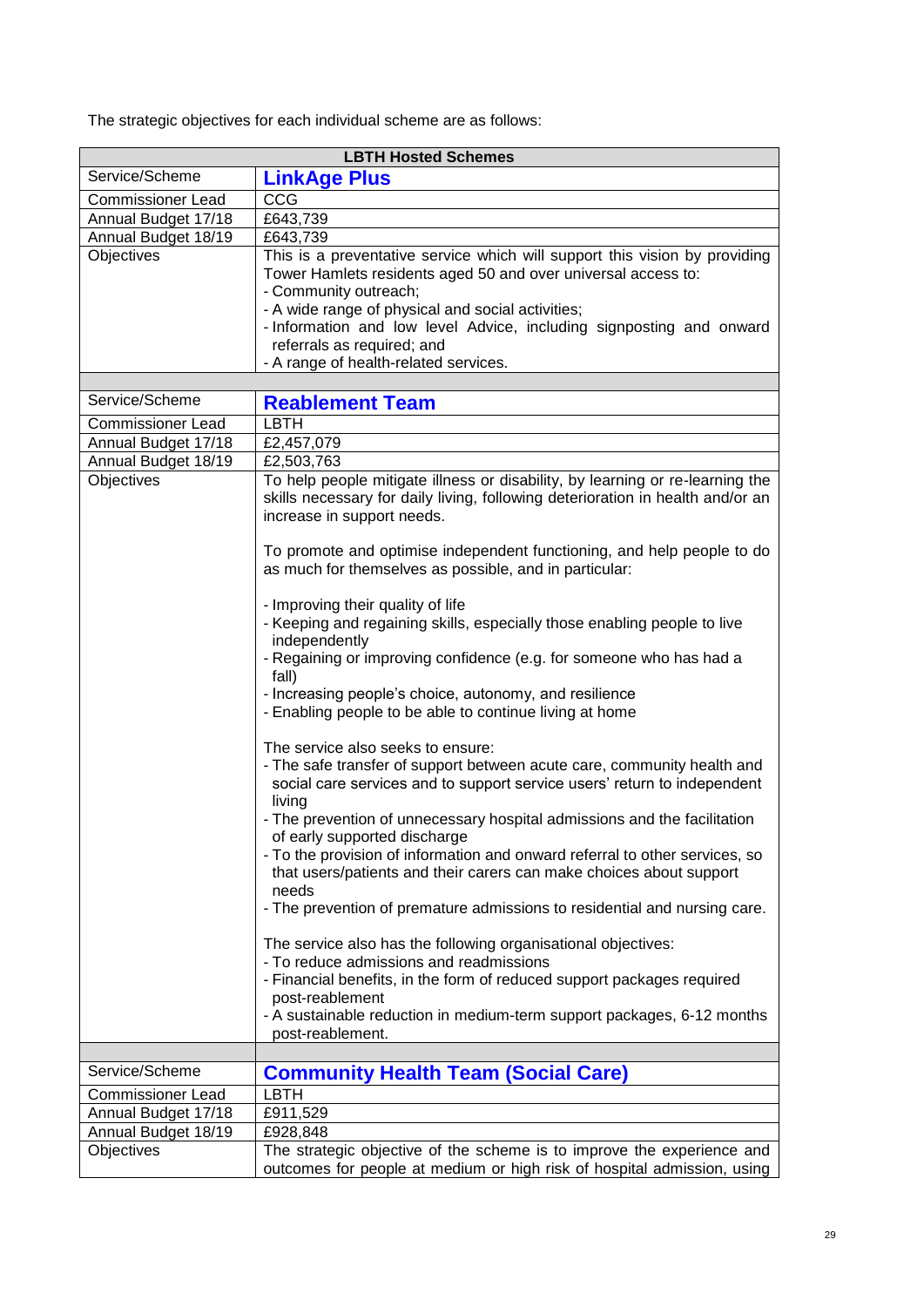|                                   | co-ordinated,<br>person-centred and Multi-Disciplinary Team<br>(MDT)<br>approaches.                                                                                                                                                                                                                                                                                                                                                                                                                                                                                                                                                                                                                                                                                                                                                                                                                                                                                                                                                                                                                                                                                                        |
|-----------------------------------|--------------------------------------------------------------------------------------------------------------------------------------------------------------------------------------------------------------------------------------------------------------------------------------------------------------------------------------------------------------------------------------------------------------------------------------------------------------------------------------------------------------------------------------------------------------------------------------------------------------------------------------------------------------------------------------------------------------------------------------------------------------------------------------------------------------------------------------------------------------------------------------------------------------------------------------------------------------------------------------------------------------------------------------------------------------------------------------------------------------------------------------------------------------------------------------------|
|                                   | The scheme aims to:<br>- Improve partnership working and joint decision making, with earlier<br>referral to, and intervention from, social care.<br>- Provide joint and coordinated multi-disciplinary assessments and<br>person-centred planning, which involves service users and their families<br>from the outset.<br>- Provide early support and information provision to service users and<br>their families to enable them to make informed decisions about care<br>options in the community, with the aim of delaying/preventing the need<br>for long term care provision.<br>- Provide greater continuity and standardisation of community<br>assessment and integrated interventions.<br>- Provide earlier identification and support to carers, thereby preventing<br>carer breakdown and the need for crisis response.                                                                                                                                                                                                                                                                                                                                                         |
| Service/Scheme                    | <b>7 Day Hospital Social Work Team</b>                                                                                                                                                                                                                                                                                                                                                                                                                                                                                                                                                                                                                                                                                                                                                                                                                                                                                                                                                                                                                                                                                                                                                     |
| <b>Commissioner Lead</b>          | <b>LBTH</b>                                                                                                                                                                                                                                                                                                                                                                                                                                                                                                                                                                                                                                                                                                                                                                                                                                                                                                                                                                                                                                                                                                                                                                                |
| Annual Budget 17/18               | £1,252,831                                                                                                                                                                                                                                                                                                                                                                                                                                                                                                                                                                                                                                                                                                                                                                                                                                                                                                                                                                                                                                                                                                                                                                                 |
| Annual Budget 18/19               | £1,276,634                                                                                                                                                                                                                                                                                                                                                                                                                                                                                                                                                                                                                                                                                                                                                                                                                                                                                                                                                                                                                                                                                                                                                                                 |
| Objectives                        | The 7 day Hospital Social Work Team expedites the discharge of patients<br>for the Royal London Hospital. It has enabled the council to extend the<br>work of the Hospital Discharge Team at the Royal London Hospital from a<br>Monday to Friday to a 7-day service. Social work staff are available at<br>weekends and on public holidays to assess and discharge patients on<br>acute wards who are deemed medically fit for discharge. This has freed<br>up acute beds within the hospital, and allowed for resources to be used<br>more effectively. It has also provided greater capacity for new admissions<br>from A&E requiring an acute bed.<br>The scheme aims to:<br>- Reduce hospital stays for patients, by facilitating speedier discharges,<br>through appropriate interventions.<br>- To improve performance in the area of Delayed Transfers of Care, by<br>increasing, patient flow and reducing trolley rates.<br>- Prevent admission for those without acute medical need and deal with<br>inappropriate delayed discharges for people who require short term<br>admission.(AAU)<br>- Reduce pressure on acute beds by preventing unnecessary hospital<br>admissions. |
|                                   |                                                                                                                                                                                                                                                                                                                                                                                                                                                                                                                                                                                                                                                                                                                                                                                                                                                                                                                                                                                                                                                                                                                                                                                            |
| Service/Scheme                    | <b>Community Equipment Services</b>                                                                                                                                                                                                                                                                                                                                                                                                                                                                                                                                                                                                                                                                                                                                                                                                                                                                                                                                                                                                                                                                                                                                                        |
| <b>Commissioner Lead</b>          | <b>LBTH</b>                                                                                                                                                                                                                                                                                                                                                                                                                                                                                                                                                                                                                                                                                                                                                                                                                                                                                                                                                                                                                                                                                                                                                                                |
| Annual Budget 17/18               | £2,160,026<br>£2,175,575                                                                                                                                                                                                                                                                                                                                                                                                                                                                                                                                                                                                                                                                                                                                                                                                                                                                                                                                                                                                                                                                                                                                                                   |
| Annual Budget 18/19<br>Objectives | Community Equipment Services in Tower Hamlets include:                                                                                                                                                                                                                                                                                                                                                                                                                                                                                                                                                                                                                                                                                                                                                                                                                                                                                                                                                                                                                                                                                                                                     |
|                                   | <b>Community equipment Service</b><br>$\bullet$<br>Tele care service<br>Assistive Technology<br>$\bullet$<br>Sight and Hearing<br>The Community Equipment Service procures stores, delivers, installs,<br>maintains, collects, cleans and recycles daily living, paediatric, moving &<br>handling and sensory impairment equipment, and carries out minor<br>adaptations and alterations to property.                                                                                                                                                                                                                                                                                                                                                                                                                                                                                                                                                                                                                                                                                                                                                                                      |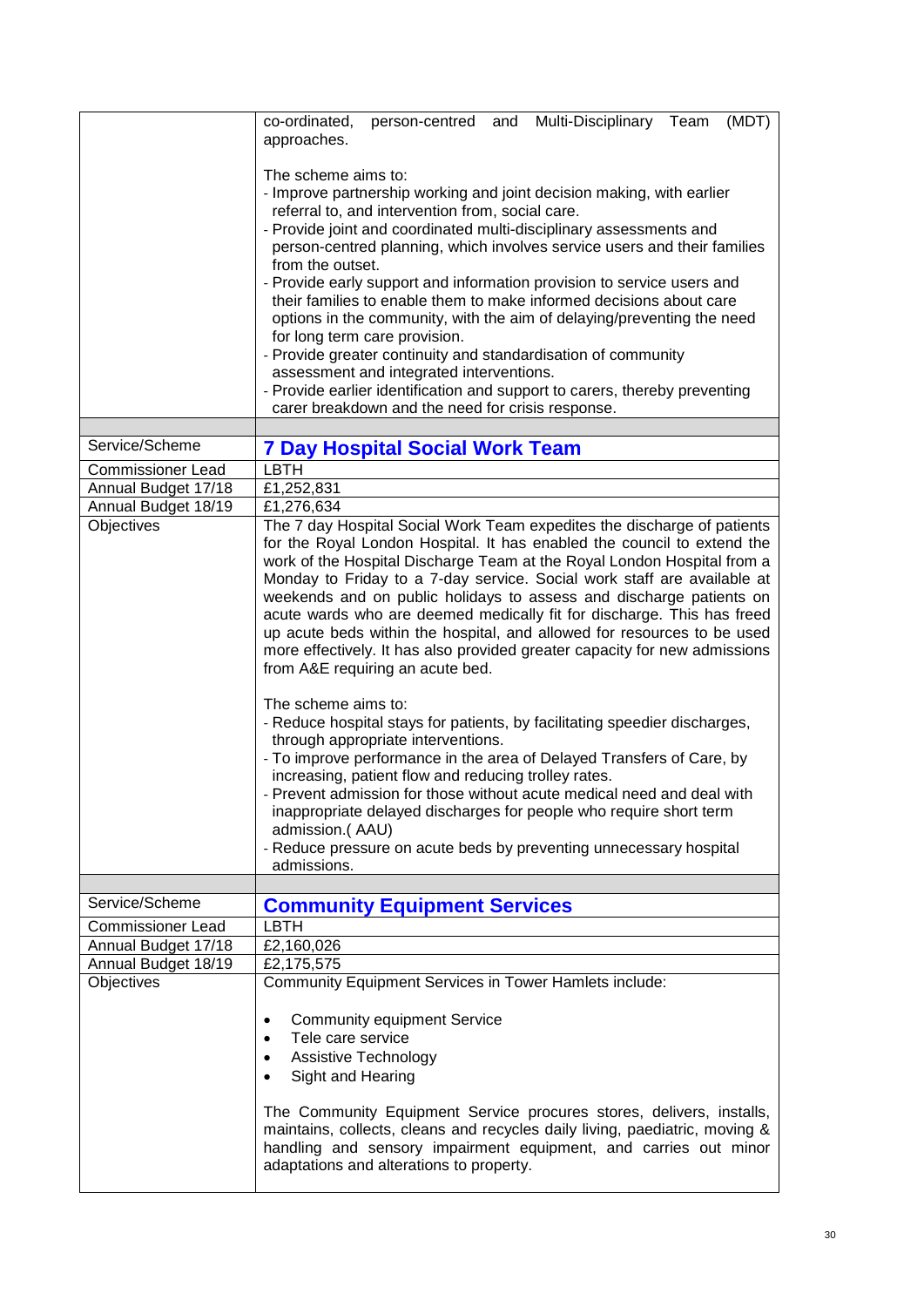|                                        | The Telecare Service provides a range of front-line services that include:<br>Referral processing, Alarm installation, Alarm call monitoring, Emergency<br>Visiting Response and a Regular Visiting Service. The Service operates<br>24/7 365 days a year.                                                                                                                                                                                                                                                          |
|----------------------------------------|---------------------------------------------------------------------------------------------------------------------------------------------------------------------------------------------------------------------------------------------------------------------------------------------------------------------------------------------------------------------------------------------------------------------------------------------------------------------------------------------------------------------|
|                                        | The service is also the first point of contact for Social Care referrals<br>received Out of Hours, and is responsible for taking referrals relating to<br>Children and Adults Social Care; on behalf of the Out of Hours<br>Emergency Duty Team,                                                                                                                                                                                                                                                                    |
|                                        | Assistive technology delivers and fits a range of innovative technology to<br>residents which enables them to remain at home and independent with<br>sustained life choices, the focus is on prevention and a reduction in<br>hospital admission and readmission                                                                                                                                                                                                                                                    |
|                                        | The strategy arm of the team raise awareness among health and social<br>care professionals through training and reinforcing of good practice at<br>team level                                                                                                                                                                                                                                                                                                                                                       |
|                                        | The Sight and Hearing service helps anyone who is deaf, blind, suffers<br>from hearing loss, visual loss or a dual sensory loss. The service provides<br>social work support, general information and advice, rehabilitation training<br>and equipment to encourage independent living skills. Work is<br>undertaken with individuals apart from the self-assessment which would<br>need to be re-evaluated in light of any changes and the low vision clinic<br>which is external to the contractual arrangements. |
|                                        | 7-Day Community Equipment Provision Team                                                                                                                                                                                                                                                                                                                                                                                                                                                                            |
|                                        | This scheme will permit community equipment services to be provided to<br>people able to leave hospital for longer hours on a 7 days a week basis.<br>Community Equipment Service personnel will be available to receive<br>requisitions for simple aids to living and complex pieces of equipment,<br>such as hoists, special beds, pressure care, hand rails and so on via<br>dedicated secure electronic faxes, telephone calls and secure emailing.                                                             |
|                                        | The service will:                                                                                                                                                                                                                                                                                                                                                                                                                                                                                                   |
|                                        | avoid unnecessary admissions and trips to A&E, by providing<br>emergency deliveries, repair and replacement of hoisting, special<br>beds and mattresses and other essential toileting and mobility<br>equipment over extended hours.<br>support hospital teams to carry out safer discharges by providing an                                                                                                                                                                                                        |
|                                        | out of hours service<br>minimise and prevent readmissions and Delayed Transfer of Care                                                                                                                                                                                                                                                                                                                                                                                                                              |
|                                        | (DTOC).<br>facilitate safe, integrated and seamless transfer of patients between<br>hospital, community health and social care services.                                                                                                                                                                                                                                                                                                                                                                            |
| the<br>Management<br>of<br>Pooled Fund | This Pooled Fund will be managed as in the Agreement, with the<br>following changes in the treatment of overspends and underspends. In<br>continuation of previous arrangements governing the pooled Fund<br>relating to Integrated Community Equipment Services, the treatment of<br>overspends and underspends shall be as follows:                                                                                                                                                                               |
|                                        | 1. Overspends<br>1.1.<br>It is expected that the Services shall be managed within the<br>Pooled Fund. Arrangements to prevent and address<br>predicted<br>overspends will be the responsibility of the Host Partner, based on timely                                                                                                                                                                                                                                                                                |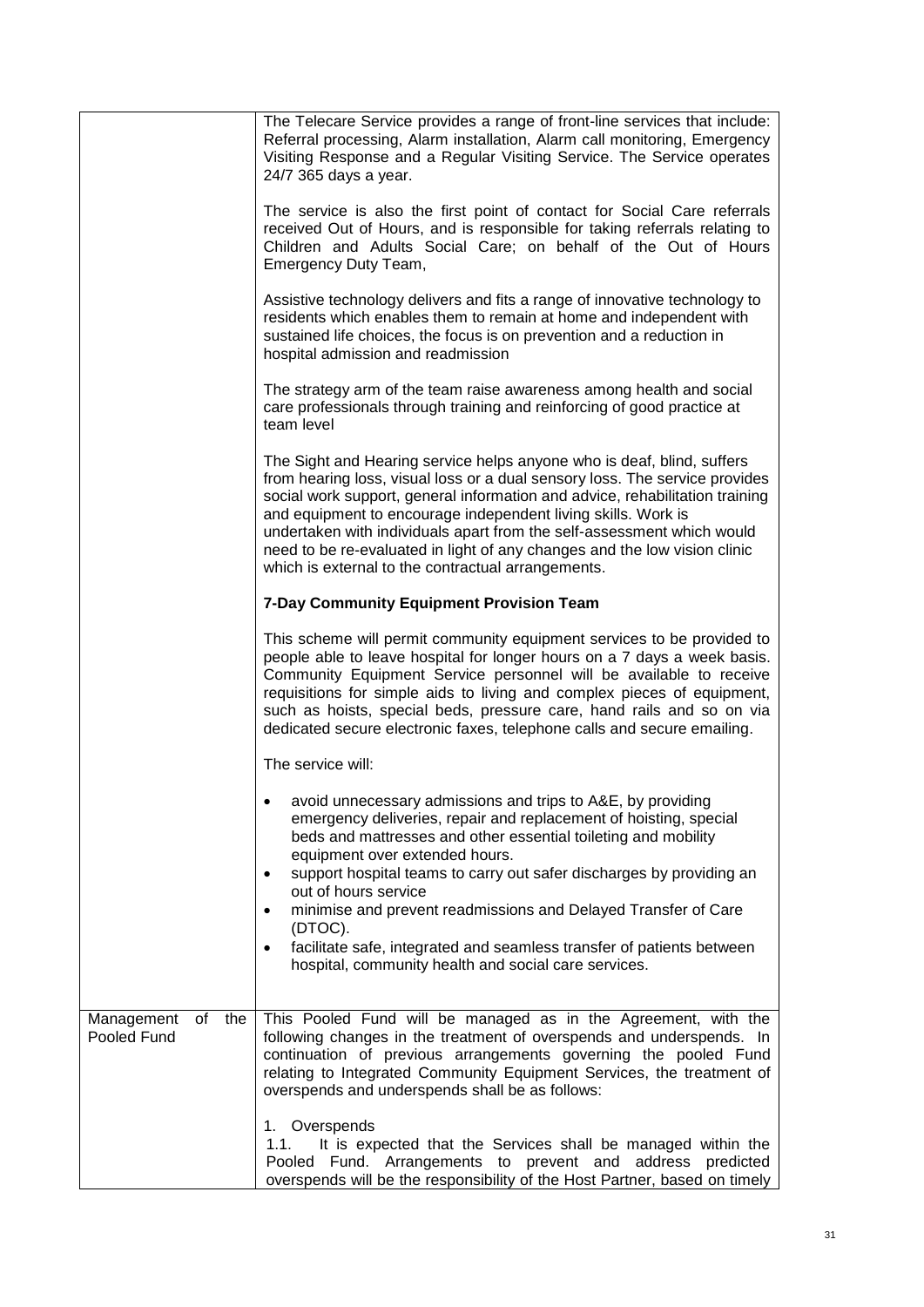|                                   | information from the Pool Manager and in consultation with the Joint                                                                                                                                                                                                                                                                                                                                                                                                                                                                                                                                                                                                                                                                                                                                                                                                                                                                                                                                                                                                                                                                                                                                                                                                                                                                                                                                                                                                                                                                                           |
|-----------------------------------|----------------------------------------------------------------------------------------------------------------------------------------------------------------------------------------------------------------------------------------------------------------------------------------------------------------------------------------------------------------------------------------------------------------------------------------------------------------------------------------------------------------------------------------------------------------------------------------------------------------------------------------------------------------------------------------------------------------------------------------------------------------------------------------------------------------------------------------------------------------------------------------------------------------------------------------------------------------------------------------------------------------------------------------------------------------------------------------------------------------------------------------------------------------------------------------------------------------------------------------------------------------------------------------------------------------------------------------------------------------------------------------------------------------------------------------------------------------------------------------------------------------------------------------------------------------|
|                                   | Commissioning Executive (or delegated representatives).<br>Whenever during a Financial Year an overspend in the Pooled<br>1.2.<br>Fund is projected the Pool Manager will notify the Partners within five<br>working days, following which the Partners shall agree how to manage<br>the overspend and the Partners shall act in good faith and in a<br>reasonable manner in agreeing the management of the overspend.<br>Where an overspend is incurred because of maladministration of<br>1.3.<br>the Pooled Fund, the liability for this will rest with the Host Partner. For<br>the purposes of this clause, maladministration shall be deemed to include<br>(without limitation) expenditure outside the terms of this Agreement and<br>without proper authorisation.<br>1.4.<br>Where an overspend occurs and is not due to maladministration<br>and liability will be shared between the Partners in proportion to their<br>Contributions to the Pooled Fund (for this Service) in that Financial Year.<br>In the event that agreement cannot be reached in respect of any<br>1.5.<br>of the matters referred to in this clause 1.1 then the partners shall follow<br>the dispute procedure set out in Clause 23 of this agreement.<br>2. Underspends<br>2.1.<br>Whenever an underspend is projected during a Financial Year in<br>respect of the Pooled Fund the Pool Manager will notify the Partners<br>within five working days of such projection being calculated following<br>which the Partners shall agree to how to manage the underspend and |
|                                   | the Partners shall keep the position under review. The Partners may<br>agree that the underspend may be used to fund new initiatives for the<br>benefit of the Client Group in accordance with agreed priorities and<br>subject in either case to the Partners' respective financial governance<br>rules, legislation or guidance. The Partners shall act in good faith and in<br>reasonable manner in agreeing the management of the underspend.<br>If at the end of any Financial Year there is an underspend in the<br>2.2.                                                                                                                                                                                                                                                                                                                                                                                                                                                                                                                                                                                                                                                                                                                                                                                                                                                                                                                                                                                                                                 |
|                                   | Pooled Fund the Pool Manager shall identify to the Partners the reasons<br>for the underspend. The underspend shall be apportioned between the<br>Partners in proportion to the Contributions to the Pooled Fund.<br>2.3.<br>In the event that agreement cannot reached in respect of any<br>matters referred to in paragraphs 2.1 and 2.2 above, the Partners will<br>follow the dispute procedure as set out in Clause 15.                                                                                                                                                                                                                                                                                                                                                                                                                                                                                                                                                                                                                                                                                                                                                                                                                                                                                                                                                                                                                                                                                                                                   |
|                                   |                                                                                                                                                                                                                                                                                                                                                                                                                                                                                                                                                                                                                                                                                                                                                                                                                                                                                                                                                                                                                                                                                                                                                                                                                                                                                                                                                                                                                                                                                                                                                                |
| Service/Scheme                    | <b>Care Act Implementation</b>                                                                                                                                                                                                                                                                                                                                                                                                                                                                                                                                                                                                                                                                                                                                                                                                                                                                                                                                                                                                                                                                                                                                                                                                                                                                                                                                                                                                                                                                                                                                 |
| Commissioner Lead                 | LBTH                                                                                                                                                                                                                                                                                                                                                                                                                                                                                                                                                                                                                                                                                                                                                                                                                                                                                                                                                                                                                                                                                                                                                                                                                                                                                                                                                                                                                                                                                                                                                           |
| Annual Budget 17/18               | £746,120                                                                                                                                                                                                                                                                                                                                                                                                                                                                                                                                                                                                                                                                                                                                                                                                                                                                                                                                                                                                                                                                                                                                                                                                                                                                                                                                                                                                                                                                                                                                                       |
| Annual Budget 18/19<br>Objectives | £760,296<br>The council will ensure the necessary infrastructure is in place which<br>supports a full statutory carer assessment. The assessment will be based<br>on the same principles as the one for the people cared for and will be<br>compliant with the Care Act 2014. Under the Care Act 2014, carers have<br>the same rights as people cared for and it is expected a significant cohort<br>will end up requiring care package support.                                                                                                                                                                                                                                                                                                                                                                                                                                                                                                                                                                                                                                                                                                                                                                                                                                                                                                                                                                                                                                                                                                               |
|                                   | A number of posts will continue to be funded to ensure the council is<br>managing the demands and pressures experienced in Adult Social Care.<br>These posts include operational support, strategic commissioning and<br>workforce development.                                                                                                                                                                                                                                                                                                                                                                                                                                                                                                                                                                                                                                                                                                                                                                                                                                                                                                                                                                                                                                                                                                                                                                                                                                                                                                                |
| Service/Scheme                    | <b>Carers' Duties</b>                                                                                                                                                                                                                                                                                                                                                                                                                                                                                                                                                                                                                                                                                                                                                                                                                                                                                                                                                                                                                                                                                                                                                                                                                                                                                                                                                                                                                                                                                                                                          |
| <b>Commissioner Lead</b>          | <b>LBTH</b>                                                                                                                                                                                                                                                                                                                                                                                                                                                                                                                                                                                                                                                                                                                                                                                                                                                                                                                                                                                                                                                                                                                                                                                                                                                                                                                                                                                                                                                                                                                                                    |
| Annual Budget 17/18               | £709,476                                                                                                                                                                                                                                                                                                                                                                                                                                                                                                                                                                                                                                                                                                                                                                                                                                                                                                                                                                                                                                                                                                                                                                                                                                                                                                                                                                                                                                                                                                                                                       |
| Annual Budget 18/19               | £722,956                                                                                                                                                                                                                                                                                                                                                                                                                                                                                                                                                                                                                                                                                                                                                                                                                                                                                                                                                                                                                                                                                                                                                                                                                                                                                                                                                                                                                                                                                                                                                       |
| Objectives                        | The joint Carers' Strategy has identified a number of priorities we should                                                                                                                                                                                                                                                                                                                                                                                                                                                                                                                                                                                                                                                                                                                                                                                                                                                                                                                                                                                                                                                                                                                                                                                                                                                                                                                                                                                                                                                                                     |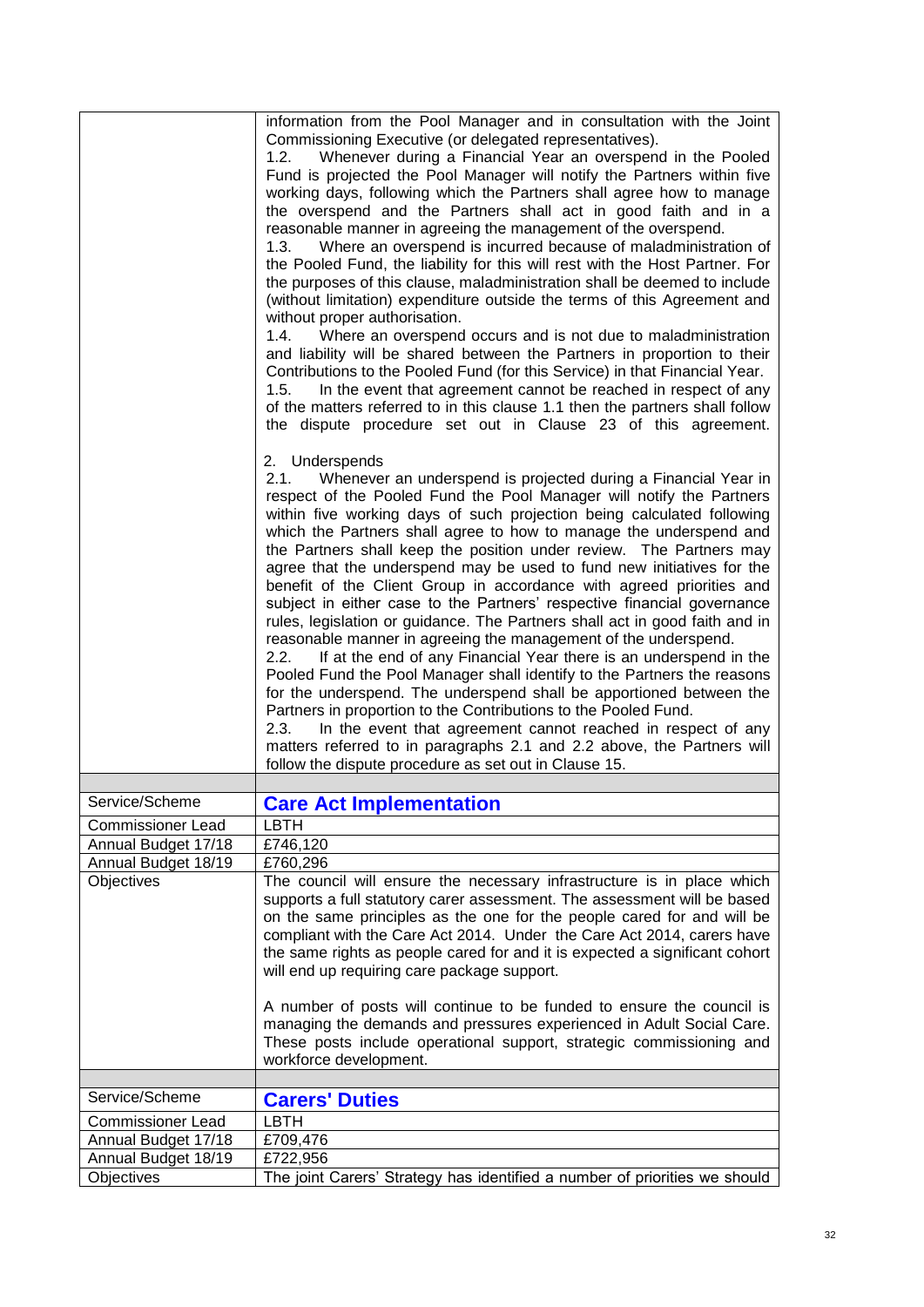|                          | be delivering, either via current internal or commissioned services.<br>Through co-designing, the council is committed to ensuring that as many<br>of these priorities as possible will be addressed to minimise shortfalls that<br>carers have said they are experiencing or have already experienced.<br>This strategy aims to ensure that carers are respected; that they have<br>access to good quality information, access the services and support they<br>need to care for their relative or friend, and have a life of their own.<br>The council commissions the Carers' Centre to provide information,<br>advice and guidance services for carers and other providers to access as<br>the first point of call. The council also provides carer-associated support,<br>such as assessments, care packages, respite services, flexible breaks for<br>the various carer groups and ensuring the necessary infrastructure is in |
|--------------------------|--------------------------------------------------------------------------------------------------------------------------------------------------------------------------------------------------------------------------------------------------------------------------------------------------------------------------------------------------------------------------------------------------------------------------------------------------------------------------------------------------------------------------------------------------------------------------------------------------------------------------------------------------------------------------------------------------------------------------------------------------------------------------------------------------------------------------------------------------------------------------------------------------------------------------------------|
|                          | place.<br>The strategic objective of the scheme is to help carers to care effectively<br>and safely – both for themselves and the person they are supporting.                                                                                                                                                                                                                                                                                                                                                                                                                                                                                                                                                                                                                                                                                                                                                                        |
|                          | Since the transfer of safeguarding duties form health to the local<br>authority, the demand for such Independent Mental Health Advocacy<br>(IMHA) and Independent Mental Capacity Advocacy (IMCA) services has<br>increased significantly. The funding will ensure the authority meets its<br>statutory obligations.                                                                                                                                                                                                                                                                                                                                                                                                                                                                                                                                                                                                                 |
|                          |                                                                                                                                                                                                                                                                                                                                                                                                                                                                                                                                                                                                                                                                                                                                                                                                                                                                                                                                      |
| Service/Scheme           | <b>Disabled Facilities Grant</b>                                                                                                                                                                                                                                                                                                                                                                                                                                                                                                                                                                                                                                                                                                                                                                                                                                                                                                     |
| <b>Commissioner Lead</b> | <b>LBTH</b>                                                                                                                                                                                                                                                                                                                                                                                                                                                                                                                                                                                                                                                                                                                                                                                                                                                                                                                          |
| Annual Budget 17/18      | £1,733,988                                                                                                                                                                                                                                                                                                                                                                                                                                                                                                                                                                                                                                                                                                                                                                                                                                                                                                                           |
| Annual Budget 18/19      | £1,895,435                                                                                                                                                                                                                                                                                                                                                                                                                                                                                                                                                                                                                                                                                                                                                                                                                                                                                                                           |
| Objectives               | Expenditure of the 2017-18 DFG will centre on meeting the council's<br>duties to provide adaptations and facilities in the homes of disabled<br>people, as set out in the Housing Grants, Construction and Regeneration<br>Act, 1996.                                                                                                                                                                                                                                                                                                                                                                                                                                                                                                                                                                                                                                                                                                |
|                          | The council provides services to clients requiring adaptations through its<br>Occupational Therapist service and Home Improvement Agency. It works<br>closely with Registered Providers which own the majority of social<br>housing in the borough. The tenants of the borough's Registered<br>Providers account for around 75% of DFG expenditure. This spend<br>reflects the relatively low level of owner occupied housing in the borough.                                                                                                                                                                                                                                                                                                                                                                                                                                                                                        |
|                          | Types of work eligible for Grant funding are:                                                                                                                                                                                                                                                                                                                                                                                                                                                                                                                                                                                                                                                                                                                                                                                                                                                                                        |
|                          | - To make it easier to get into and out of a dwelling, for example, by<br>widening doors and installing ramps;<br>- Ensuring the safety of a disabled person, for example, by improving<br>lighting to ensure better visibility;<br>- Improving access within a dwelling - including making facilities such as<br>toilets, washbasins and bath (and/or shower) facilities more accessible<br>or by installing appropriate facilities;<br>- The improvement or provision of a domestic heating system, which is<br>suitable to the needs of the disabled person;<br>- To improve access to and from the garden of the home.<br>DFG will be used to:                                                                                                                                                                                                                                                                                   |
|                          | decrease hospital admissions as a result of slips, trips and falls in the<br>home. (The adaptations enable qualifying residents to remain safe in<br>their homes.)                                                                                                                                                                                                                                                                                                                                                                                                                                                                                                                                                                                                                                                                                                                                                                   |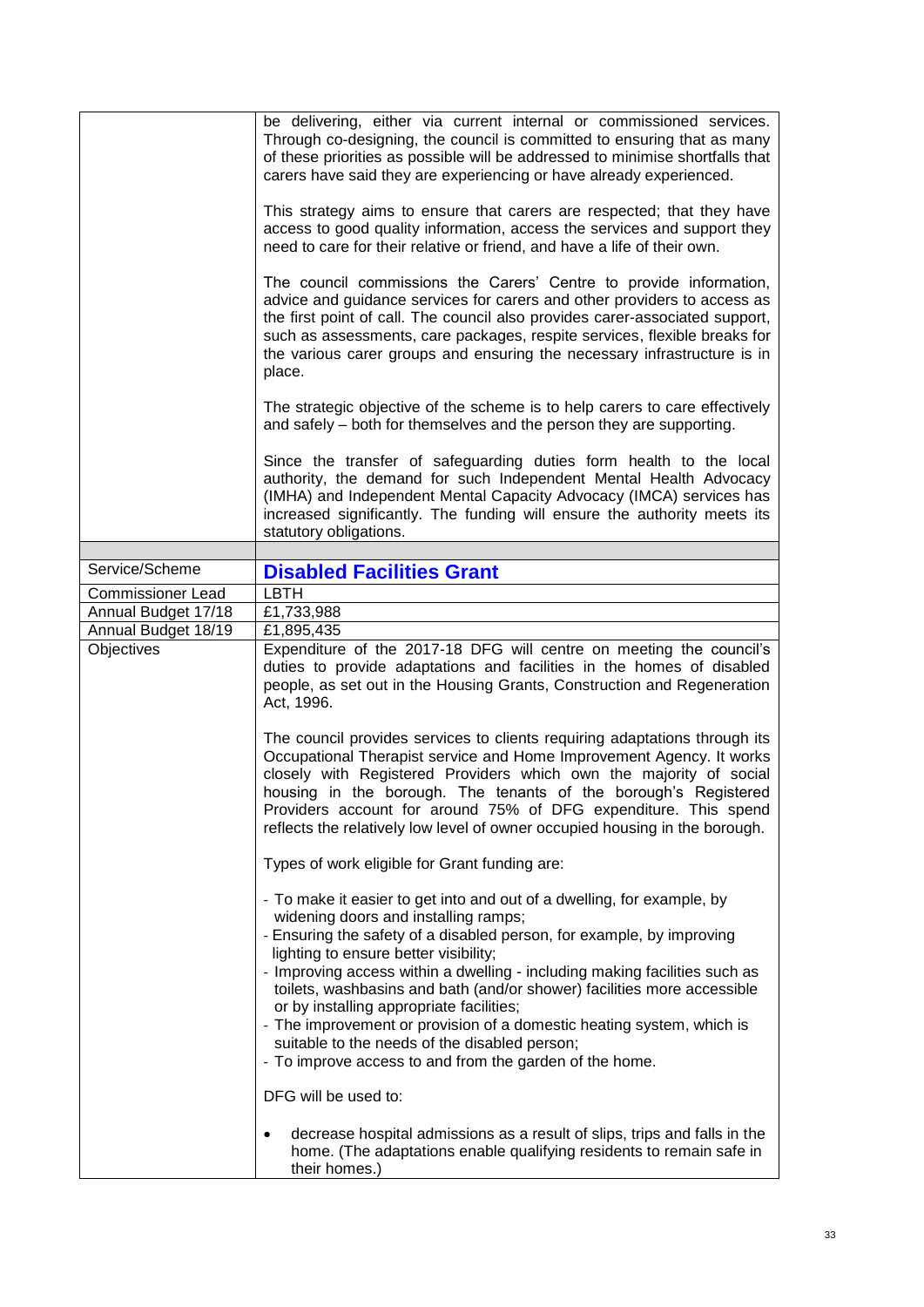|                          | increase in general well-being - The adaptations provided allow<br>$\bullet$                                                                                                                                                                                                                                                                                                                                                                                                                                                                                                                                                                                                                                                                                                                                                                                                                                                                                                                                                                                                                                                                                                                                                                         |
|--------------------------|------------------------------------------------------------------------------------------------------------------------------------------------------------------------------------------------------------------------------------------------------------------------------------------------------------------------------------------------------------------------------------------------------------------------------------------------------------------------------------------------------------------------------------------------------------------------------------------------------------------------------------------------------------------------------------------------------------------------------------------------------------------------------------------------------------------------------------------------------------------------------------------------------------------------------------------------------------------------------------------------------------------------------------------------------------------------------------------------------------------------------------------------------------------------------------------------------------------------------------------------------|
|                          | people to be more independent in their homes.<br>ensure disabled residents have safe access in and around their<br>$\bullet$                                                                                                                                                                                                                                                                                                                                                                                                                                                                                                                                                                                                                                                                                                                                                                                                                                                                                                                                                                                                                                                                                                                         |
|                          | homes and access to facilities.                                                                                                                                                                                                                                                                                                                                                                                                                                                                                                                                                                                                                                                                                                                                                                                                                                                                                                                                                                                                                                                                                                                                                                                                                      |
|                          | Provision of AT equipment to ensure residents remain safe in their<br>$\bullet$                                                                                                                                                                                                                                                                                                                                                                                                                                                                                                                                                                                                                                                                                                                                                                                                                                                                                                                                                                                                                                                                                                                                                                      |
|                          | homes.                                                                                                                                                                                                                                                                                                                                                                                                                                                                                                                                                                                                                                                                                                                                                                                                                                                                                                                                                                                                                                                                                                                                                                                                                                               |
| Service/Scheme           | <b>Local Authority Integration Support (Enablers)</b>                                                                                                                                                                                                                                                                                                                                                                                                                                                                                                                                                                                                                                                                                                                                                                                                                                                                                                                                                                                                                                                                                                                                                                                                |
| <b>Commissioner Lead</b> | <b>LBTH</b>                                                                                                                                                                                                                                                                                                                                                                                                                                                                                                                                                                                                                                                                                                                                                                                                                                                                                                                                                                                                                                                                                                                                                                                                                                          |
| Annual Budget 17/18      | E211,723                                                                                                                                                                                                                                                                                                                                                                                                                                                                                                                                                                                                                                                                                                                                                                                                                                                                                                                                                                                                                                                                                                                                                                                                                                             |
| Annual Budget 18/19      | £215,745                                                                                                                                                                                                                                                                                                                                                                                                                                                                                                                                                                                                                                                                                                                                                                                                                                                                                                                                                                                                                                                                                                                                                                                                                                             |
| <b>Objectives</b>        | The scheme aims to ensure:<br>- The programme management of BCF-funded initiatives in the council<br>- High level management support for strategic decision making on health<br>and social care integration<br>- Coordination of the council's input to partnership arrangements, such as<br>the Health and Wellbeing Board, the Complex Adults Working Group,<br>Tower Hamlets Together, and Transforming Services Together (TST)<br>- Manage health and social care partnership governance and planning<br>arrangements within the council<br>- The preparation of dashboards and monthly monitoring of performance<br>measures for internal and external teams and partnerships                                                                                                                                                                                                                                                                                                                                                                                                                                                                                                                                                                   |
|                          | - Provide advice and guidance to scheme managers to strengthen                                                                                                                                                                                                                                                                                                                                                                                                                                                                                                                                                                                                                                                                                                                                                                                                                                                                                                                                                                                                                                                                                                                                                                                       |
|                          | integration work with health.                                                                                                                                                                                                                                                                                                                                                                                                                                                                                                                                                                                                                                                                                                                                                                                                                                                                                                                                                                                                                                                                                                                                                                                                                        |
| Service/Scheme           | <b>Community Outreach Service (Dementia)</b>                                                                                                                                                                                                                                                                                                                                                                                                                                                                                                                                                                                                                                                                                                                                                                                                                                                                                                                                                                                                                                                                                                                                                                                                         |
| <b>Commissioner Lead</b> | <b>LBTH</b>                                                                                                                                                                                                                                                                                                                                                                                                                                                                                                                                                                                                                                                                                                                                                                                                                                                                                                                                                                                                                                                                                                                                                                                                                                          |
| Annual Budget 17/18      | £55,984                                                                                                                                                                                                                                                                                                                                                                                                                                                                                                                                                                                                                                                                                                                                                                                                                                                                                                                                                                                                                                                                                                                                                                                                                                              |
| Annual Budget 18/19      | £57,047                                                                                                                                                                                                                                                                                                                                                                                                                                                                                                                                                                                                                                                                                                                                                                                                                                                                                                                                                                                                                                                                                                                                                                                                                                              |
| Objectives               | The BME Inclusion service provides community-specific input to BME<br>communities, in order to support people to understand dementia, break<br>down stigma and access services. It does this by undertaking awareness<br>raising at culturally-specific community networks; case finding and<br>building relationships with people with dementia who may be hard to<br>reach; case management through one to one support prioritised to those<br>with the highest needs, and working with GP practices with high patient<br>numbers from Bangladeshi and other BME communities where there is a<br>lower than expected dementia diagnosis rate.<br>The objective of this service is to address the particular issues preventing<br>people with dementia from BME communities from accessing services.<br>Getting a diagnosis of dementia enables people to access services and<br>plan for the future, thereby avoiding admissions in crises to both health<br>and social care services. However, there are significant barriers to people<br>from BME communities getting a diagnosis, as there are strong stigmas<br>associated with dementia, with it being perceived as 'madness', and often<br>hidden by families until the point of breakdown. |
|                          | The scheme aims to:                                                                                                                                                                                                                                                                                                                                                                                                                                                                                                                                                                                                                                                                                                                                                                                                                                                                                                                                                                                                                                                                                                                                                                                                                                  |
|                          | - Increase the proportion of people from Bangladeshi and other BME<br>communities with dementia receiving a formal diagnosis.<br>- Increase the proportion of people from Bangladeshi and other BME<br>communities with dementia receiving a diagnosis while they are in the<br>early stages of the condition.<br>- Identify and support hard- to-reach individuals with dementia and their<br>carers to access services<br>- Provide access to information and guidance<br>- Support people with dementia, their carers and/or family members to                                                                                                                                                                                                                                                                                                                                                                                                                                                                                                                                                                                                                                                                                                    |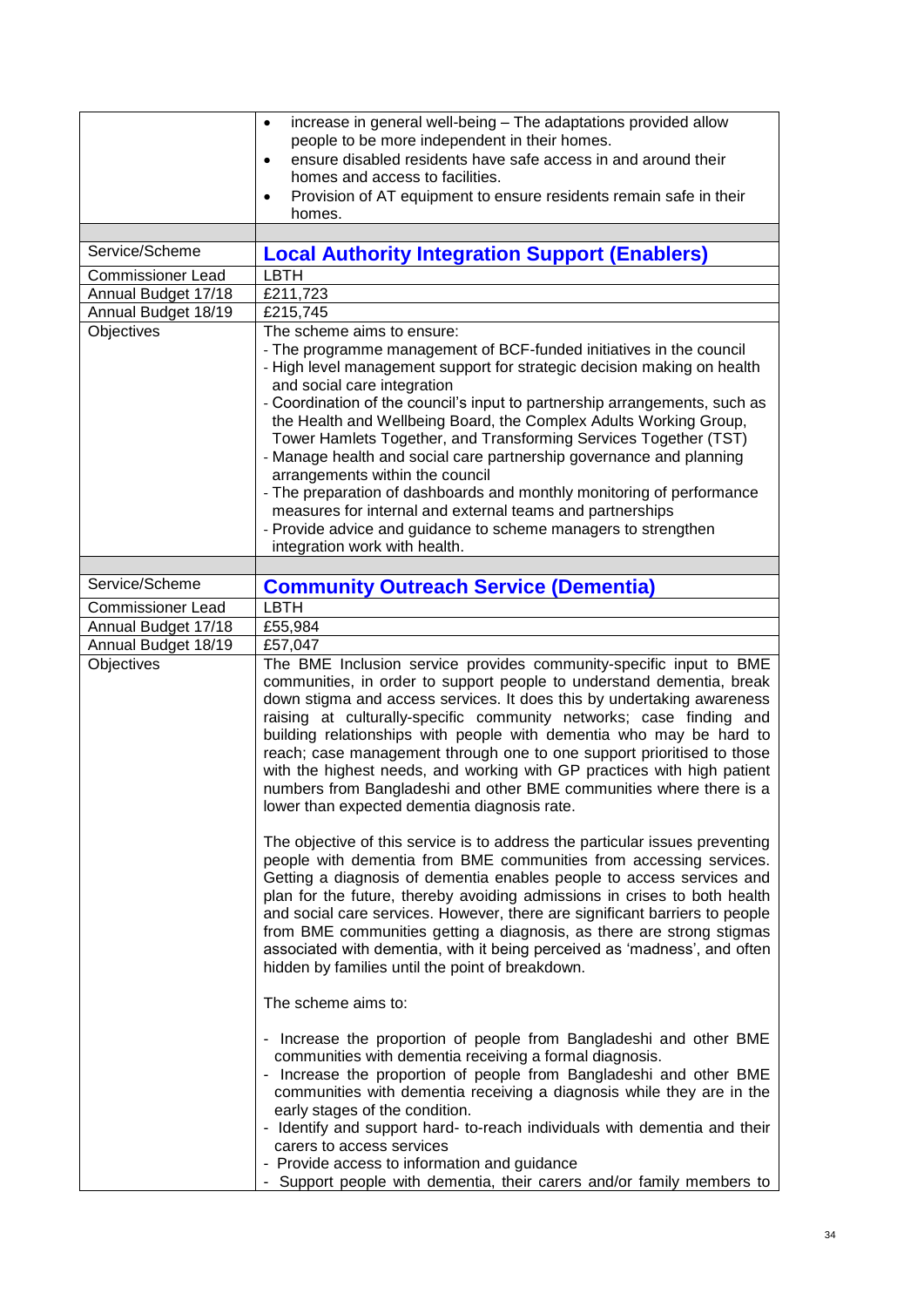|                                          | access help and services and to experience an integrated range of<br>services that includes access to health and care professionals and other<br>voluntary organisations<br>Reduce or prevent social isolation experienced - particularly by<br>reducing the stigma associated with dementia.<br>- Increase community awareness and acceptance of dementia<br>- Contribute to shifting from crisis-driven engagement with services to a<br>more preventative focus<br>- Increase the engagement of local people with NHS and statutory<br>services.                                                                                                                                                                                                                                                                                                                                                                                                                                                                                                                                                                                                                                                                                                                   |
|------------------------------------------|-----------------------------------------------------------------------------------------------------------------------------------------------------------------------------------------------------------------------------------------------------------------------------------------------------------------------------------------------------------------------------------------------------------------------------------------------------------------------------------------------------------------------------------------------------------------------------------------------------------------------------------------------------------------------------------------------------------------------------------------------------------------------------------------------------------------------------------------------------------------------------------------------------------------------------------------------------------------------------------------------------------------------------------------------------------------------------------------------------------------------------------------------------------------------------------------------------------------------------------------------------------------------|
| Service/Scheme                           |                                                                                                                                                                                                                                                                                                                                                                                                                                                                                                                                                                                                                                                                                                                                                                                                                                                                                                                                                                                                                                                                                                                                                                                                                                                                       |
|                                          | <b>Dementia Café</b><br>LBTH                                                                                                                                                                                                                                                                                                                                                                                                                                                                                                                                                                                                                                                                                                                                                                                                                                                                                                                                                                                                                                                                                                                                                                                                                                          |
| Commissioner Lead<br>Annual Budget 17/18 | £25,447                                                                                                                                                                                                                                                                                                                                                                                                                                                                                                                                                                                                                                                                                                                                                                                                                                                                                                                                                                                                                                                                                                                                                                                                                                                               |
| Annual Budget 18/19                      | £25,930                                                                                                                                                                                                                                                                                                                                                                                                                                                                                                                                                                                                                                                                                                                                                                                                                                                                                                                                                                                                                                                                                                                                                                                                                                                               |
| Objectives                               | The objective of the Dementia Café service, provided by the Alzheimer's<br>Society, is to help people with dementia to live well following diagnosis.<br>Dementia Cafés provide a safe, comfortable and supportive environment<br>for people with dementia and their carers to socialise.                                                                                                                                                                                                                                                                                                                                                                                                                                                                                                                                                                                                                                                                                                                                                                                                                                                                                                                                                                             |
|                                          | The café seeks to meet the following outcomes:                                                                                                                                                                                                                                                                                                                                                                                                                                                                                                                                                                                                                                                                                                                                                                                                                                                                                                                                                                                                                                                                                                                                                                                                                        |
|                                          | - Greater community acceptance of dementia through the provision of<br>socially acceptable and culturally sensitive services<br>- To contribute to the overall policy driver of shifting from crisis-driven<br>engagement with services to a more preventative focus<br>- To increase the engagement of local people with NHS and statutory<br>services<br>- That people with dementia, their carers and/or family members are<br>supported to access help and experience in an integrated fashion,<br>including access as required to health and care professionals and<br>voluntary organisations<br>- People with dementia and their carers and/or family members feel that<br>they have received beneficial emotional support from their peers<br>- People with dementia and their carers and or family members feel that<br>the service has helped to reduce or prevent social isolation, particularly<br>by reducing the stigma associated with dementia<br>- That, as a result of high quality access to information, service users and<br>carers gain a better understanding of dementia and the dementia<br>pathway in Tower Hamlets<br>- Increased access to services - service users and carers indicate a<br>higher take-up rate of other local services. |
| Service/Scheme                           | <b>Social Worker Input into the Memory Clinic</b>                                                                                                                                                                                                                                                                                                                                                                                                                                                                                                                                                                                                                                                                                                                                                                                                                                                                                                                                                                                                                                                                                                                                                                                                                     |
| <b>Commissioner Lead</b>                 | <b>LBTH</b>                                                                                                                                                                                                                                                                                                                                                                                                                                                                                                                                                                                                                                                                                                                                                                                                                                                                                                                                                                                                                                                                                                                                                                                                                                                           |
| Annual Budget 17/18                      | £50,895                                                                                                                                                                                                                                                                                                                                                                                                                                                                                                                                                                                                                                                                                                                                                                                                                                                                                                                                                                                                                                                                                                                                                                                                                                                               |
| Annual Budget 18/19                      | £51,862                                                                                                                                                                                                                                                                                                                                                                                                                                                                                                                                                                                                                                                                                                                                                                                                                                                                                                                                                                                                                                                                                                                                                                                                                                                               |
| Objectives                               | The scheme provides:<br>- An early assessment of service users in need of social care support.<br>- Early signposting to other non-statutory agencies for those not in need<br>of social care input.<br>- Efficiencies, by reducing the number of referrals made directly to Adult<br>Social Care (Assessment and Intervention Team)<br>- A more seamless service for service users, reducing the number of<br>changes of key workers for the service user and family.<br>It seeks to minimise the time a service user may be on the dementia<br>diagnosis pathway if their needs are more likely caused by social care                                                                                                                                                                                                                                                                                                                                                                                                                                                                                                                                                                                                                                               |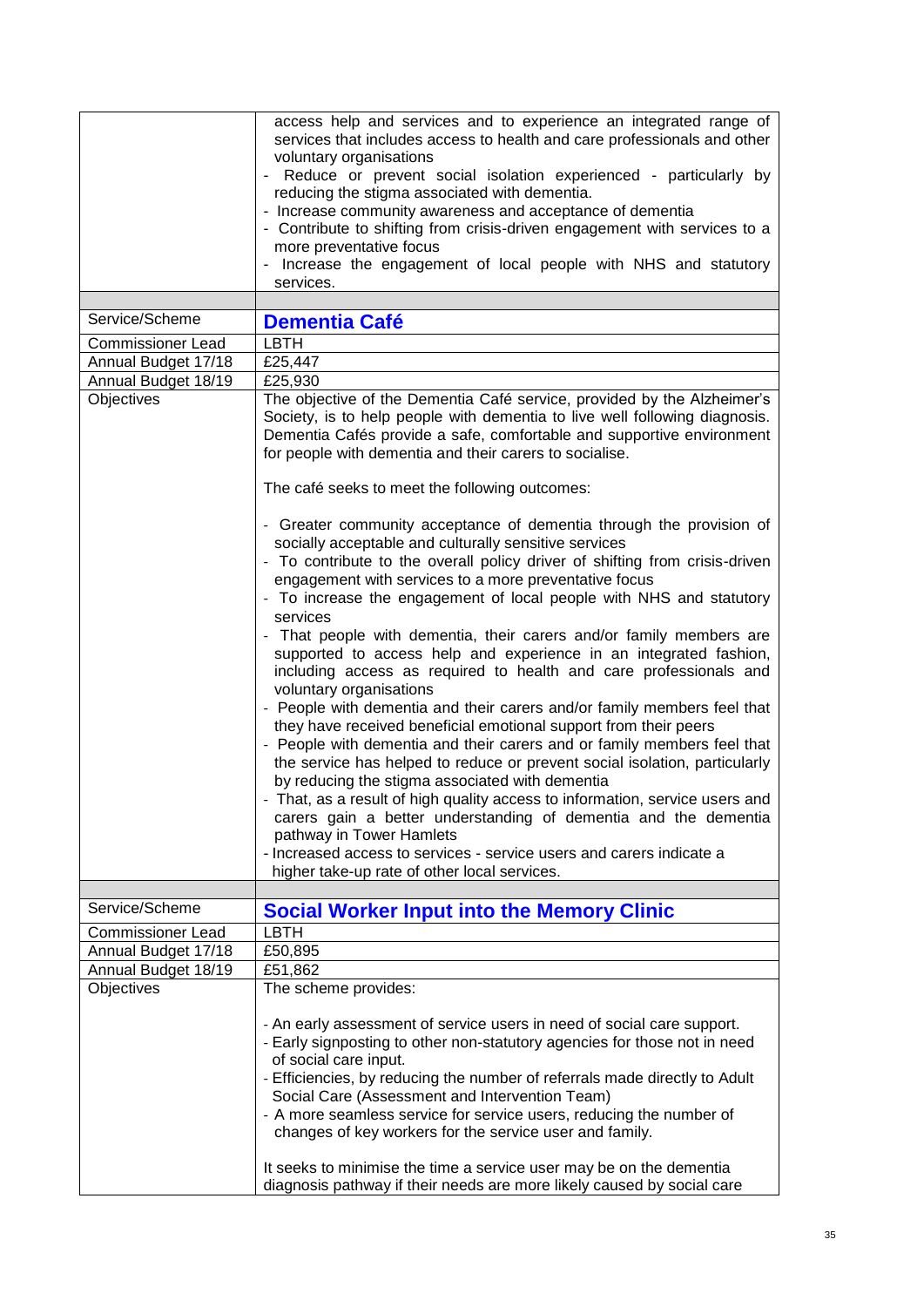|                           | issues, depression or family dynamics and are mimicking deficits in day-<br>to-day functioning.                                                                                                                                                                                                                                                                                                                                                                                                                                                                                                                    |
|---------------------------|--------------------------------------------------------------------------------------------------------------------------------------------------------------------------------------------------------------------------------------------------------------------------------------------------------------------------------------------------------------------------------------------------------------------------------------------------------------------------------------------------------------------------------------------------------------------------------------------------------------------|
|                           | With the input of a Social Worker at an earlier stage in the pathway, the<br>Memory Clinic can signpost or provide appropriate support in a more<br>timely fashion. The social worker offers community assessments under<br>the Care Act (2014), carer's assessments, organises provision of<br>packages of care, signposting and offer advice, information and support.<br>The presence of social work input into the team also enhances the MDT<br>planning process.                                                                                                                                             |
| Service/Scheme            | <b>Improved BCF</b>                                                                                                                                                                                                                                                                                                                                                                                                                                                                                                                                                                                                |
| <b>Commissioner Lead</b>  | <b>LBTH</b>                                                                                                                                                                                                                                                                                                                                                                                                                                                                                                                                                                                                        |
| Annual Budget 17/18       | £8,657,393                                                                                                                                                                                                                                                                                                                                                                                                                                                                                                                                                                                                         |
| Annual Budget 18/19       | £11,907,381                                                                                                                                                                                                                                                                                                                                                                                                                                                                                                                                                                                                        |
| Objectives                | IBCF is being used by the council to address a number of high priority<br>needs, including demographic pressures, safeguarding and ethical care<br>and to meet inflationary pressures within the care system.                                                                                                                                                                                                                                                                                                                                                                                                      |
|                           | To strengthen the stability and sustainability of the provider market, it is<br>also proposed to increase nursing home provision in the borough. This<br>will complement already agreed uplifts in care funding to improve the<br>quality of residential/nursing provision and wider support in the<br>community, such as enhancing home care linked to hospital discharge<br>and improving reablement approaches in day support.                                                                                                                                                                                  |
|                           | Further investment of approximately £1.4m in a full year is being made<br>that will benefit health services in the borough. This includes provision to<br>enhance capacity and skills in the Community Health Social Work team to<br>increase the number of people it is able to support on the integrated care<br>pathway. It also includes the enlargement of the Hospital Social Work<br>Team to get more people home quickly and safely and reduce the need<br>for residential placements. In addition, the IBCF is being used to fund<br>social work support to strengthen the continuing healthcare process. |
|                           | A number of initiatives are being funded that are designed to address<br>unmet need in mental health services. These include projects targeted<br>young people transitioning from children's services to adults' and working<br>with people at risk of anti-social behaviour. For instance, a Community<br>Multi-Agency Risk Assessment Case Conference, MARAC, is being<br>established, along with an Independent Anti-Social Behaviour Victim<br>Advocate post. A scheme for people at risk of self-neglect and self-<br>harming behaviours is also being funded.                                                |
|                           | A number of areas of unmet need and services experiencing demand<br>pressures will also be supported via IBCF. Initiatives include a project to<br>reduce isolation among vulnerable older people. Additional resources are<br>also being directed to the reablement service to address rising demand,<br>and a significant sum has been allocated to commission additional<br>support to address assessment and review backlogs in adult social care.<br>Finally, the IBCF is being used to support the implementation of a number<br>of adult social services transformation initatives.                         |
| <b>CCG Hosted Schemes</b> |                                                                                                                                                                                                                                                                                                                                                                                                                                                                                                                                                                                                                    |
| Service/Scheme            | <b>Integrated Community Health Team (incorporating</b><br><b>Extended Primary Care Team)</b>                                                                                                                                                                                                                                                                                                                                                                                                                                                                                                                       |
| <b>Commissioner Lead</b>  | CCG                                                                                                                                                                                                                                                                                                                                                                                                                                                                                                                                                                                                                |
| Annual Budget 17/18       | £13,235,986                                                                                                                                                                                                                                                                                                                                                                                                                                                                                                                                                                                                        |
| Annual Budget 18/19       | £13,245,567                                                                                                                                                                                                                                                                                                                                                                                                                                                                                                                                                                                                        |
| Objectives                | The Integrated Community Health Team provides health and social care                                                                                                                                                                                                                                                                                                                                                                                                                                                                                                                                               |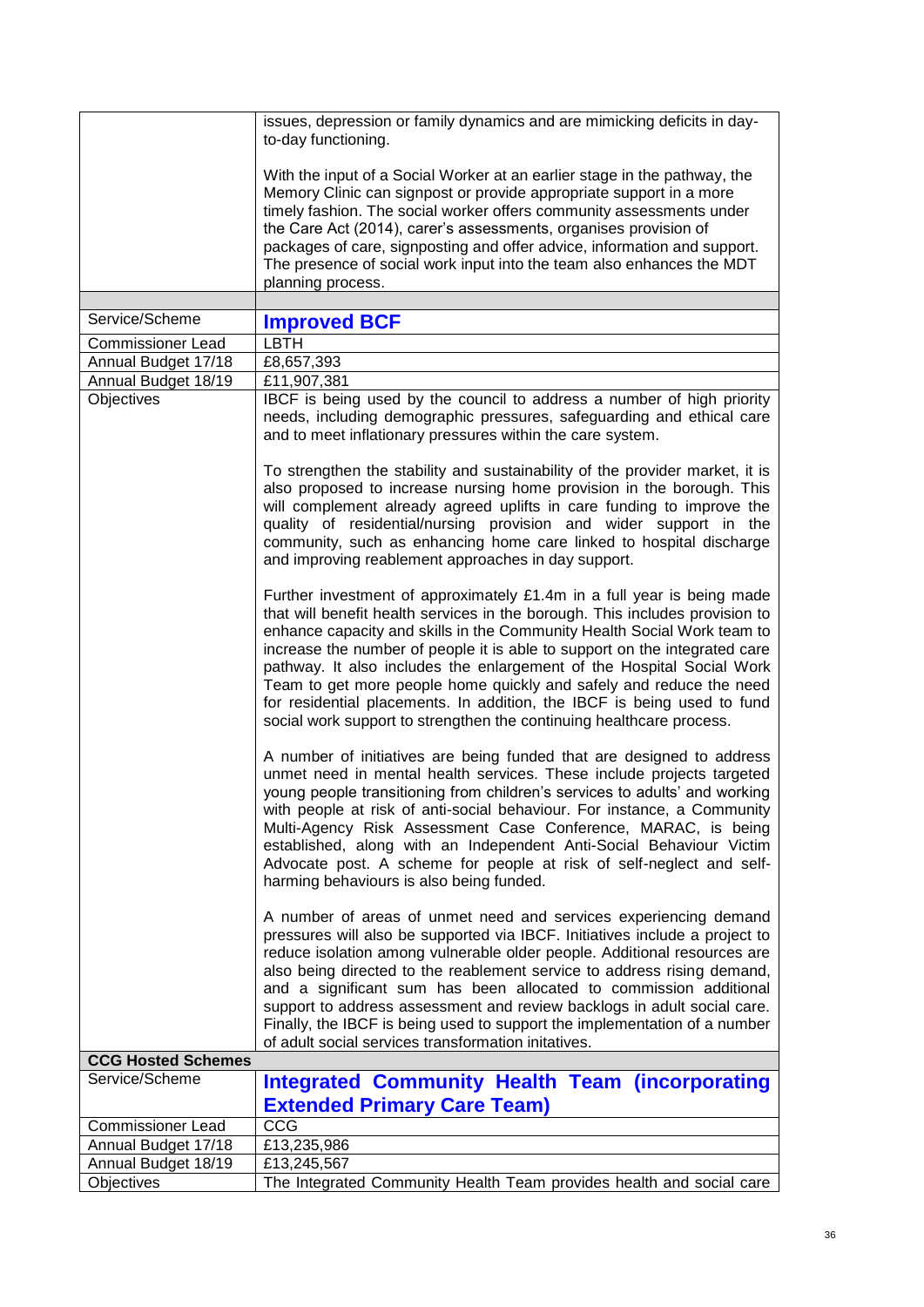|                                          | input to housebound patients over the age of 18. The service offers a<br>comprehensive range of specialities within one multi-disciplinary team,<br>including nursing, therapies, social care, mental health and case<br>management.                                                                                                                                                                                                                                                                                                                                                                                                                                                                                                                                                                                                                                                                                                                                                                                                                                                                                                                                                                                                                       |
|------------------------------------------|------------------------------------------------------------------------------------------------------------------------------------------------------------------------------------------------------------------------------------------------------------------------------------------------------------------------------------------------------------------------------------------------------------------------------------------------------------------------------------------------------------------------------------------------------------------------------------------------------------------------------------------------------------------------------------------------------------------------------------------------------------------------------------------------------------------------------------------------------------------------------------------------------------------------------------------------------------------------------------------------------------------------------------------------------------------------------------------------------------------------------------------------------------------------------------------------------------------------------------------------------------|
|                                          | Services include:                                                                                                                                                                                                                                                                                                                                                                                                                                                                                                                                                                                                                                                                                                                                                                                                                                                                                                                                                                                                                                                                                                                                                                                                                                          |
|                                          | <b>Extended Primary Care Teams</b><br>$\bullet$<br><b>Frailty Assessment Clinic</b><br>Rapid Response Team<br><b>Community Rehabilitation Service</b><br><b>Continuing Healthcare Team</b><br>Foot Health<br>$\bullet$<br><b>Continence Team</b><br>$\bullet$<br><b>District Nursing Evening Service</b><br>$\bullet$                                                                                                                                                                                                                                                                                                                                                                                                                                                                                                                                                                                                                                                                                                                                                                                                                                                                                                                                      |
|                                          | The scheme aims to:                                                                                                                                                                                                                                                                                                                                                                                                                                                                                                                                                                                                                                                                                                                                                                                                                                                                                                                                                                                                                                                                                                                                                                                                                                        |
|                                          | Provide integrated nursing and therapy care services across the<br>$\bullet$<br>locality, ranging from a 2-hour response service to avoid admission to<br>complex case management and promoting self-care<br>Systematically identify adults in Tower Hamlets who are most<br>$\bullet$<br>vulnerable/at risk of hospitalisation and provide support and care to<br>these patients which is coordinated and multidisciplinary in approach<br>Reduce non-essential use of A&E and unplanned admissions<br>٠<br>Reduce readmission rates within 30 days of discharge from any acute<br>$\bullet$<br>setting<br>Assess and support people with long term conditions in the<br>$\bullet$<br>community, promoting self-management and enabling patients to<br>regain or maintain functional independence and restore confidence<br>within a set timeframe<br>Involve patients/service users and carers in planning and providing<br>care;<br>Facilitate carer assessment (either by completing the assessment or<br>by referring to other agencies to carry out carer assessment);<br>Ensure continuing health care assessment and reviews are<br>completed in line with defined timescales<br>Seek to improve health outcomes for the population through strong |
|                                          | clinical leadership and governance and ensure productivity,<br>innovation and efficiency are core service deliverables.                                                                                                                                                                                                                                                                                                                                                                                                                                                                                                                                                                                                                                                                                                                                                                                                                                                                                                                                                                                                                                                                                                                                    |
|                                          |                                                                                                                                                                                                                                                                                                                                                                                                                                                                                                                                                                                                                                                                                                                                                                                                                                                                                                                                                                                                                                                                                                                                                                                                                                                            |
| Service/Scheme                           | <b>Integrated Clinical and Commissioning Quality NIS</b>                                                                                                                                                                                                                                                                                                                                                                                                                                                                                                                                                                                                                                                                                                                                                                                                                                                                                                                                                                                                                                                                                                                                                                                                   |
| Commissioner Lead<br>Annual Budget 17/18 | CCG<br>£4,461,313                                                                                                                                                                                                                                                                                                                                                                                                                                                                                                                                                                                                                                                                                                                                                                                                                                                                                                                                                                                                                                                                                                                                                                                                                                          |
| Annual Budget 18/19                      | £4,461,313                                                                                                                                                                                                                                                                                                                                                                                                                                                                                                                                                                                                                                                                                                                                                                                                                                                                                                                                                                                                                                                                                                                                                                                                                                                 |
| <b>Objectives</b>                        | The over-arching aim of this Network Incentive Scheme (NIS) is to<br>support high quality primary care for patients with one or more long-term<br>conditions. This scheme aims to provide holistic, person-centered,<br>packages of care that support partnership work with patients, their<br>families and carers.                                                                                                                                                                                                                                                                                                                                                                                                                                                                                                                                                                                                                                                                                                                                                                                                                                                                                                                                        |
|                                          | The scheme also supports the development of a 'learning health system'<br>within primary care, under the following principles:<br>- Every consenting patient's experience is available for learning<br>- Best practice is immediately available to support decisions<br>- This happens routinely, economically and accessibly.                                                                                                                                                                                                                                                                                                                                                                                                                                                                                                                                                                                                                                                                                                                                                                                                                                                                                                                             |
|                                          | It also funds the GP element of engagement, both with specialist<br>consultants (e.g. the 'diabetes MDT' and practice level meetings with                                                                                                                                                                                                                                                                                                                                                                                                                                                                                                                                                                                                                                                                                                                                                                                                                                                                                                                                                                                                                                                                                                                  |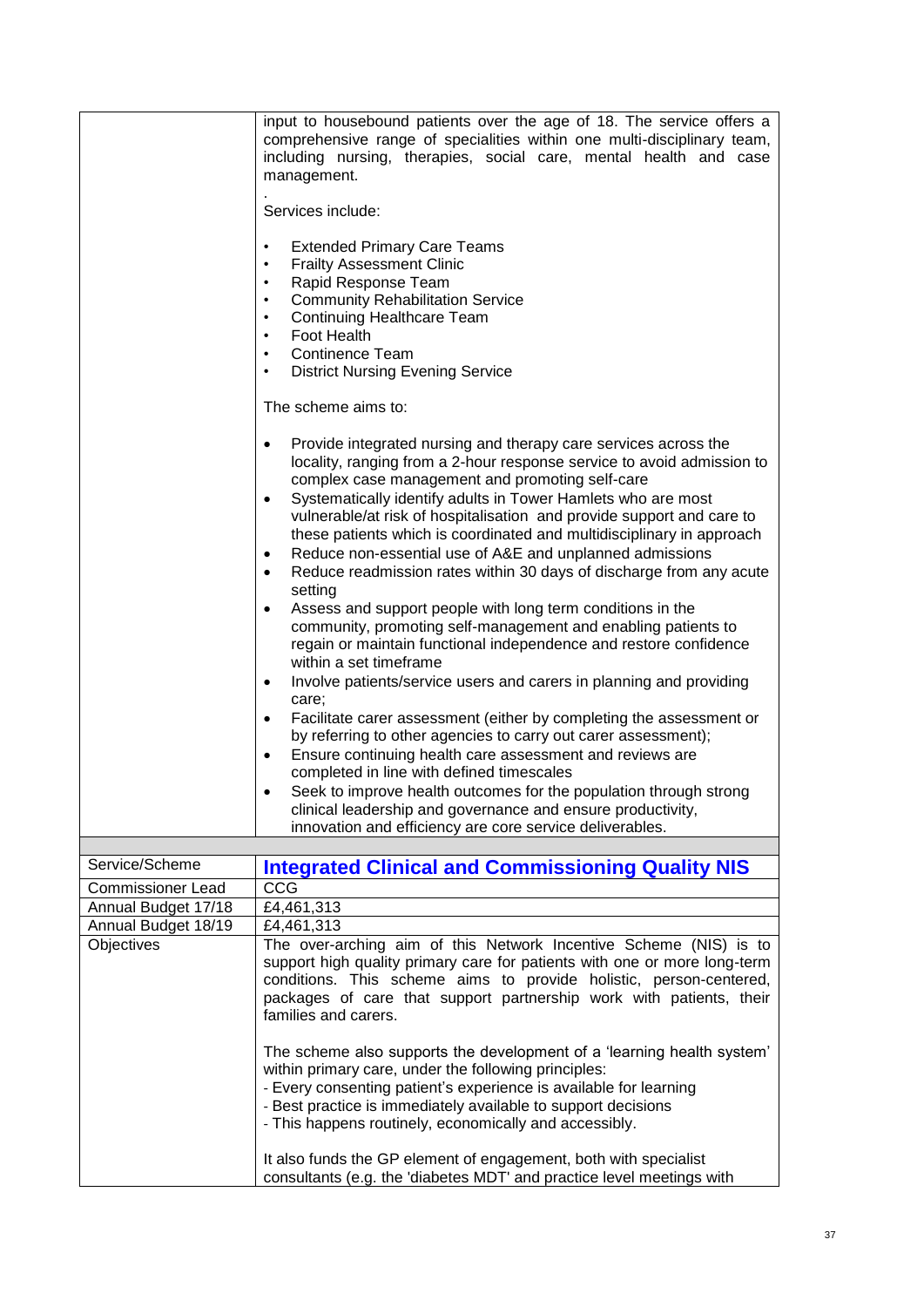|                          | practice-aligned psychiatrists and system-level involvement, such as                                                                                                                                                                                                                                                                                                                                                                                                                                                                                                                                                                                                                                                                                                                                                                                                                                                                                                                                                                                                                                                                                                                                                                                                                                                                                                                                                                                                                                                                                                                                                                                                           |
|--------------------------|--------------------------------------------------------------------------------------------------------------------------------------------------------------------------------------------------------------------------------------------------------------------------------------------------------------------------------------------------------------------------------------------------------------------------------------------------------------------------------------------------------------------------------------------------------------------------------------------------------------------------------------------------------------------------------------------------------------------------------------------------------------------------------------------------------------------------------------------------------------------------------------------------------------------------------------------------------------------------------------------------------------------------------------------------------------------------------------------------------------------------------------------------------------------------------------------------------------------------------------------------------------------------------------------------------------------------------------------------------------------------------------------------------------------------------------------------------------------------------------------------------------------------------------------------------------------------------------------------------------------------------------------------------------------------------|
|                          | locality commissioning and Locality Health and Wellbeing Boards).                                                                                                                                                                                                                                                                                                                                                                                                                                                                                                                                                                                                                                                                                                                                                                                                                                                                                                                                                                                                                                                                                                                                                                                                                                                                                                                                                                                                                                                                                                                                                                                                              |
| Service/Scheme           | RAID (Rapid assessment, interface & discharge)                                                                                                                                                                                                                                                                                                                                                                                                                                                                                                                                                                                                                                                                                                                                                                                                                                                                                                                                                                                                                                                                                                                                                                                                                                                                                                                                                                                                                                                                                                                                                                                                                                 |
| <b>Commissioner Lead</b> | CCG                                                                                                                                                                                                                                                                                                                                                                                                                                                                                                                                                                                                                                                                                                                                                                                                                                                                                                                                                                                                                                                                                                                                                                                                                                                                                                                                                                                                                                                                                                                                                                                                                                                                            |
| Annual Budget 17/18      | $\overline{E2}$ , 144, 124                                                                                                                                                                                                                                                                                                                                                                                                                                                                                                                                                                                                                                                                                                                                                                                                                                                                                                                                                                                                                                                                                                                                                                                                                                                                                                                                                                                                                                                                                                                                                                                                                                                     |
| Annual Budget 18/19      | £2,184,862                                                                                                                                                                                                                                                                                                                                                                                                                                                                                                                                                                                                                                                                                                                                                                                                                                                                                                                                                                                                                                                                                                                                                                                                                                                                                                                                                                                                                                                                                                                                                                                                                                                                     |
| Objectives               | - Improve health outcomes for patients with a mental health or drug or<br>alcohol problem who have been admitted to wards at the Royal London<br>Hospital<br>- Reduce length of stay for patients with a mental health or drug or<br>alcohol problem who are admitted to wards at the Royal London<br>Hospital<br>- Reduce readmissions for patients with a mental health or drug or alcohol<br>problem who have been admitted to wards at the Royal London Hospital<br>- Reduce re-attendances at A&E by patients with a mental health or drug<br>or alcohol problem who have been admitted to wards at the Royal<br>London Hospital<br>- Improve the experience of patients with a mental health or drug or<br>alcohol problem who have been admitted to wards at the Royal London<br>Hospital or attend A&E<br>- Reduce direct admissions to care homes by people with a mental health<br>or drug and alcohol problem<br>- Improve Royal London Hospital staff awareness, skills and knowledge in<br>mental health and drugs and alcohol<br>- Improve in the identification of hidden harm among families related to                                                                                                                                                                                                                                                                                                                                                                                                                                                                                                                                                        |
|                          | drug or alcohol.                                                                                                                                                                                                                                                                                                                                                                                                                                                                                                                                                                                                                                                                                                                                                                                                                                                                                                                                                                                                                                                                                                                                                                                                                                                                                                                                                                                                                                                                                                                                                                                                                                                               |
|                          |                                                                                                                                                                                                                                                                                                                                                                                                                                                                                                                                                                                                                                                                                                                                                                                                                                                                                                                                                                                                                                                                                                                                                                                                                                                                                                                                                                                                                                                                                                                                                                                                                                                                                |
| Service/Scheme           | <b>Autism Diagnostic and Intervention Service</b>                                                                                                                                                                                                                                                                                                                                                                                                                                                                                                                                                                                                                                                                                                                                                                                                                                                                                                                                                                                                                                                                                                                                                                                                                                                                                                                                                                                                                                                                                                                                                                                                                              |
| <b>Commissioner Lead</b> | <b>LBTH</b>                                                                                                                                                                                                                                                                                                                                                                                                                                                                                                                                                                                                                                                                                                                                                                                                                                                                                                                                                                                                                                                                                                                                                                                                                                                                                                                                                                                                                                                                                                                                                                                                                                                                    |
| Annual Budget 17/18      | £335,907                                                                                                                                                                                                                                                                                                                                                                                                                                                                                                                                                                                                                                                                                                                                                                                                                                                                                                                                                                                                                                                                                                                                                                                                                                                                                                                                                                                                                                                                                                                                                                                                                                                                       |
| Annual Budget 18/19      | £342,289                                                                                                                                                                                                                                                                                                                                                                                                                                                                                                                                                                                                                                                                                                                                                                                                                                                                                                                                                                                                                                                                                                                                                                                                                                                                                                                                                                                                                                                                                                                                                                                                                                                                       |
| Objectives               | The aims of this service are to:                                                                                                                                                                                                                                                                                                                                                                                                                                                                                                                                                                                                                                                                                                                                                                                                                                                                                                                                                                                                                                                                                                                                                                                                                                                                                                                                                                                                                                                                                                                                                                                                                                               |
|                          | - Provide a high quality diagnostic and intervention service for high<br>functioning adults in Tower Hamlets (aged 18 years and over) with<br>suspected Autism Spectrum Disorder (ASD).<br>- Sub-contract a local Third Sector provider (JET) to provide a range of<br>support options for people diagnosed with ASD, and facilitate<br>appropriate referral and signposting to other services where needed.<br>- Deliver a diagnostic service for adults (18+) who may have ASD<br>(including Asperger's Syndrome) for whom no care pathway currently<br>exists (those who have a co-existent learning disability are diagnosed<br>by the community learning disability team)<br>- Deliver a service for reviewing patients already diagnosed with ASD<br>where an expert review and re-signposting is needed.<br>- Deliver a timely diagnosis to those who may present with ASD<br>behavioural conditions and symptoms<br>- Deliver a virtual service that incorporates the best clinical practice with<br>regard to adults with ASD<br>- Provide post diagnosis support and brief interventions for adults with<br><b>ASD</b><br>- Provide clear pathways and signposting to other local services, and<br>support for adults with ASD to access those services<br>- Provide a community focused model that promotes greater opportunity<br>for support within the community for people with ASD<br>- Provide a model of care that actively supports principles of non-<br>discriminatory practice and service delivery and avoids unnecessary<br>and disruptive transitions across a range of providers<br>Ensure recognition of the role of those with caring and parental |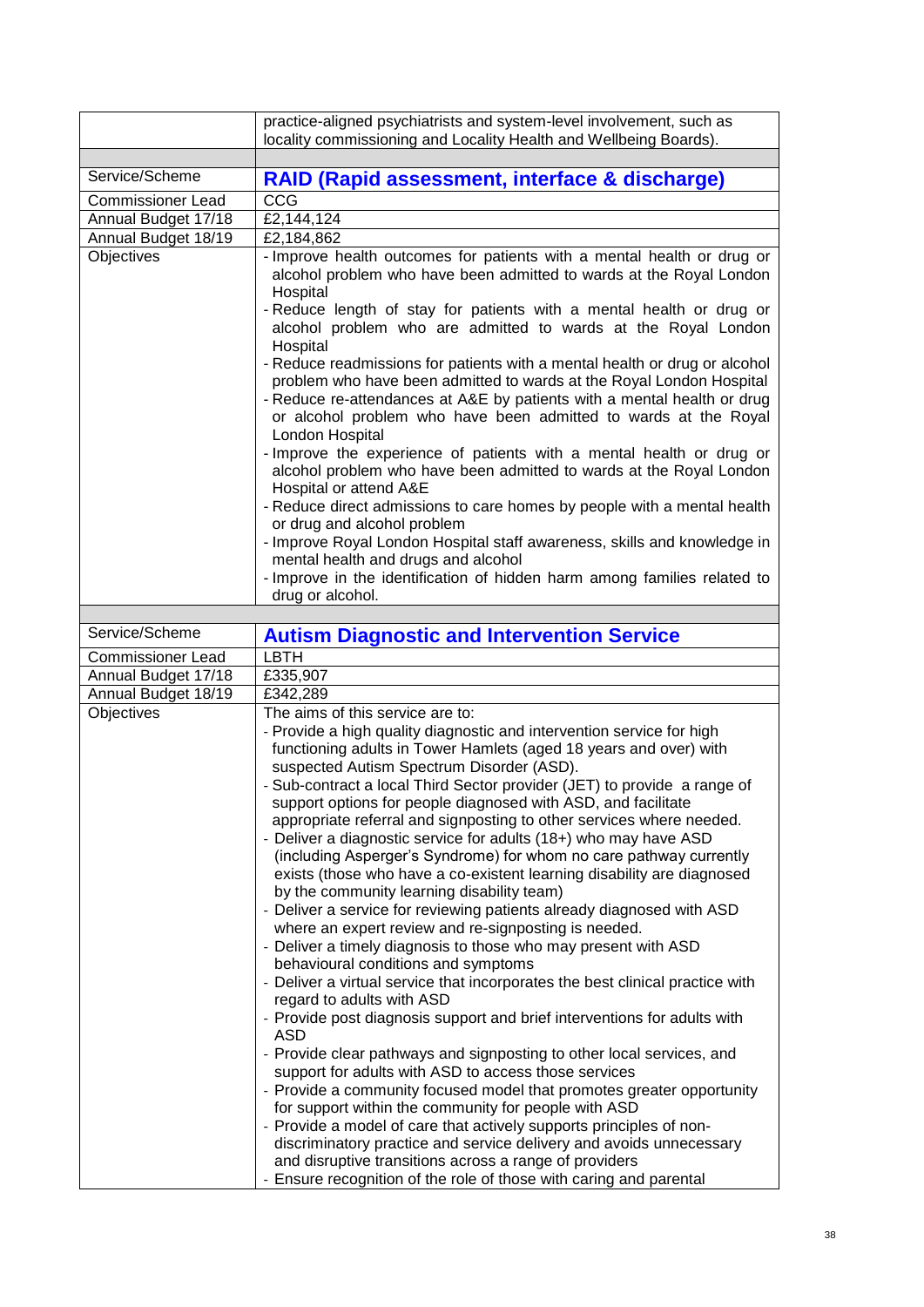|                                   | responsibilities and (with permission of the person with ASD) to ensure<br>their participation in discussions and decisions whenever possible.<br>- Provide clear pathways and signposting to other local services, and<br>support for adults with an alternative diagnosis to ASD.                                                                                                                                                                                                                                                                                                                                                                                                                                                                                                                                                                                                                                                     |
|-----------------------------------|-----------------------------------------------------------------------------------------------------------------------------------------------------------------------------------------------------------------------------------------------------------------------------------------------------------------------------------------------------------------------------------------------------------------------------------------------------------------------------------------------------------------------------------------------------------------------------------------------------------------------------------------------------------------------------------------------------------------------------------------------------------------------------------------------------------------------------------------------------------------------------------------------------------------------------------------|
| Service/Scheme                    | <b>Mental Health Recovery College</b>                                                                                                                                                                                                                                                                                                                                                                                                                                                                                                                                                                                                                                                                                                                                                                                                                                                                                                   |
| <b>Commissioner Lead</b>          | CCG                                                                                                                                                                                                                                                                                                                                                                                                                                                                                                                                                                                                                                                                                                                                                                                                                                                                                                                                     |
| Annual Budget 17/18               | £111,969                                                                                                                                                                                                                                                                                                                                                                                                                                                                                                                                                                                                                                                                                                                                                                                                                                                                                                                                |
| Annual Budget 18/19               | £114,096                                                                                                                                                                                                                                                                                                                                                                                                                                                                                                                                                                                                                                                                                                                                                                                                                                                                                                                                |
| Objectives                        | The Recovery College model complements health and social care<br>specialist assessment and treatment, by helping people with mental<br>health problems and/or other long term conditions to understand their<br>problems and to learn how to manage these better in pursuit of their<br>aspirations.                                                                                                                                                                                                                                                                                                                                                                                                                                                                                                                                                                                                                                    |
|                                   | It will promote:                                                                                                                                                                                                                                                                                                                                                                                                                                                                                                                                                                                                                                                                                                                                                                                                                                                                                                                        |
|                                   | - The delivery of a planned, co-produced and co-delivered learning<br>programme covering a range of mental health and physical health-<br>related topics that provides education as a route to recovery, and foster<br>increased resilience and self-management.<br>- Collaboration and co-production between people with personal and<br>professional experience of mental health challenges; and provide an<br>educational approach operating on college principles. It will use<br>strengths-based and person-centred approaches that are inclusive,<br>aimed at people with mental health and physical health challenges, their<br>relatives and carers and staff; and focused on mental health recovery<br>and helping people reach their own goals.<br>- Increased use of scheduled care and decreased use of episodic care<br>- Decreased or better managed symptoms of mental ill health<br>- Improved mental health wellbeing. |
|                                   |                                                                                                                                                                                                                                                                                                                                                                                                                                                                                                                                                                                                                                                                                                                                                                                                                                                                                                                                         |
| Service/Scheme                    | <b>Community Geriatrician Team</b>                                                                                                                                                                                                                                                                                                                                                                                                                                                                                                                                                                                                                                                                                                                                                                                                                                                                                                      |
| <b>Commissioner Lead</b>          | CCG                                                                                                                                                                                                                                                                                                                                                                                                                                                                                                                                                                                                                                                                                                                                                                                                                                                                                                                                     |
| Annual Budget 17/18               | £117,058                                                                                                                                                                                                                                                                                                                                                                                                                                                                                                                                                                                                                                                                                                                                                                                                                                                                                                                                |
| Annual Budget 18/19               | £119,282                                                                                                                                                                                                                                                                                                                                                                                                                                                                                                                                                                                                                                                                                                                                                                                                                                                                                                                                |
| Objectives                        | Funding will be maintained to increase the capacity of the existing<br>Community Geriatrician Team (part of the Integrated Community Health<br>Team) to enable additional caseload and more effective Multi-Disciplinary<br>Team working. The purpose of the role is to provide specialist input to<br>both practitioners and patients in the community. This includes work such<br>as attending community MDT meetings, delivering training for General<br>Practice staff (via PLT sessions) and undertaking ad-hoc visits for<br>housebound patients.                                                                                                                                                                                                                                                                                                                                                                                 |
|                                   |                                                                                                                                                                                                                                                                                                                                                                                                                                                                                                                                                                                                                                                                                                                                                                                                                                                                                                                                         |
| Service/Scheme                    | <b>Personalisation (Integrated Personalised</b>                                                                                                                                                                                                                                                                                                                                                                                                                                                                                                                                                                                                                                                                                                                                                                                                                                                                                         |
|                                   | <b>Commissioning Programme)</b>                                                                                                                                                                                                                                                                                                                                                                                                                                                                                                                                                                                                                                                                                                                                                                                                                                                                                                         |
| <b>Commissioner Lead</b>          | CCG                                                                                                                                                                                                                                                                                                                                                                                                                                                                                                                                                                                                                                                                                                                                                                                                                                                                                                                                     |
| Annual Budget 17/18               | £125,000                                                                                                                                                                                                                                                                                                                                                                                                                                                                                                                                                                                                                                                                                                                                                                                                                                                                                                                                |
| Annual Budget 18/19<br>Objectives | £125,000<br>It is a fundamental part of Tower Hamlets' vision that care and support<br>should be personalised to patients' and service users' needs and<br>preferences, in order to enable patients to feel more empowered and<br>resilient, and this is a core part of the work under the BCF. Tower<br>Hamlets is a demonstrator site for Integrated Personal Commissioning,<br>and 2017-18 will see the expansion of personal health budgets and joint<br>budgets with social care for people with learning disabilities, mental                                                                                                                                                                                                                                                                                                                                                                                                     |
|                                   | health needs and multiple long term conditions. The targets for 2017-18                                                                                                                                                                                                                                                                                                                                                                                                                                                                                                                                                                                                                                                                                                                                                                                                                                                                 |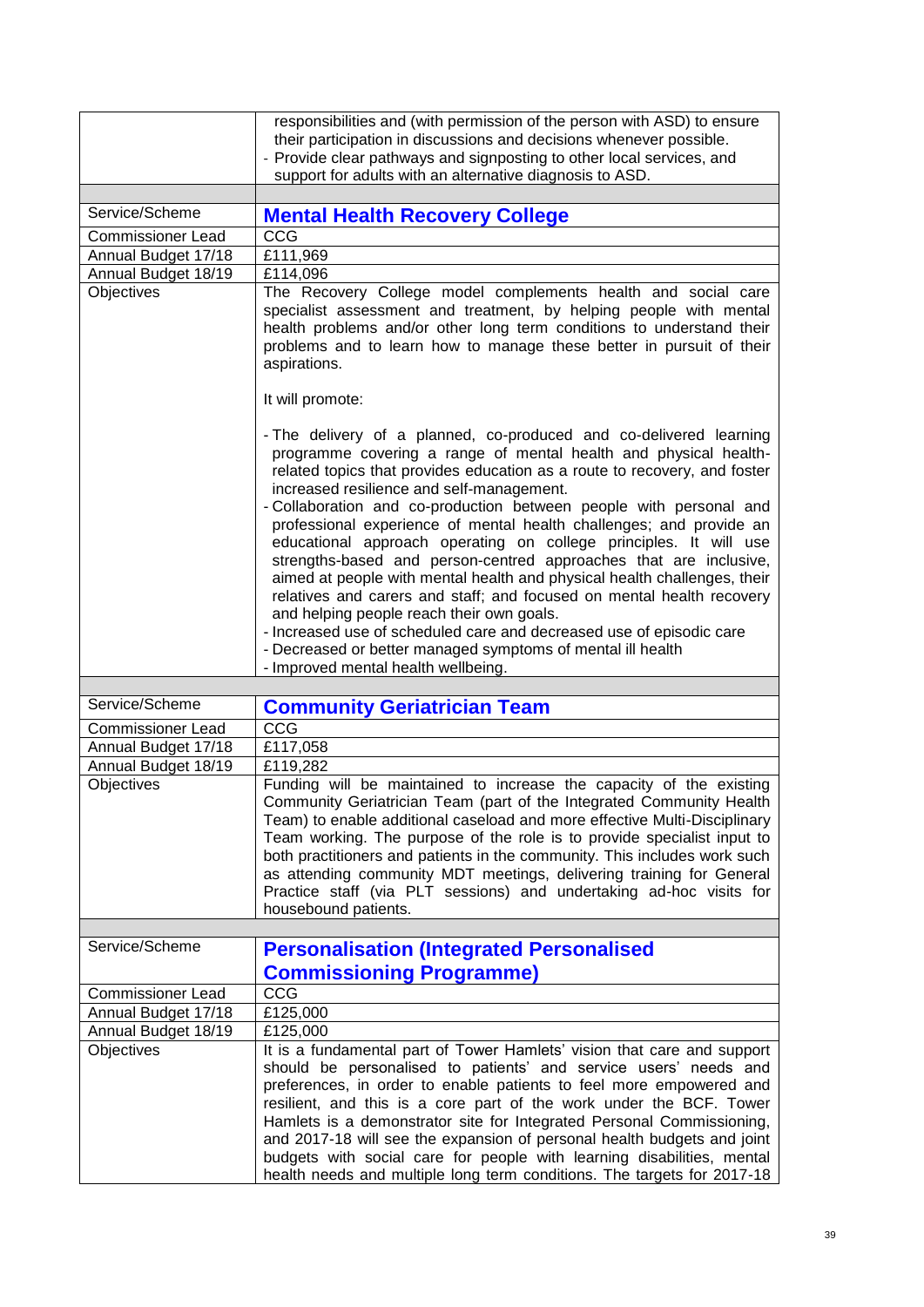|                          | are 1,500 personalised care and support plans, with the offer of a<br>personal health budget, resulting in 300 personal health budgets or joint<br>budgets. In 2018-19 the expectation is that we will achieve 3,000<br>personalised care and support plans and 600 personal health budgets or<br>joint budgets. The borough will seek to:<br>- Improve the quality of life for people with complex needs, by providing<br>personalised and joined up health and social care for adults with<br>complex needs, and children with complex health, social care and   |
|--------------------------|--------------------------------------------------------------------------------------------------------------------------------------------------------------------------------------------------------------------------------------------------------------------------------------------------------------------------------------------------------------------------------------------------------------------------------------------------------------------------------------------------------------------------------------------------------------------|
|                          | educational needs                                                                                                                                                                                                                                                                                                                                                                                                                                                                                                                                                  |
|                          | - Integrate the offer of personal health and care budgets to support<br>personalised care planning and the delivery of personalised care.                                                                                                                                                                                                                                                                                                                                                                                                                          |
| Service/Scheme           |                                                                                                                                                                                                                                                                                                                                                                                                                                                                                                                                                                    |
|                          | <b>Psychological Support for People with LTCs</b>                                                                                                                                                                                                                                                                                                                                                                                                                                                                                                                  |
| <b>Commissioner Lead</b> | $cc\overline{G}$                                                                                                                                                                                                                                                                                                                                                                                                                                                                                                                                                   |
| Annual Budget 17/18      | £153,000                                                                                                                                                                                                                                                                                                                                                                                                                                                                                                                                                           |
| Annual Budget 18/19      | £153,000                                                                                                                                                                                                                                                                                                                                                                                                                                                                                                                                                           |
| <b>Objectives</b>        | The service will pilot enhanced psychological care for people with poorly<br>controlled long term conditions in general practice in Tower Hamlets. The<br>objectives of the service are:                                                                                                                                                                                                                                                                                                                                                                           |
|                          | - To support all primary care staff to detect psychological distress and<br>mental health problems in people with long term conditions and to<br>support them to access mental health care at the right level<br>- To improve the ability of all primary care staff to support people living<br>with long term conditions to self-care for their conditions by promoting<br>and supporting lifestyle behaviour change and treatment adherence as<br>part of care planning processes.<br>- To offer direct psychological work to decrease psychological distress in |
|                          | people with poorly controlled long term conditions to improve emotional<br>wellbeing and health outcomes.                                                                                                                                                                                                                                                                                                                                                                                                                                                          |
|                          |                                                                                                                                                                                                                                                                                                                                                                                                                                                                                                                                                                    |
| Service/Scheme           | <b>Specialist Palliative Care (St Joseph's)</b>                                                                                                                                                                                                                                                                                                                                                                                                                                                                                                                    |
| <b>Commissioner Lead</b> | CCG                                                                                                                                                                                                                                                                                                                                                                                                                                                                                                                                                                |
| Annual Budget 17/18      | £2,029,248                                                                                                                                                                                                                                                                                                                                                                                                                                                                                                                                                         |
| Annual Budget 18/19      | £2,029,248                                                                                                                                                                                                                                                                                                                                                                                                                                                                                                                                                         |
| Objectives               | - To provide high quality, efficient and effective Specialist Palliative<br>Support for Last Years, Months and Days of Life Care through a trained<br>and competent workforce                                                                                                                                                                                                                                                                                                                                                                                      |
|                          | - To use a multi-disciplinary approach to care with access to the full multi-<br>disciplinary team as defined by NICE Supportive and Palliative Care<br>Guidelines                                                                                                                                                                                                                                                                                                                                                                                                 |
|                          | - To advise and support nurses, doctors, GP's and other members of the<br>wider health and social care team providing care to the patient and their                                                                                                                                                                                                                                                                                                                                                                                                                |
|                          | carer/family<br>- To provide timely and appropriate care based to patients and their<br>carers on best practice guidelines and using competent, trained staff<br>- To be responsive to specific needs relating to patients" age, gender,<br>disability, race, religious and cultural beliefs and sexual orientation<br>- To provide a resource for generic staff in providing Specialist Palliative<br>Support for Last Years, Months, Days of Life Care<br>- To deliver care along appropriate pathways and against agreed<br>productivity targets.               |
|                          |                                                                                                                                                                                                                                                                                                                                                                                                                                                                                                                                                                    |
| Service/Scheme           | <b>Voices2 Survey</b>                                                                                                                                                                                                                                                                                                                                                                                                                                                                                                                                              |
| <b>Commissioner Lead</b> | CCG                                                                                                                                                                                                                                                                                                                                                                                                                                                                                                                                                                |
| Annual Budget 17/18      | £30,000                                                                                                                                                                                                                                                                                                                                                                                                                                                                                                                                                            |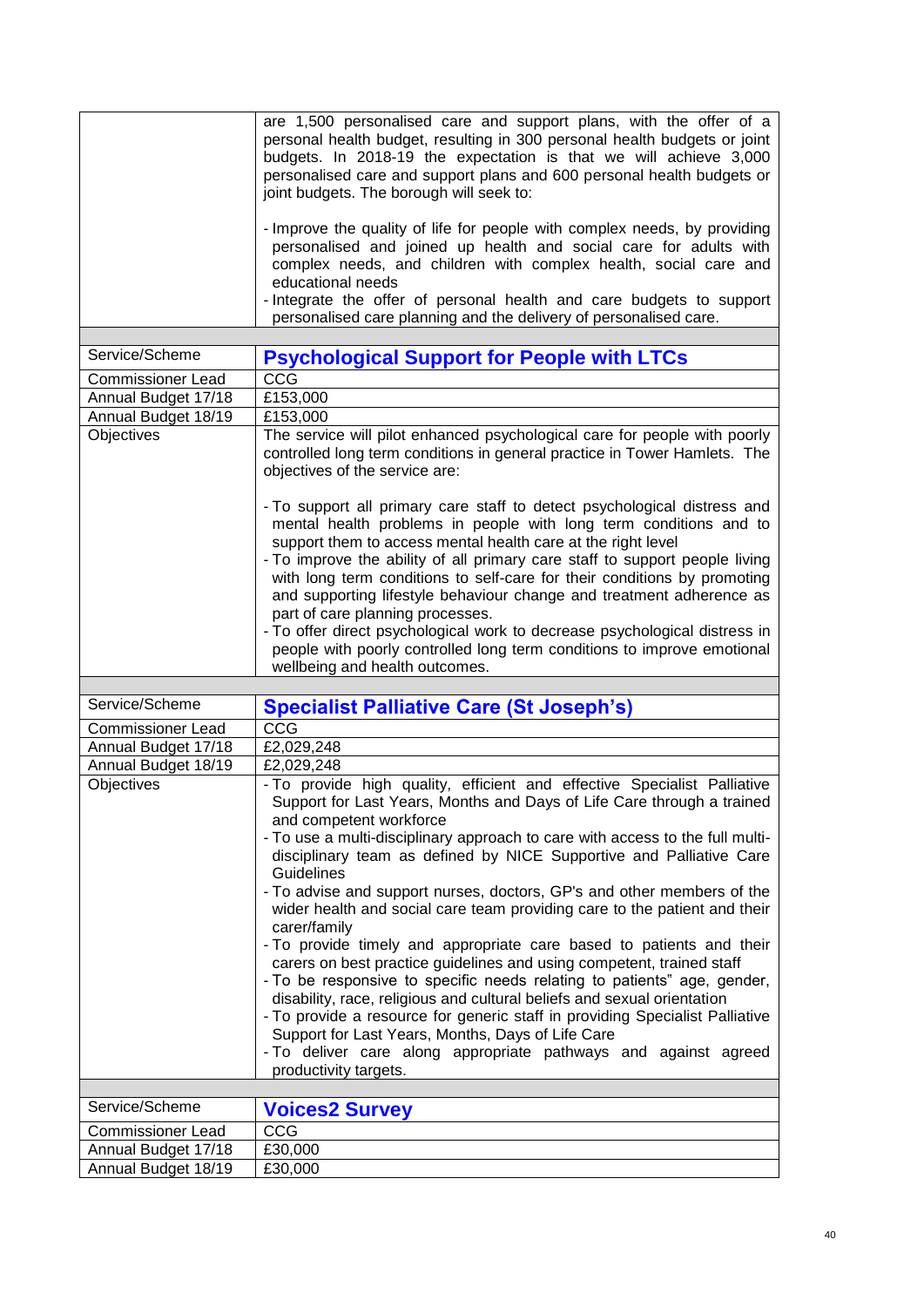| Objectives               | - This survey provides create an annual measure of carers' experiences<br>that can be monitored over time, and compared with the national<br>average and with other CCGs<br>- To identify both factors in both positive and poor experience and use<br>this information to improve services.<br>- To identify any gaps in the system or areas for improvement.<br>- To identify good practice and share learning<br>- To systematise the process for capturing feedback for experiences in<br>the last years of life - taking into account the demography of the local<br>population. |
|--------------------------|---------------------------------------------------------------------------------------------------------------------------------------------------------------------------------------------------------------------------------------------------------------------------------------------------------------------------------------------------------------------------------------------------------------------------------------------------------------------------------------------------------------------------------------------------------------------------------------|
| Service/Scheme           | <b>Age UK Last years of Life</b>                                                                                                                                                                                                                                                                                                                                                                                                                                                                                                                                                      |
| <b>Commissioner Lead</b> | CCG                                                                                                                                                                                                                                                                                                                                                                                                                                                                                                                                                                                   |
| Annual Budget 17/18      | £91,500                                                                                                                                                                                                                                                                                                                                                                                                                                                                                                                                                                               |
| Annual Budget 18/19      | £91,500                                                                                                                                                                                                                                                                                                                                                                                                                                                                                                                                                                               |
| Objectives               | - To work closely with hospitals and GP's in Tower Hamlets to identify                                                                                                                                                                                                                                                                                                                                                                                                                                                                                                                |
|                          | people for service input;                                                                                                                                                                                                                                                                                                                                                                                                                                                                                                                                                             |
|                          | - To engage socially isolated people who may be reluctant to accept help<br>and support - particularly from the statutory sector;                                                                                                                                                                                                                                                                                                                                                                                                                                                     |
|                          | - To signpost and refer people into support services provided by local<br>NHS, local Government and voluntary sector at the earliest opportunity;<br>and                                                                                                                                                                                                                                                                                                                                                                                                                              |
|                          | - Work with other service providers to provide seamless care.<br>- Needs assessment                                                                                                                                                                                                                                                                                                                                                                                                                                                                                                   |
|                          | Understand people's requirements in their last years of life.<br>$\circ$<br>- Support                                                                                                                                                                                                                                                                                                                                                                                                                                                                                                 |
|                          | Provide a befriending service;<br>$\circ$                                                                                                                                                                                                                                                                                                                                                                                                                                                                                                                                             |
|                          | Provide practical help in the home that is not covered by social<br>$\circ$<br>services;                                                                                                                                                                                                                                                                                                                                                                                                                                                                                              |
|                          | Provide carer's support enabling the carer to have short term 'care-<br>$\circ$<br>free' time; (i.e. a few hours per week); and                                                                                                                                                                                                                                                                                                                                                                                                                                                       |
|                          | Provide holistic support e.g. therapeutic services<br>$\circ$                                                                                                                                                                                                                                                                                                                                                                                                                                                                                                                         |
|                          | - Prevention                                                                                                                                                                                                                                                                                                                                                                                                                                                                                                                                                                          |
|                          | To protect the health and wellbeing of both cared for people and<br>$\circ$<br>their carers through befriending, practical and emotional support<br>- Patient / care experience                                                                                                                                                                                                                                                                                                                                                                                                       |
|                          | To improve the experience of service users and their carers;                                                                                                                                                                                                                                                                                                                                                                                                                                                                                                                          |
|                          | - To generate feedback from carers and cared for people on their needs<br>and the degree to which local services are accessible, equitable and                                                                                                                                                                                                                                                                                                                                                                                                                                        |
|                          | appropriate.                                                                                                                                                                                                                                                                                                                                                                                                                                                                                                                                                                          |
|                          |                                                                                                                                                                                                                                                                                                                                                                                                                                                                                                                                                                                       |
| Service/Scheme           | <b>Barts Acute Palliative Care Team</b>                                                                                                                                                                                                                                                                                                                                                                                                                                                                                                                                               |
| <b>Commissioner Lead</b> | CCG                                                                                                                                                                                                                                                                                                                                                                                                                                                                                                                                                                                   |
| Annual Budget 17/18      | £959,086                                                                                                                                                                                                                                                                                                                                                                                                                                                                                                                                                                              |
| Annual Budget 18/19      | £959,086                                                                                                                                                                                                                                                                                                                                                                                                                                                                                                                                                                              |
| Objectives               | -Specialist advice about symptom control as well as psychological and                                                                                                                                                                                                                                                                                                                                                                                                                                                                                                                 |
|                          | social support to patients, families, carers and staff.                                                                                                                                                                                                                                                                                                                                                                                                                                                                                                                               |
|                          | -In the early stages of illness, palliative care may be provided alongside                                                                                                                                                                                                                                                                                                                                                                                                                                                                                                            |
|                          | other active treatments.                                                                                                                                                                                                                                                                                                                                                                                                                                                                                                                                                              |
|                          | -For patients at the end of their life the service aims to provide<br>appropriate end of life care to ensure comfort and dignity in death.<br>-Provides families, partners and carers expert support in bereavement.<br>-Support end-of-life patients dying in their preferred place of care                                                                                                                                                                                                                                                                                          |
|                          | -Ensure actively dying inpatients referred to the specialist palliative care<br>team for assessment and management                                                                                                                                                                                                                                                                                                                                                                                                                                                                    |
|                          | -Ensure actively dying inpatients that are referred to specialist palliative<br>care are seen within one working day unless in an emergency                                                                                                                                                                                                                                                                                                                                                                                                                                           |
|                          | -Ensure actively dying patients nursed via the Compassionate Care plan                                                                                                                                                                                                                                                                                                                                                                                                                                                                                                                |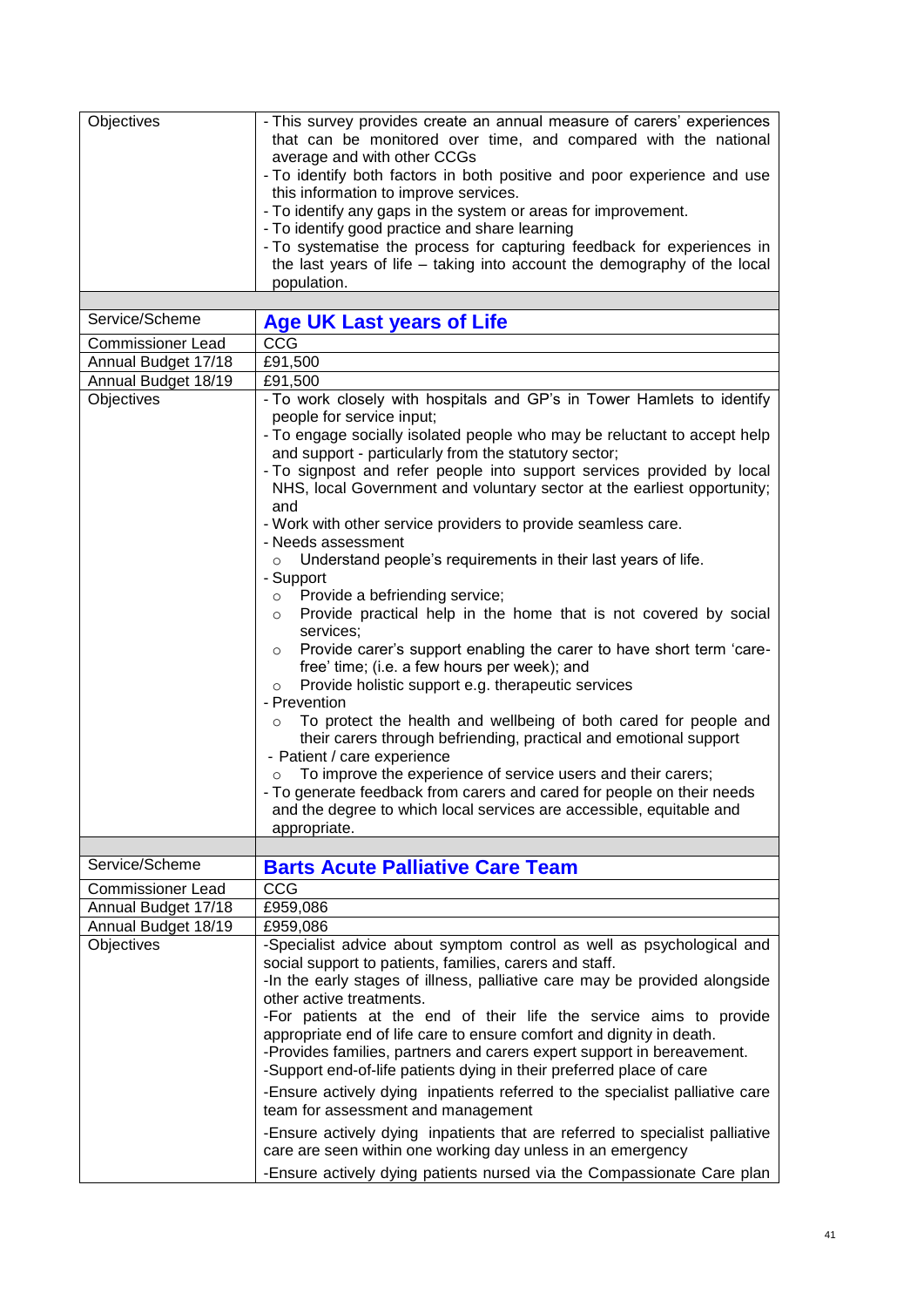| Service/Scheme<br><b>Admission Avoidance &amp; Discharge</b><br><b>Service</b><br>(incorporating Discharge to Assess)<br>CCG<br><b>Commissioner Lead</b><br>Annual Budget 17/18<br>£927,954<br>Annual Budget 18/19<br>£850,955<br>Objectives<br>A pilot for a discharge to assess model was funded in 2015/16. Further<br>operational resilience funding has been provided from September 2016 to<br>March 2018 for the Admission Avoidance & Discharge Service (AADS),<br>which incorporates the Discharge to Assess model for patients at the<br>Royal London Hospital.<br>The community service operates 7 days per week from 8am-6pm, with up<br>to 6 weeks' input. The team takes a proactive and responsive approach<br>to discharge and aims to triage patients within 2 hours of referral. Since<br>July 2017, patients who are expected to return to their usual place of<br>residence, who have had a positive checklist, are awaiting a continuing<br>health care assessment (DST) and are expected to return to their usual<br>place of residence can have this assessment completed at home.<br>Service/Scheme<br><b>Age UK Take Home and Settle</b>                                                                                                            |
|------------------------------------------------------------------------------------------------------------------------------------------------------------------------------------------------------------------------------------------------------------------------------------------------------------------------------------------------------------------------------------------------------------------------------------------------------------------------------------------------------------------------------------------------------------------------------------------------------------------------------------------------------------------------------------------------------------------------------------------------------------------------------------------------------------------------------------------------------------------------------------------------------------------------------------------------------------------------------------------------------------------------------------------------------------------------------------------------------------------------------------------------------------------------------------------------------------------------------------------------------------------------------|
|                                                                                                                                                                                                                                                                                                                                                                                                                                                                                                                                                                                                                                                                                                                                                                                                                                                                                                                                                                                                                                                                                                                                                                                                                                                                              |
|                                                                                                                                                                                                                                                                                                                                                                                                                                                                                                                                                                                                                                                                                                                                                                                                                                                                                                                                                                                                                                                                                                                                                                                                                                                                              |
|                                                                                                                                                                                                                                                                                                                                                                                                                                                                                                                                                                                                                                                                                                                                                                                                                                                                                                                                                                                                                                                                                                                                                                                                                                                                              |
|                                                                                                                                                                                                                                                                                                                                                                                                                                                                                                                                                                                                                                                                                                                                                                                                                                                                                                                                                                                                                                                                                                                                                                                                                                                                              |
|                                                                                                                                                                                                                                                                                                                                                                                                                                                                                                                                                                                                                                                                                                                                                                                                                                                                                                                                                                                                                                                                                                                                                                                                                                                                              |
|                                                                                                                                                                                                                                                                                                                                                                                                                                                                                                                                                                                                                                                                                                                                                                                                                                                                                                                                                                                                                                                                                                                                                                                                                                                                              |
|                                                                                                                                                                                                                                                                                                                                                                                                                                                                                                                                                                                                                                                                                                                                                                                                                                                                                                                                                                                                                                                                                                                                                                                                                                                                              |
|                                                                                                                                                                                                                                                                                                                                                                                                                                                                                                                                                                                                                                                                                                                                                                                                                                                                                                                                                                                                                                                                                                                                                                                                                                                                              |
|                                                                                                                                                                                                                                                                                                                                                                                                                                                                                                                                                                                                                                                                                                                                                                                                                                                                                                                                                                                                                                                                                                                                                                                                                                                                              |
|                                                                                                                                                                                                                                                                                                                                                                                                                                                                                                                                                                                                                                                                                                                                                                                                                                                                                                                                                                                                                                                                                                                                                                                                                                                                              |
| CCG<br><b>Commissioner Lead</b>                                                                                                                                                                                                                                                                                                                                                                                                                                                                                                                                                                                                                                                                                                                                                                                                                                                                                                                                                                                                                                                                                                                                                                                                                                              |
| £114,000<br>Annual Budget 17/18                                                                                                                                                                                                                                                                                                                                                                                                                                                                                                                                                                                                                                                                                                                                                                                                                                                                                                                                                                                                                                                                                                                                                                                                                                              |
| Annual Budget 18/19<br>£114,000                                                                                                                                                                                                                                                                                                                                                                                                                                                                                                                                                                                                                                                                                                                                                                                                                                                                                                                                                                                                                                                                                                                                                                                                                                              |
| Objectives<br>The Take Home and Settle scheme provides a 7-day service, working<br>closely with health and social care to support and deliver integrated and<br>co-ordinated care to older people and their carers across Tower Hamlets.<br>It is available to patients aged 50+ who are registered with a GP within<br>the London Borough of Tower Hamlets. It prioritises those who live alone,<br>are socially isolated, or are at risk of readmission. The scheme aims to<br>achieve its objectives by:<br>- Delivering practical support to those patients at risk of admission or re-<br>admission to hospital (e.g. adults with at least one long term condition;<br>those living with dementia).<br>- Reducing delayed transfer of care across Royal London and Mile End<br>Hospital.<br>Preventing unnecessary admissions through A&E, by providing practical<br>and emotional support to patients.<br>- Working closely with health and social care to improve patient<br>experience, reduce costs and reduce the number of occupied bed days,<br>by providing practical support to older people.<br>- Reducing avoidable re-admissions within a 28-day period through the<br>lack of practical support at home.<br>- Proactively engaging with NHS re-enablement. |
| Service/Scheme                                                                                                                                                                                                                                                                                                                                                                                                                                                                                                                                                                                                                                                                                                                                                                                                                                                                                                                                                                                                                                                                                                                                                                                                                                                               |
| <b>Tower Hamlets CVS Commissioning Development</b><br><b>Programme</b>                                                                                                                                                                                                                                                                                                                                                                                                                                                                                                                                                                                                                                                                                                                                                                                                                                                                                                                                                                                                                                                                                                                                                                                                       |
| CCG<br><b>Commissioner Lead</b>                                                                                                                                                                                                                                                                                                                                                                                                                                                                                                                                                                                                                                                                                                                                                                                                                                                                                                                                                                                                                                                                                                                                                                                                                                              |
| £70,000<br>Annual Budget 17/18                                                                                                                                                                                                                                                                                                                                                                                                                                                                                                                                                                                                                                                                                                                                                                                                                                                                                                                                                                                                                                                                                                                                                                                                                                               |
| Annual Budget 18/19<br>£0                                                                                                                                                                                                                                                                                                                                                                                                                                                                                                                                                                                                                                                                                                                                                                                                                                                                                                                                                                                                                                                                                                                                                                                                                                                    |
| The objective is to build the capacity of the sector to respond to the<br>Objectives<br>changing commissioning landscape in health and social care and enable<br>it to become partners in the delivery of improved health and well-being for<br>the residents of Tower Hamlets.<br>Capacity building is aimed at 4 distinct areas:                                                                                                                                                                                                                                                                                                                                                                                                                                                                                                                                                                                                                                                                                                                                                                                                                                                                                                                                           |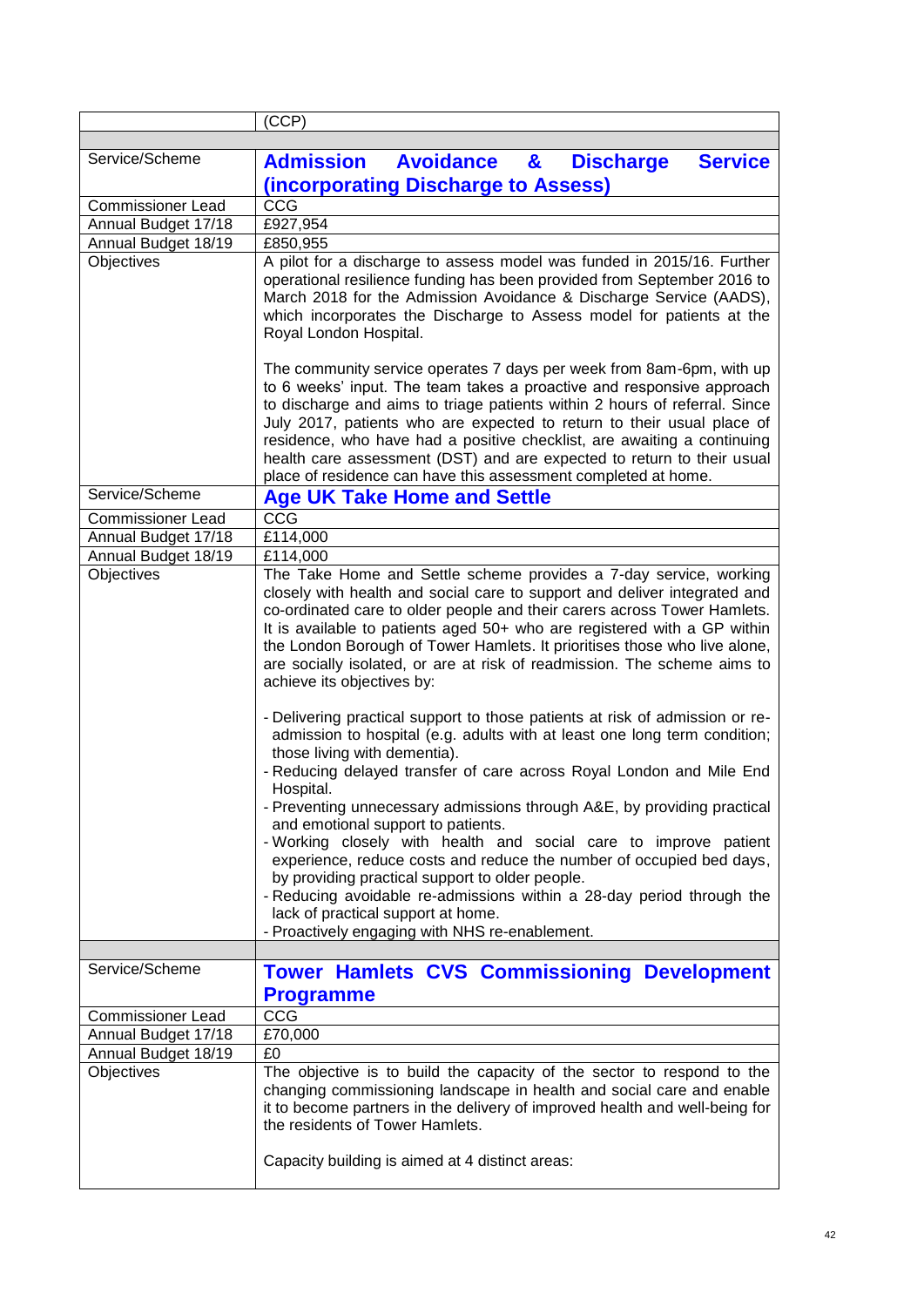|                          | - Supporting the VCS consortium during its first year of delivery, seeking                                                        |
|--------------------------|-----------------------------------------------------------------------------------------------------------------------------------|
|                          | other opportunities & sources of investment                                                                                       |
|                          | - Continuing to support the H&WB Forum & provide a strategic voluntary                                                            |
|                          | sector presence & leadership as currently, including to the health and                                                            |
|                          | wellbeing board and THT                                                                                                           |
|                          | - Delivering training and support to increase VCS capacity                                                                        |
|                          | - Continuing to support best practice in commissioning.                                                                           |
|                          |                                                                                                                                   |
| Service/Scheme           | <b>Single Incentive Scheme</b>                                                                                                    |
| <b>Commissioner Lead</b> | CCG                                                                                                                               |
| Annual Budget 17/18      | £500,000                                                                                                                          |
| Annual Budget 18/19      | £500,000                                                                                                                          |
| Objectives               | - Incentivise partnership working between THT providers (and other                                                                |
|                          | health and care partners) and to test:                                                                                            |
|                          | delivery of shared outcomes<br>$\circ$                                                                                            |
|                          | risk sharing and management between partners<br>$\circ$                                                                           |
|                          | test logic models within THT service model.<br>$\circ$                                                                            |
|                          |                                                                                                                                   |
|                          | - The scheme also contributes to the achievement of BCF ambitions, e.g.:                                                          |
|                          | Non-elective admissions<br>$\circ$                                                                                                |
|                          | Delayed transfers of care<br>$\circ$                                                                                              |
|                          | Permanent admissions to care homes per 100,000<br>$\circ$                                                                         |
|                          |                                                                                                                                   |
| Service/Scheme           | <b>Out of Borough Social Worker</b>                                                                                               |
| Commissioner Lead        | CCG                                                                                                                               |
| Annual Budget 17/18      | £60,000                                                                                                                           |
| Annual Budget 18/19      | £60,000                                                                                                                           |
| Objectives               | Provision of social worker, from Monday to Friday, to liaise with out-of-                                                         |
|                          | borough local authorities to facilitate discharge for patients who do not                                                         |
|                          |                                                                                                                                   |
|                          | live in Tower Hamlets. To support wards in Royal London Hospital to                                                               |
|                          | support with discharge of all in-patients.                                                                                        |
| Service/Scheme           |                                                                                                                                   |
|                          | <b>Spot Purchase (overseen by CSU)</b>                                                                                            |
|                          |                                                                                                                                   |
| <b>Commissioner Lead</b> | CCG                                                                                                                               |
| Annual Budget 17/18      | £85,000                                                                                                                           |
| Annual Budget 18/19      | £85,000                                                                                                                           |
| Objectives               | To purchase beds predominantly for patients with complex needs to                                                                 |
|                          | undertake assessments for eligibility. There is a 6-week limit. Patients                                                          |
|                          | must be TH residents and registered with a GP in the borough.                                                                     |
|                          |                                                                                                                                   |
| Service/Scheme           |                                                                                                                                   |
| <b>Commissioner Lead</b> | <b>Homeless Support (Groundswell)</b><br>CCG                                                                                      |
|                          |                                                                                                                                   |
| Annual Budget 17/18      | £60,000<br>£0                                                                                                                     |
| Annual Budget 18/19      |                                                                                                                                   |
| Objectives               | Groundswell delivers a Homeless Health Peer Advocacy service in the                                                               |
|                          | borough. The service will:                                                                                                        |
|                          |                                                                                                                                   |
|                          | - Address the health inequalities faced by homeless people, by improving                                                          |
|                          | their access to healthcare services through volunteers engaging and                                                               |
|                          | accompanying people to health care appointments.                                                                                  |
|                          | - Build relationships and work closely with other providers of services for                                                       |
|                          | homeless people in the borough, to ensure patients receive an all-round                                                           |
|                          | service from all providers and are not 'lost' anywhere in the system.                                                             |
|                          | - Help address the inappropriate use of secondary care services by                                                                |
|                          | homeless people in the borough.                                                                                                   |
|                          | - Help increase the knowledge, confidence and motivation of homeless                                                              |
|                          | people, in order for them to better manage their own health.<br>- To work with the Barts Health Discharge team to ensure there is |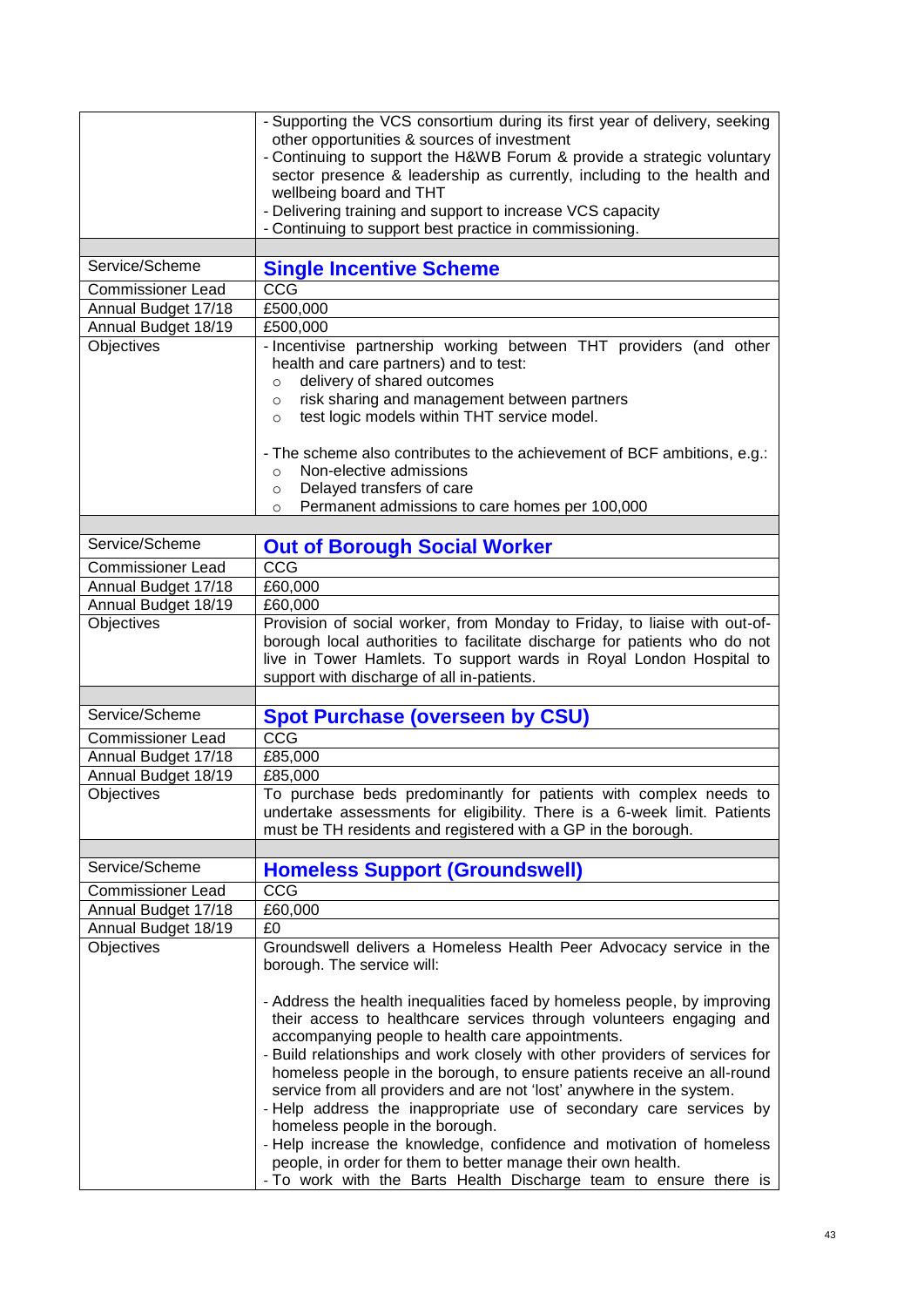| decisive intervention and a stable exit route available at the point of<br>discharge for clients.<br>- To work closely with hostel discharge managers, in order to improve<br>care and provide a seamless service for clients<br>- To establish a data sharing agreement with the Health E1 practice and<br>clients, which will allow the use of patient data to track and understand<br>secondary care activity and help measure the impact on health<br>outcomes. |
|---------------------------------------------------------------------------------------------------------------------------------------------------------------------------------------------------------------------------------------------------------------------------------------------------------------------------------------------------------------------------------------------------------------------------------------------------------------------|
|                                                                                                                                                                                                                                                                                                                                                                                                                                                                     |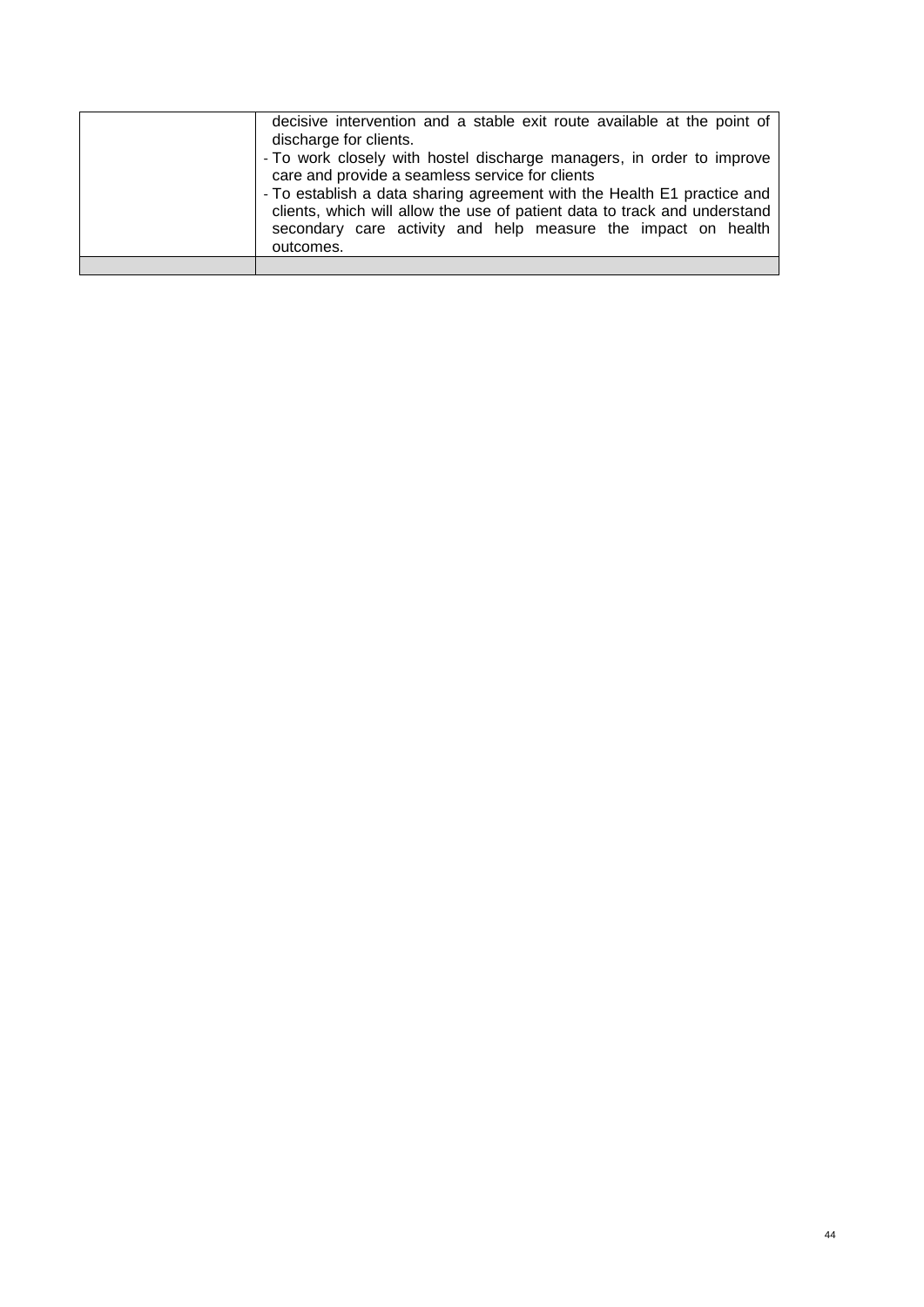# **SCHEDULE 2 – GOVERNANCE**

#### 1 **Partnership Board**

1.1 The Joint Commissioning Executive (JCE) will act as the Partnership Board, as set out in the remainder of this Schedule and elsewhere in this agreement.

# 2 **Role of Partnership Board**

- 2.1 The Partnership Board shall:
	- 2.1.1 provide strategic direction on the individual Schemes and Projects. This includes ensuring there are appropriate links and engagement between all authorities involved in agreements in the Borough;
	- 2.1.2 receive financial and activity information;
	- 2.1.3 review the operation of this Agreement and performance manage the Services;
	- 2.1.4 agree such variations to this Agreement from time to time as it thinks fit;
	- 2.1.5 review and agree annually revised Schedules, as necessary;
	- 2.1.6 review and agree all BCF and joint commissioning business cases;
	- 2.1.7 oversee the Better Care Fund (BCF) and associated Section 75 agreement;
	- 2.1.8 review and agree annually a risk assessment;
	- 2.1.9 provide, at least annually, a report on progress in delivering the Better Care Fund plan to the Health and Wellbeing Board and to the CCG Board. The Partnership Board will report to the same two bodies more frequently by exception in respect of remedial action to address nonperformance that it is beyond the delegated authorities of the Partnership Board to resolve.
	- 2.1.10 request such protocols and guidance as it may consider necessary in order to enable staff employed by the Partners to manage the pooled budgets and approve expenditure from Pooled Funds.

# **3 Partnership Board Support**

3.1 The JCE will be supported by Officers from the Partners, as required.

# **4 Meetings**

- 4.1 The JCE will meet monthly at a time to be agreed, or more frequently at the request of any member.
- 4.2 The quorum for meetings of the JCE shall be a minimum of three (3) [including one (1) representative from each of the Partner organisations.
- 4.3 Decisions of the JCE shall be made unanimously. Where unanimity is not reached then the item in question will in the first instance be referred to the next meeting of the JCE, which may be called especially to resolve the issue. If no unanimity is reached on the second occasion it is discussed then the matter shall be dealt with in accordance with the dispute resolution procedure set out in the BCF Section 75 agreement.
- 4.4 Where a Partner is not present and has not given prior written notification of its intended position on a matter to be discussed, then those present may not make or record commitments on behalf of that Partner in any way.

# **5 Delegated Authority**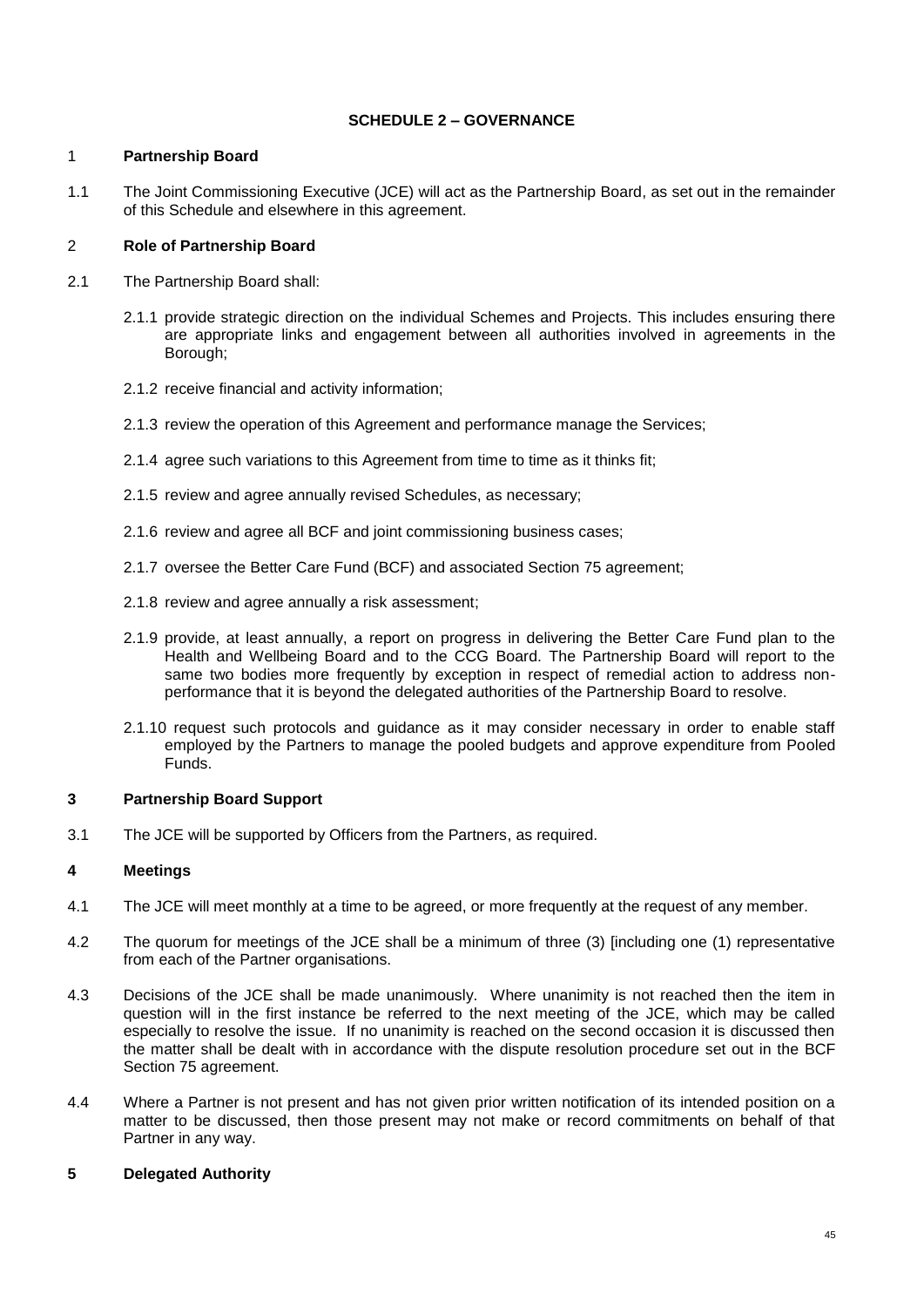- 5.1 The JCE is authorised within the limitations of delegated authority for its members (which is received through their respective organisation's own financial scheme of delegation) to:-
	- 5.1.1 authorise commitments which exceed or are reasonably likely to lead to exceeding the contributions of the Partners to the aggregate contributions of the Partners to any Pooled Fund; and
	- 5.1.2 authorise a Lead Commissioner to enter into any contract for services necessary for the provision of Services under an Individual Scheme.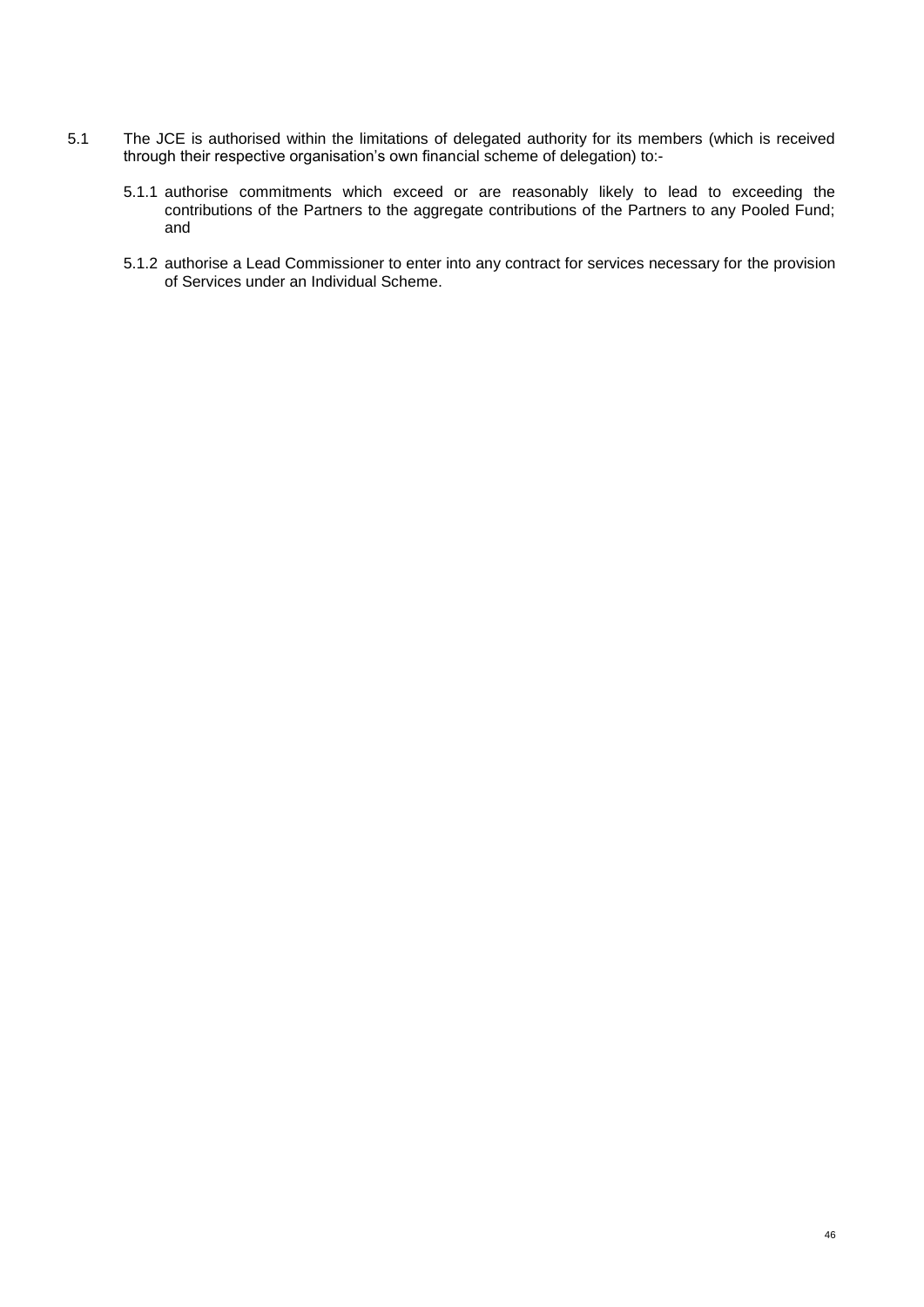## **SCHEDULE 3– RISK SHARE AND OVERSPENDS**

1. The Partners agree that Overspends shall be apportioned in accordance with this Schedule 3.

#### Pooled Fund Management

2. The Pooled Fund Manager for each scheme within the Better Care Fund Plan will be responsible for quarterly reporting of income and expenditure for each scheme. Clause 8.2.7 of this Agreement defines this responsibility. The income and expenditure reports for each scheme will be incorporated into the Quarterly Performance Report submitted to the Partnership Board.

#### Overspend

- 3. Where potential or actual Overspends are reported in respect of any individual scheme the Partnership Board shall give consideration to the following options for remediating, subject always to Clause 12.5 of this Agreement:
	- agreeing an action plan to reduce expenditure in the relevant scheme or schemes;
	- identifying Underspends that can be vired from any other Fund maintained under this agreement or outside of this agreement;
	- agreeing additional investment by the respective Partners (in so far as the delegated authorities to Board representatives allow for this);
	- if no suitable investment or reduction in expenditure can be identified, agreeing a plan of action, which may include decommissioning all or any part of the Individual Service to which the Fund relates.
- 4. The Partnership Board shall act reasonably having taken into consideration all relevant factors including, where appropriate, the Better Care Fund Plan and any agreed outcomes and any other budgetary constraints in agreeing appropriate action in relation to Overspends.
- 5. The Partners agree to co-operate fully in order to establish an agreed position in relation to any Overspends for which it is not possible or reasonable to identify mitigating action.
- 6. Subject to any continuing obligations under any Service Contract entered into by either Partner, either Partner may give notice to terminate a Service or Individual Scheme where the Scheme Specification provides and where the Service does not form part of the Better Care Fund Plan.

#### Underspend

7. Any underspends shall be reported to the partnership and any reallocation of resources agreed mutually.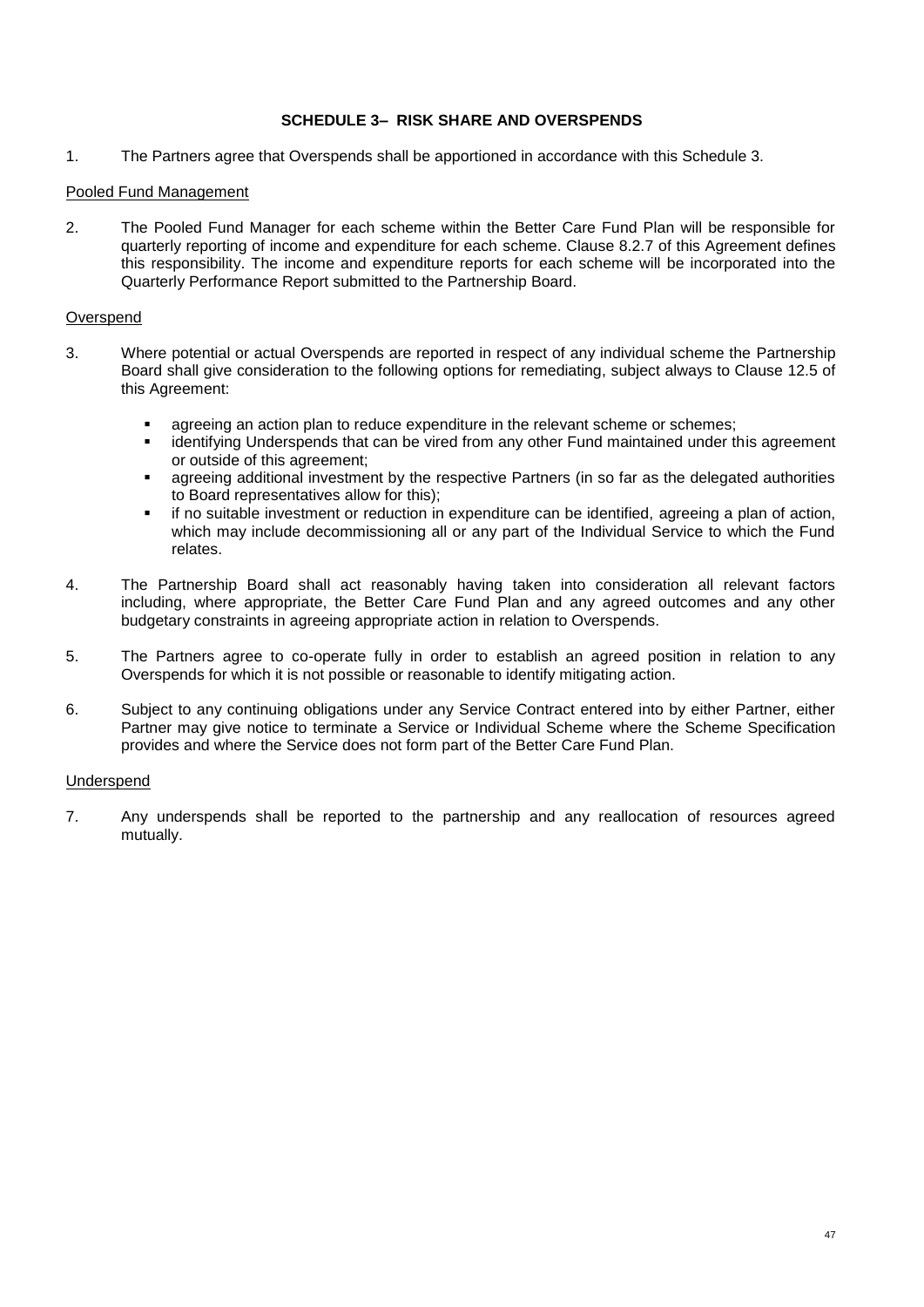# **SCHEDULE 4– JOINT WORKING OBLIGATIONS**

### **Part 1 – LEAD COMMISSIONER OBLIGATIONS**

Terminology used in this Schedule shall have the meaning attributed to it in the NHS Standard Form Contract save where this Agreement or the context requires otherwise.

- 1 The Lead Commissioner shall notify the other Partners if it receives or serves:
	- 1.1 a Change in Control Notice;
	- 1.2 a Notice of an Event of Force Majeure;
	- 1.3 a Contract Query;
	- 1.4 Exception Reports

and provide copies of the same.

- 2 The Lead Commissioner shall provide the other Partners with copies of any and all:
	- 2.1 CQUIN Performance Reports;
	- 2.2 Monthly Activity Reports;
	- 2.3 Review Records; and
	- 2.4 Remedial Action Plans;
	- 2.5 Joint Investigation Reports;
	- 2.6 Service Quality Performance Report;

The Lead Commissioner shall consult with the other Partners before attending:

- 2.7 an Activity Management Meeting;
- 2.8 Contract Management Meeting;
- 2.9 Review Meeting;

and, to the extent the Service Contract permits, raise issues reasonably requested by a Partner at those meetings.

- 3 The Lead Commissioner shall not:
	- 3.1 permanently or temporarily withhold or retain monies pursuant to the Withholding and Retaining of Payment Provisions;
	- 3.2 vary any Provider Plans (excluding Remedial Action Plans);
	- 3.3 agree (or vary) the terms of a Joint Investigation or a Joint Action Plan;
	- 3.4 give any approvals under the Service Contract:
	- 3.5 agree to or propose any variation to the Service Contract (including any Schedule or Appendices);
	- 3.6 suspend all or part of the Services;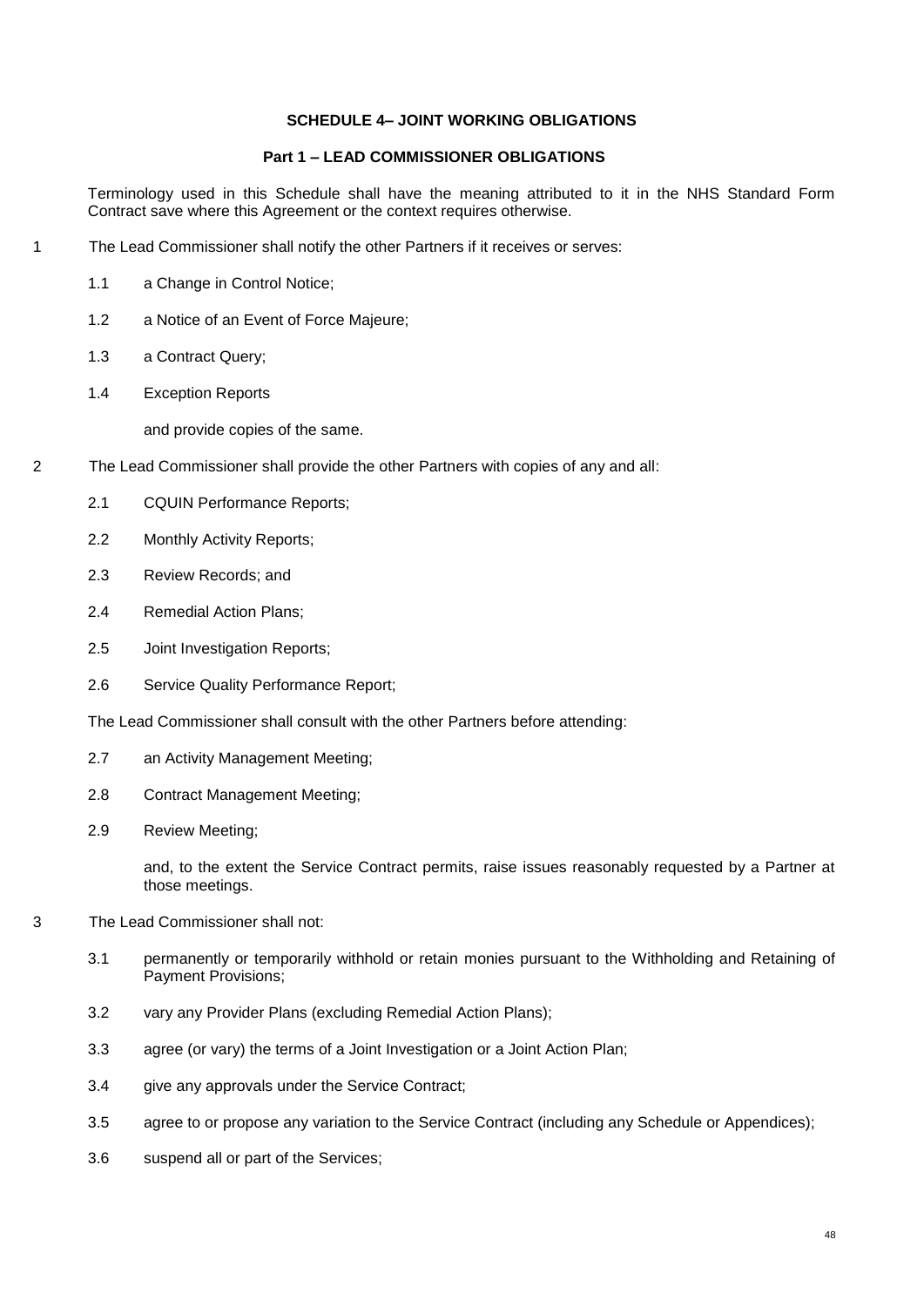- 3.7 serve any notice to terminate the Service Contract (in whole or in part);
- 3.8 serve any notice;
- 3.9 agree (or vary) the terms of a Succession Plan;

without the prior approval of the other Partners acting through the Partnership Board. Such approval not to be unreasonably withheld or delayed.

- 4 The Lead Commissioner shall advise the other Partners of any matter which has been referred for dispute and agree what (if any) matters will require the prior approval of one or more of the other Partners as part of that process.
- 5 The Lead Commissioner shall notify the other Partners of the outcome of any Dispute that is agreed or determined by Dispute Resolution
- 6 The Lead Commissioner shall share copies of any reports submitted by the Service Provider to the Lead Commissioner pursuant to the Service Contract (including audit reports)

#### **Part 2 – OBLIGATIONS OF THE OTHER PARTNER**

Terminology used in this Schedule shall have the meaning attributed to it in the NHS Standard Form Contract save where this Agreement or the context requires otherwise.

- 1 Each Partner shall (at its own cost) provide such cooperation, assistance and support to the Lead Commissioner (including the provision of data and other information) as is reasonably necessary to enable the Lead Commissioner to:
	- 1.1 resolve disputes pursuant to a Service Contract;
	- 1.2 comply with its obligations pursuant to a Service Contract and this Agreement;
	- 1.3 ensure continuity and a smooth transfer of any Services that have been suspended, expired or terminated pursuant to the terms of the relevant Service Contract;
- 2 No Partner shall unreasonably withhold or delay consent requested by the Lead Commissioner.
- 3 Each Partner (other than the Lead Commissioner) shall:
	- 3.1 comply with the requirements imposed on the Lead Commissioner pursuant to the relevant Service Contract in relation to any information disclosed to the other Partners;
	- 3.2 notify the Lead Commissioner of any matters that might prevent the Lead Commissioner from giving any of the warranties set out in a Services Contract or which might cause the Lead Commissioner to be in breach of warranty.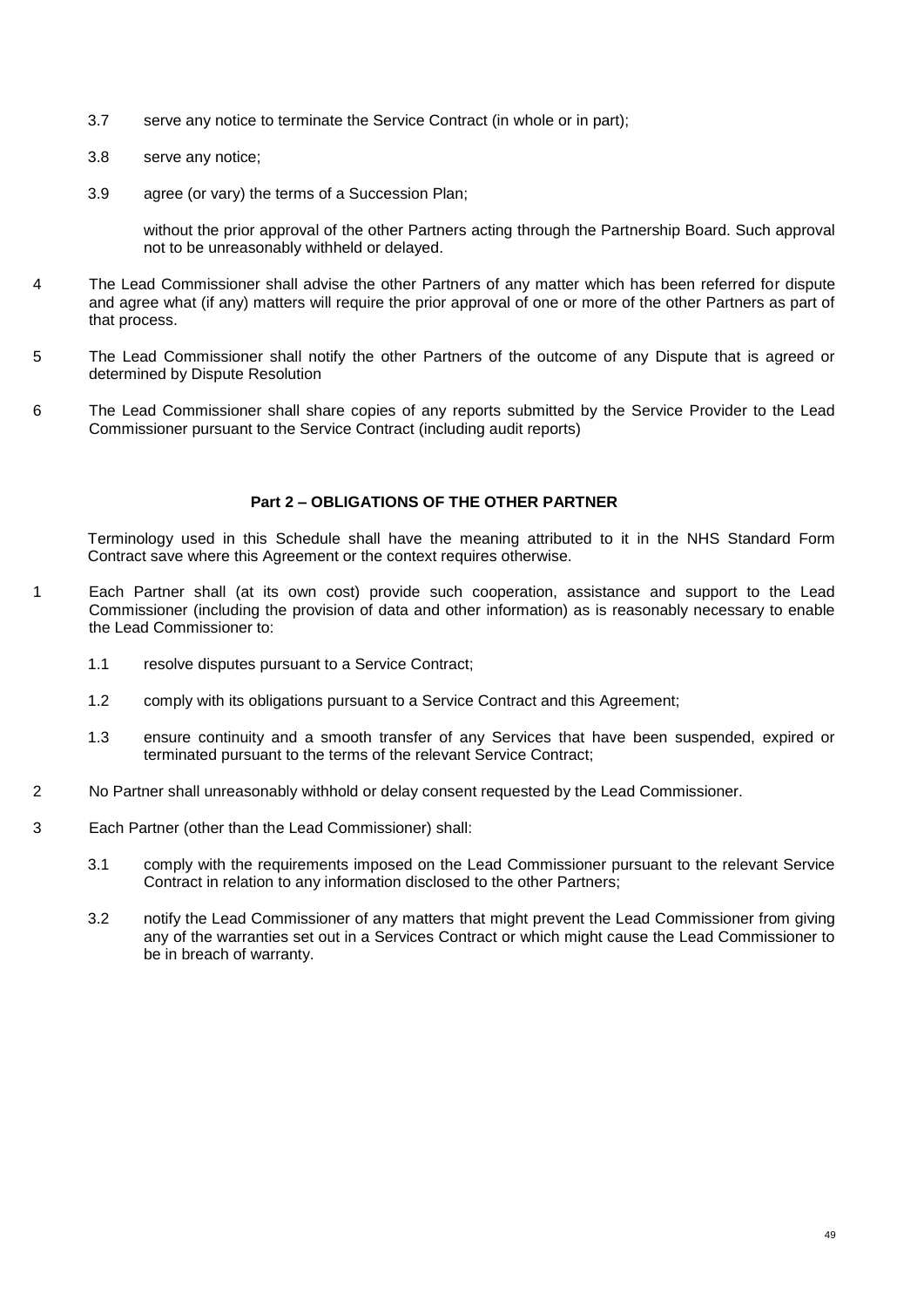### **SCHEDULE 5 – PERFORMANCE ARRANGEMENTS**

- 1. The Partners have agreed that the achievement of the benefits it is intended be realised through the successful delivery of the Better Care Fund plan will be measured using three methods:
	- A dashboard of key performance indicators to be reported regularly to the Partnership Board.
	- Exception reporting to the Partnership Board by Lead Commissioners of individual schemes within this Agreement.
	- Quarterly progress reporting of the Single Incentive Scheme.
- 2. The Partnership Board will use the exception reporting process, as a means of providing early warning of potential non-performance in respect of individual schemes. The Board will be proactive in discussing and implementing remedial actions designed to deal with identified non-performance. A lead Partner or Provider will be identified as being responsible for implementing the necessary remedial actions.
- 3. Progress in implementing any remedial actions will continue to be reported, by the Lead Partner or Provider, to subsequent meetings of the Partnership Board until such time as the Board is satisfied that the non-performance has been properly addressed and rectified.
- 4. In circumstances where authority to implement the necessary remedial actions is beyond the delegated powers of the Board or individual Partner or Provider representatives the following escalation procedures shall apply:
- 4.1 Where the Board as a whole does not have sufficient delegated authority the Chair of the Board will be responsible for escalating to the next meeting of the Health and Wellbeing Board for resolution. In circumstances where this is not practicable, for example because of time constraints, the Authorised Officers for each Partner will seek the necessary authority from their respective organisations.
- 4.2 Where the issue relates to the delegated authority of an individual Partner or Provider representative, said representative will be responsible for escalating the agreed remedial actions for approval within their own organisation.
- 5. A quarterly report prepared by the Lead Commissioner shall also include the income and expenditure report required by Clause 8.2.7 of this Agreement.
- 7. Where the wider quarterly review undertaken by the Board identifies potential or actual nonperformance against the plan, the process for implementing remedial actions shall be as set out in Clauses 2 to 4 of this Schedule above.
- 8. The Pooled Fund Manager(s) shall be responsible for the preparation of the Annual Performance Report to meet the requirements set out in Clause 20 of this Agreement and for presenting it to the Health and Wellbeing Board within the prescribed timescale.
- 9. As and when directed by the Partnership Board as per Schedule 2, Clause 3.1.8, the Pooled Fund Manager(s) shall be responsible for preparing exception reports to the Health and Wellbeing Board.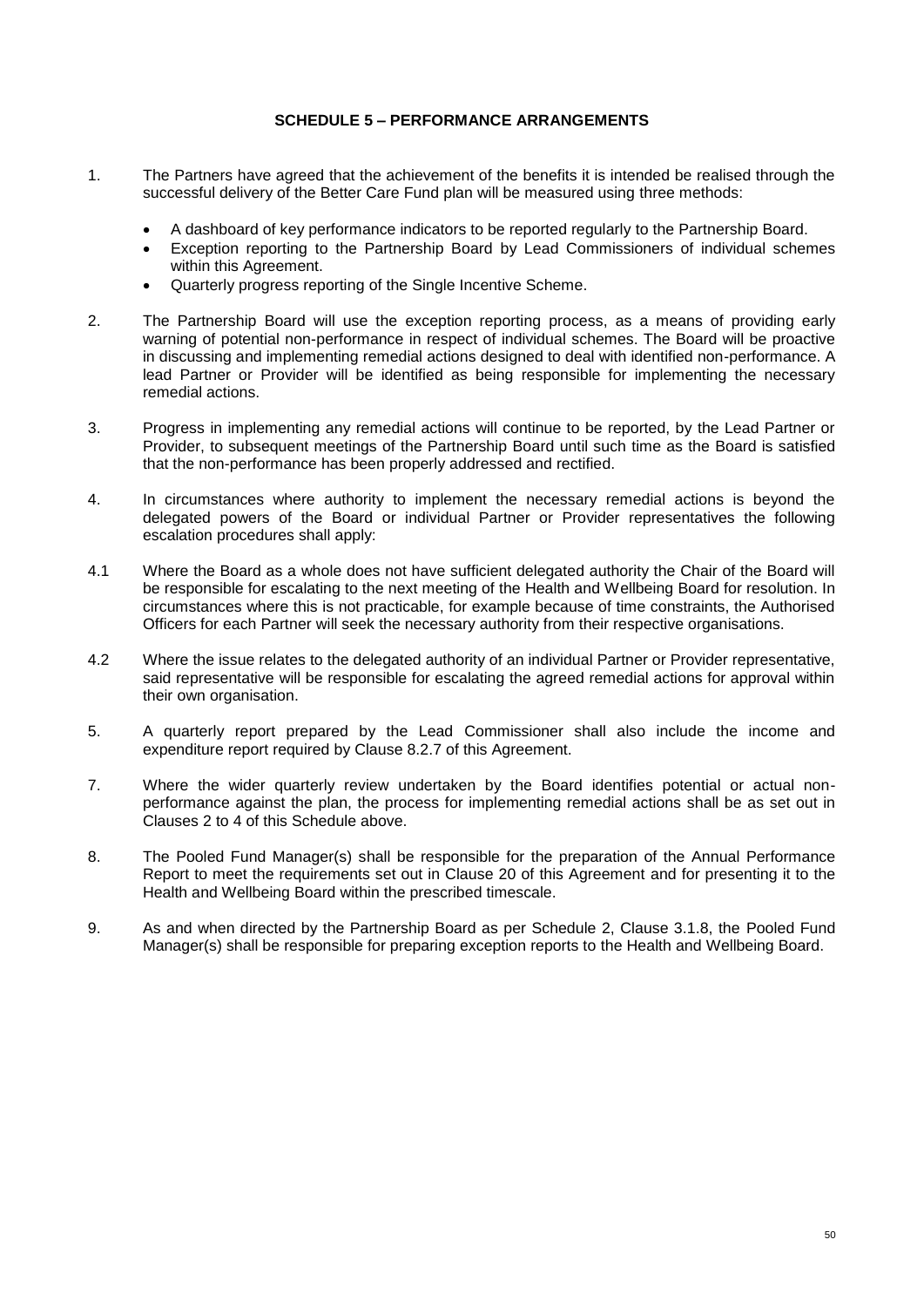#### **SCHEDULE 6 – POLICY FOR THE MANAGEMENT OF CONFLICTS OF INTEREST**

- 1. The Council and the CCG jointly recognise that each operates in a complex practice, policy and political environment and that from time to time this complexity could give rise to situations where the wider interests of one Partner may create an actual or perceived conflict of interest in respect of delivery of the Better Care Fund plan.
- 2. Both Partners also recognise that the complexity of the environment in which each operates means that it is incumbent on each Partner to ensure that in planning any investment or disinvestment decisions and/or policy or practice changes any potential impact on Better Care Fund plan delivery is considered and appropriate mitigation sought during the planning of change. In so doing, the Partners wish to reduce the likelihood of conflicts of interest arising inadvertently.
- 3. The Partners undertake to use best endeavours to minimise the risk of any such conflicts arising, and to minimise the adverse impact should such conflicts (actual or perceived) arise. At all times when addressing any actual or perceived conflicts the Partners will have due regard to the terms of this agreement, and the partnership approach underpinning it, and in particular to the General Principles set out in Clause 3.2 of the Agreement.
- 4. The Authorised Officers will, in the first instance, seek to resolve any actual or perceived conflict of interest that arises during the term of this Agreement through discussion. While this can be managed informally, a record of the actual or perceived conflict, and of the agreed means of resolving, should be kept by the Authorised Officers and reported to the next available Partnership Board meeting for noting.
- 5. In circumstances the Authorised Officers are unable to resolve the conflict of interest through informal discussion the Dispute Resolution procedure set out at Clause 23 of the Agreement shall be followed.
- 6. The Council recognises that its role as both Commissioner and Provider of services means that it is necessary to put additional safeguards in place to ensure transparency of decision making and to assure the CCG that the best interests of the Partnership are the primary consideration with regards to Better Care Fund plan delivery. In order to provide this assurance the Council will:
	- 6.1 Ensure that at all times it is represented on the Partnership Board by at least one senior officer whose job functions are primarily Commissioning based, and who has no line management responsibility (or line management accountability to senior officers) for the delivery of Provider functions;
	- 6.2 Ensure at all times that Commissioning intentions or decisions agreed by the Partners, or made under delegated authority by the Pooled Fund Manager, are not communicated to Provider functions within the Council in advance of their formal communication to the relevant Provider or Providers by the Partnership.